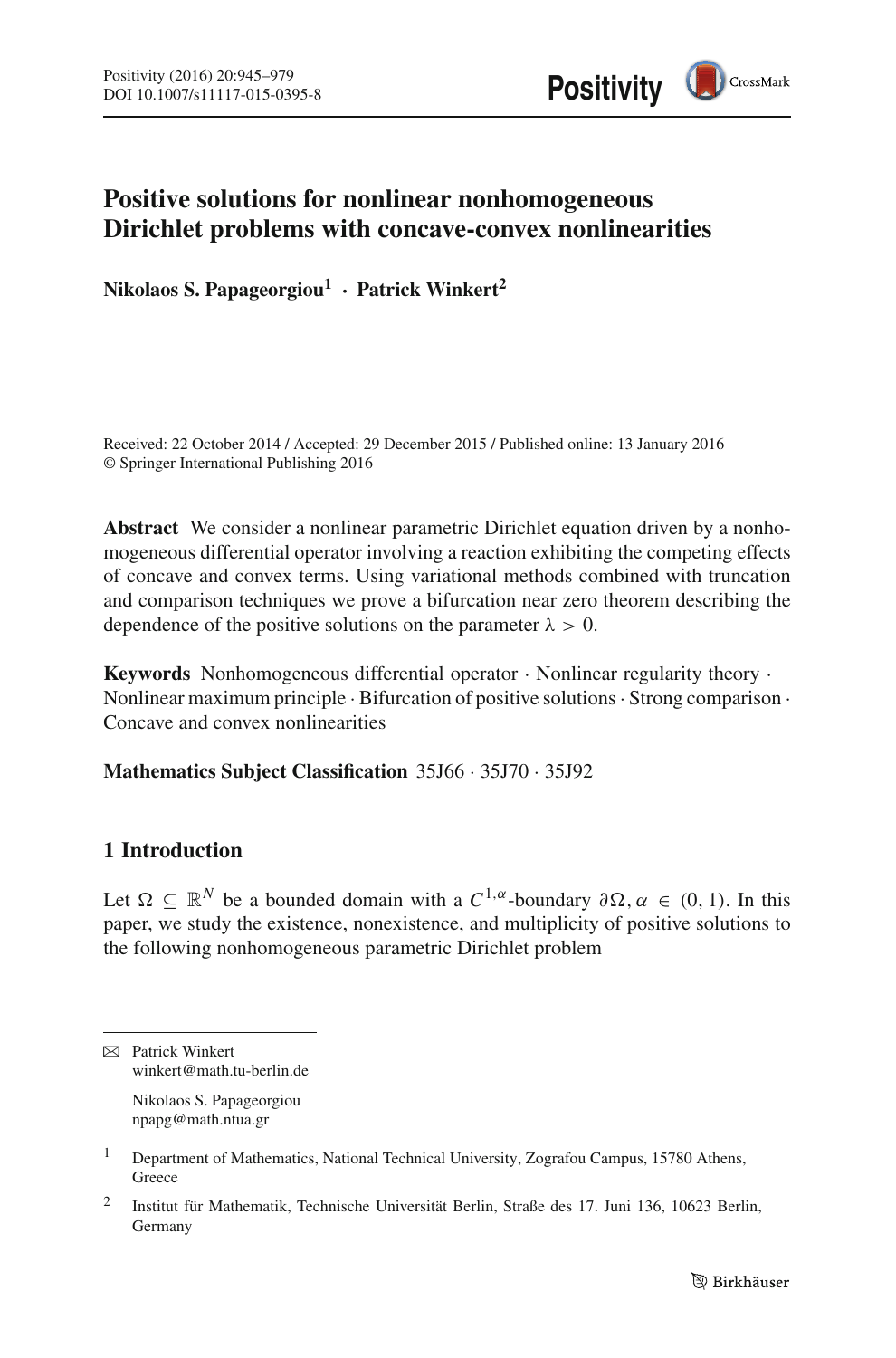$$
-\operatorname{div} a(\nabla u) = f(x, u, \lambda) \quad \text{in } \Omega, u = 0 \quad \text{on } \partial \Omega,
$$
 (P<sub>\lambda</sub>)

where  $a : \mathbb{R}^N \to \mathbb{R}^N$  is a continuous and strictly monotone mapping satisfying appropriate regularity and growth conditions listed in hypotheses H(a) below. These hypotheses are general enough to incorporate many differential operators of interest in our framework such as the *p*-Laplacian ( $1 < p < \infty$ ), the  $(p, q)$ -differential operator  $(1 < q < p < \infty)$  and the generalized *p*-mean curvature differential operator  $(1 < p < \infty)$ . The reaction of the problem depends on a parameter  $\lambda > 0$  and is Carathéodory in the variables  $(x, s) \in \Omega \times \mathbb{R}$  (that is,  $x \to f(x, s, \lambda)$  is measurable for all  $s \in \mathbb{R}$ , for all  $\lambda > 0$  and  $s \to f(x, s, \lambda)$  is continuous for a.a.  $x \in \Omega$ , for all  $\lambda > 0$ . We assume that  $f(x, \cdot, \lambda)$  is  $(p-1)$ -superlinear near  $+\infty$  but without satisfying the usual in such cases Ambrosetti–Rabinowitz condition (AR-condition for short). Near zero, the reaction  $f(x, \cdot, \lambda)$  exhibits a concave term (that is,  $s \to f(x, s, \lambda)$  is  $(p-1)$ superlinear near  $0^+$ ). So, we have in problem  $(P_\lambda)$  the competing effects of concave and convex terms. Such problems were studied by Ambrosetti–Brezis–Cerami [\[2\]](#page-33-0), Li– Wu–Zhou [\[23](#page-34-0)] (semilinear equations driven by the Laplace differential operator), and by Filippakis–Kristály–Papageorgiou [\[10\]](#page-33-1), Gasiński–Papageorgiou [\[16,](#page-33-2)[17\]](#page-33-3), García Azorero–Peral Alonso–Manfredi [\[12\]](#page-33-4), Guo–Zhang [\[18\]](#page-33-5), Hu–Papageorgiou [\[19](#page-33-6)], and Marano–Papageorgiou [\[24\]](#page-34-1) (nonlinear problems driven by the *p*-Laplace differential operator). In the aforementioned works, the reaction has the form  $\lambda s^{q-1} + g(x, s)$  with  $g(x, \cdot)$  being ( $p - 1$ )-superlinear. With the exception of Marano–Papageorgiou [\[24](#page-34-1)], in all the other works the  $(p - 1)$ -superlinearity of  $g(x, \cdot)$  is expressed by employing the AR-condition. Moreover, in the works of García Azorero–Peral Alonso–Manfredi [\[12](#page-33-4)] and Guo–Zhang [\[18\]](#page-33-5),  $g(x, s) = g(s) = s^{r-1}$  for all  $s ≥ 0$  with  $p < r < p^* =$   $\int_{s}^{N} p \text{ if } p < N$  $\int \frac{Np}{N-p}$  if  $p < N$  $\mid +\infty$  if  $N < p$ (see also [\[2,](#page-33-0)[23\]](#page-34-0)). We mention that the *p*-Laplacian is a  $(p - 1)$ -

homogeneous differential operator and this fact is exploited in the methods used in the aforementioned works. The differential operator here is not homogeneous and this is source of difficulties in the analysis of problem  $(P_\lambda)$ . To overcome these difficulties we need a different approach and new techniques. We prove a bifurcation result for  $\lambda > 0$  near zero which describes the variation of the set of positive solutions as the parameter  $\lambda > 0$  varies. Our theorem contains as special cases the main theorems of [\[12,](#page-33-4)[16](#page-33-2)[,17](#page-33-3)[,19](#page-33-6)], and [\[24](#page-34-1)]. Recently, a similar bifurcation theorem was proved for Robin problems by Papageorgiou–Rădulescu [\[26](#page-34-2)] under stronger conditions on the nonlinearity  $f : \Omega \times \mathbb{R} \times (0, \infty) \to \mathbb{R}$ .

Our approach is variational based on critical point theory combined with suitable truncation and comparison techniques. In the next section we develop the necessary mathematical background material which will help to follow the arguments in this paper.

## **2 Mathematical background**

Let *X* be a Banach space and  $X^*$  its topological dual while  $\langle \cdot, \cdot \rangle$  denotes the duality brackets to the pair  $(X^*, X)$ . We have the following definition.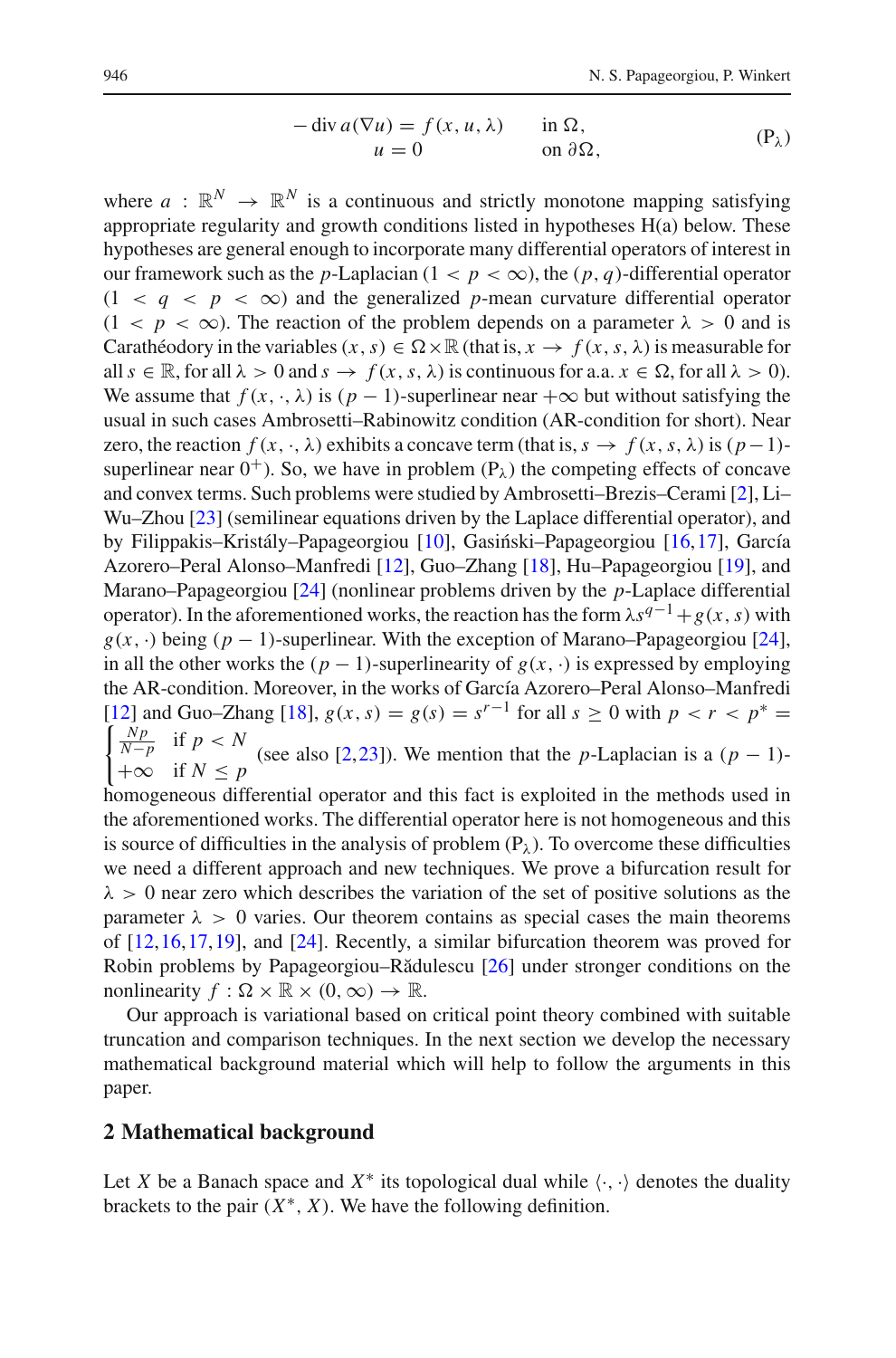**Definition 2.1** The functional  $\varphi \in C^1(X)$  fulfills the Cerami condition (the *C*condition for short) if the following holds: every sequence  $(u_n)_{n\geq 1} \subseteq X$  such that  $(\varphi(u_n))_{n\geq 1}$  is bounded in  $\mathbb R$  and  $(1 + ||u_n||_X)\varphi'(u_n) \to 0$  in  $X^*$  as  $n \to \infty$ , admits a strongly convergent subsequence.

This is a compactness-type condition on the functional  $\varphi$  which compensates for the fact that the ambient space *X* does not need to be locally compact (*X* is in general infinite dimensional). The C-condition is one of the main tools in proving a deformation theorem which in turn leads to the minimax theory of the critical values of  $\varphi$ . One of the basic results in this theory is the so-called mountain pass theorem due to Ambrosetti– Rabinowitz [\[3\]](#page-33-7) which we state here in a slightly more general form (see, for example, Gasiński–Papageorgiou [\[13\]](#page-33-8)).

<span id="page-2-0"></span>**Theorem 2.2** *Let*  $\varphi \in C^1(X)$  *be a functional satisfying the C-condition and let*  $u_1, u_2 \in X$ ,  $||u_2 - u_1||_X > \rho > 0$ ,

$$
\max{\{\varphi(u_1), \varphi(u_2)\}} < \inf{\{\varphi(u) : \|u - u_1\|_X = \rho\}} =: m_\rho
$$

*and*  $c = \inf_{\gamma \in \Gamma} \max_{0 \le t \le 1} \varphi(\gamma(t))$  *with*  $\Gamma = {\gamma \in C ([0, 1], X) : \gamma(0) = u_1, \gamma(1) = \Gamma(\Gamma)$  $u_2$ *}. Then c*  $\geq m_\rho$  *with c being a critical value of*  $\varphi$ *.* 

By  $L^p(\Omega)$  (or  $L^p(\Omega; \mathbb{R}^N)$ ) and  $W_0^{1,p}(\Omega)$  we denote the usual Lebesgue and Sobolev spaces with their norms  $\|\cdot\|_p$  and  $\|\cdot\|_{W_0^{1,p}(\Omega)}$ . Thanks to the Poincaré inequality we have

$$
||u||_{W_0^{1,p}(\Omega)} = ||\nabla u||_p \text{ for all } u \in W_0^{1,p}(\Omega).
$$

The norm of  $\mathbb{R}^N$  is denoted by  $\|\cdot\|_{\mathbb{R}^N}$  and  $(\cdot, \cdot)_{\mathbb{R}^N}$  stands for the inner product in  $\mathbb{R}^N$ . For  $s \in \mathbb{R}$ , we set  $s^{\pm} = \max\{\pm s, 0\}$  and for  $u \in W_0^{1,p}(\Omega)$  we define  $u^{\pm}(\cdot) = u(\cdot)^{\pm}$ . It is well known that

$$
u^{\pm} \in W_0^{1,p}(\Omega)
$$
,  $|u| = u^+ + u^-$ ,  $u = u^+ - u^-$ .

The Lebesgue measure on  $\mathbb{R}^N$  is denoted by  $|\cdot|_N$  and for a measurable function  $h : \Omega \times \mathbb{R} \to \mathbb{R}$  (for example, a Carathéodory function), we define the Nemytskij operator corresponding to the function *h* by

$$
N_h(u)(\cdot) = h(\cdot, u(\cdot)) \text{ for all } u \in W_0^{1,p}(\Omega).
$$

Evidently,  $x \mapsto N_h(u)(x)$  is measurable.

In addition to the Sobolev space  $W_0^{1,p}(\Omega)$  we will also use the ordered Banach space

$$
C_0^1(\overline{\Omega}) = \left\{ u \in C^1(\overline{\Omega}) : u \big|_{\partial \Omega} = 0 \right\}
$$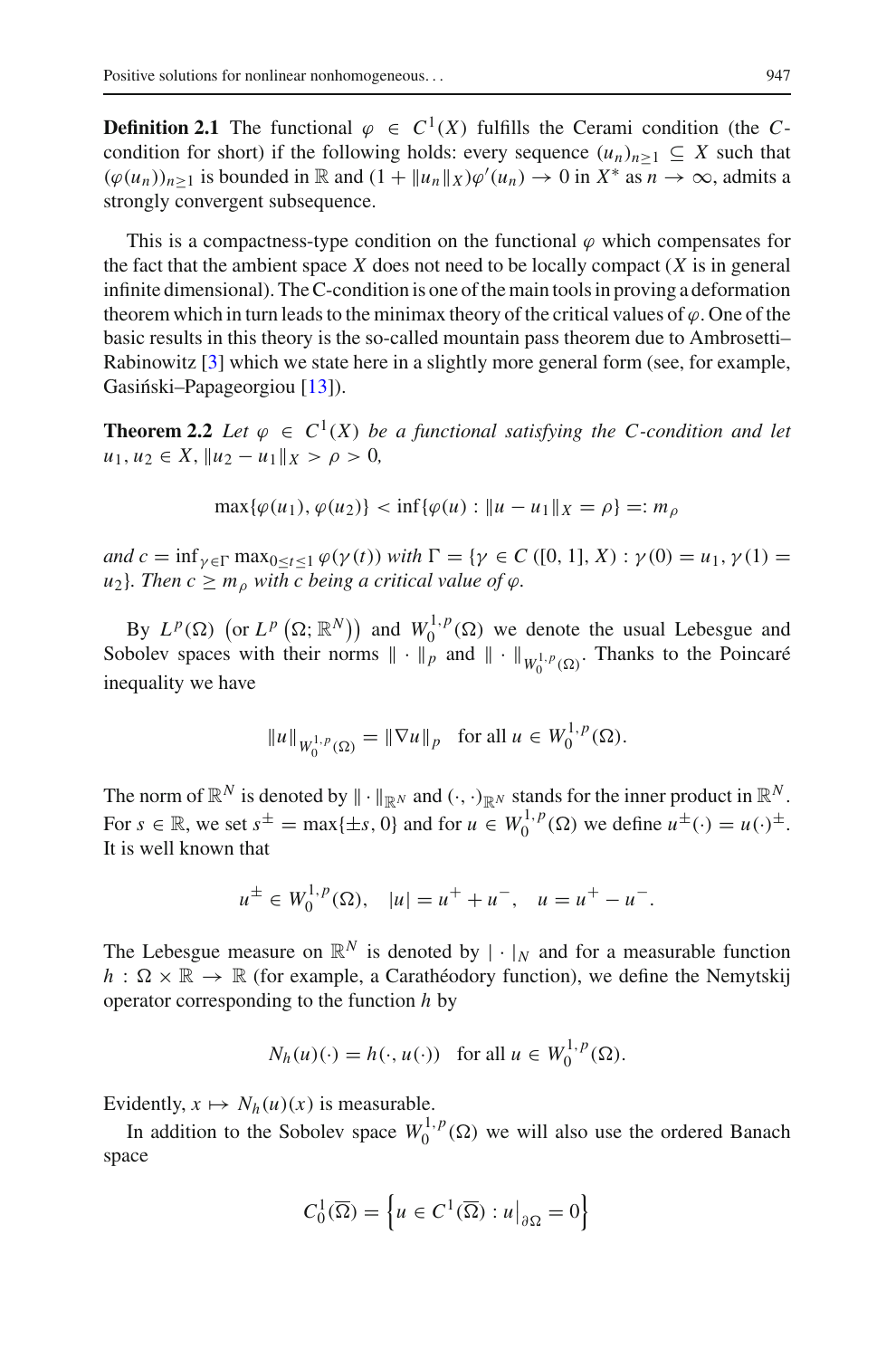and its positive cone

$$
C_0^1(\overline{\Omega})_+ = \left\{ u \in C_0^1(\overline{\Omega}) : u(x) \ge 0 \text{ for all } x \in \overline{\Omega} \right\}.
$$

This cone has a nonempty interior given by

$$
\operatorname{int}\left(C_0^1(\overline{\Omega})_+\right) = \left\{ u \in C_0^1(\overline{\Omega})_+ : u(x) > 0 \text{ for all } x \in \Omega, \frac{\partial u}{\partial n}(x) < 0 \text{ for all } x \in \partial \Omega \right\},\
$$

where  $n(\cdot)$  stands for the outward unit normal on  $\partial \Omega$ .

Now let  $\vartheta \in C^1(0, +\infty)$  be a function satisfying

<span id="page-3-0"></span>
$$
0 < \hat{c} \le \frac{t\vartheta'(t)}{\vartheta(t)} \le c_0 \quad \text{and} \quad c_1 t^{p-1} \le \vartheta(t) \le c_2 \left(1 + t^{p-1}\right) \tag{2.1}
$$

for all  $t > 0$  and with some constants  $\hat{c}$ ,  $c_0$ ,  $c_1$ ,  $c_2 > 0$ . The hypotheses on  $a : \mathbb{R}^N \to$  $\mathbb{R}^N$  read as follows.

H(a): 
$$
a(\xi) = a_0 (\|\xi\|_{\mathbb{R}^N}) \xi
$$
 for all  $\xi \in \mathbb{R}^N$  with  $a_0(t) > 0$  for all  $t > 0$  and  
\n(i)  $a_0 \in C^1(0, \infty), t \to ta_0(t)$  is strictly increasing in  $(0, \infty)$ ,  $\lim_{t \to 0^+} ta_0(t) =$   
\n0, and  $\lim_{t \to 0^+} \frac{ta'_0(t)}{a_0(t)} = c > -1$ ;  
\n(ii)  $\|\nabla a(\xi)\|_{\mathbb{R}^N} \le c_3 \frac{\vartheta (\|\xi\|_{\mathbb{R}^N})}{\|\xi\|_{\mathbb{R}^N}}$  for all  $\xi \in \mathbb{R}^N \setminus \{0\}$  and for some  $c_3 > 0$ ;  
\n(iii)  $(\nabla a(\xi)y, y)_{\mathbb{R}^N} \ge \frac{\vartheta (\|\xi\|_{\mathbb{R}^N})}{\|\xi\|_{\mathbb{R}^N}} \|\mathbf{y}\|_{\mathbb{R}^N}^2$  for all  $\xi \in \mathbb{R}^N \setminus \{0\}$  and all  $y \in \mathbb{R}^N$ ;  
\n(iv) if  $G_0(t) = \int_0^t sa_0(s)ds$  for all  $t > 0$ , then there exists  $d, v \in (1, p), 1 < \mu <$   
\n $\min\{d, v\}$ , and  $\xi > 0$  such that  
\n(1)  $t \mapsto G_0 \left(t^{\frac{1}{d}}\right)$  is convex in  $(0, +\infty)$ ;  
\n(2)  $\limsup_{t \to 0^+} \frac{G_0(t)}{t^{\nu}} < +\infty$ ;  
\n(3)  $t^2 a_0(t) - \mu G_0(t) \ge \tilde{c}t^p$  for all  $t > 0$  and for some  $\tilde{\zeta} > 0$ ;

(4)  $pG_0(t) - t^2 a_0(t) \ge -\hat{\xi}$  for all  $t > 0$  and for some  $\hat{\xi} > 0$ .

*Remark 2.3* We point out that the assumption H(a)(iii) is equivalent to  $\|\nabla a(\xi)\|_{\mathbb{R}^{N^2}} \geq$  $\frac{\partial (\|\xi\|_{\mathbb{R}^N})}{\|\xi\|_{\mathbb{R}^N}}$  since  $a(\xi) = a_0(\|\xi\|_{\mathbb{R}^N})\xi$  which gives that  $\nabla a(\xi)$  is symmetric. Therefore, one also could write conditions  $H(a)(ii)$ ,(iii) together in the form

$$
\frac{\vartheta\left(\|\xi\|_{\mathbb{R}^N}\right)}{\|\xi\|_{\mathbb{R}^N}} \leq \|\nabla a(\xi)\|_{\mathbb{R}^{N^2}} \leq c_3 \frac{\vartheta\left(\|\xi\|_{\mathbb{R}^N}\right)}{\|\xi\|_{\mathbb{R}^N}}.
$$

Hypotheses  $H(a)(i)$ , (ii), (iii) allow the usage of the nonlinear global regularity results of Lieberman  $[22]$ . Hypothesis  $H(a)(iv)$  is dictated by the needs of our problem. However, as we will see in the examples that follow, it is satisfied in many cases of interest.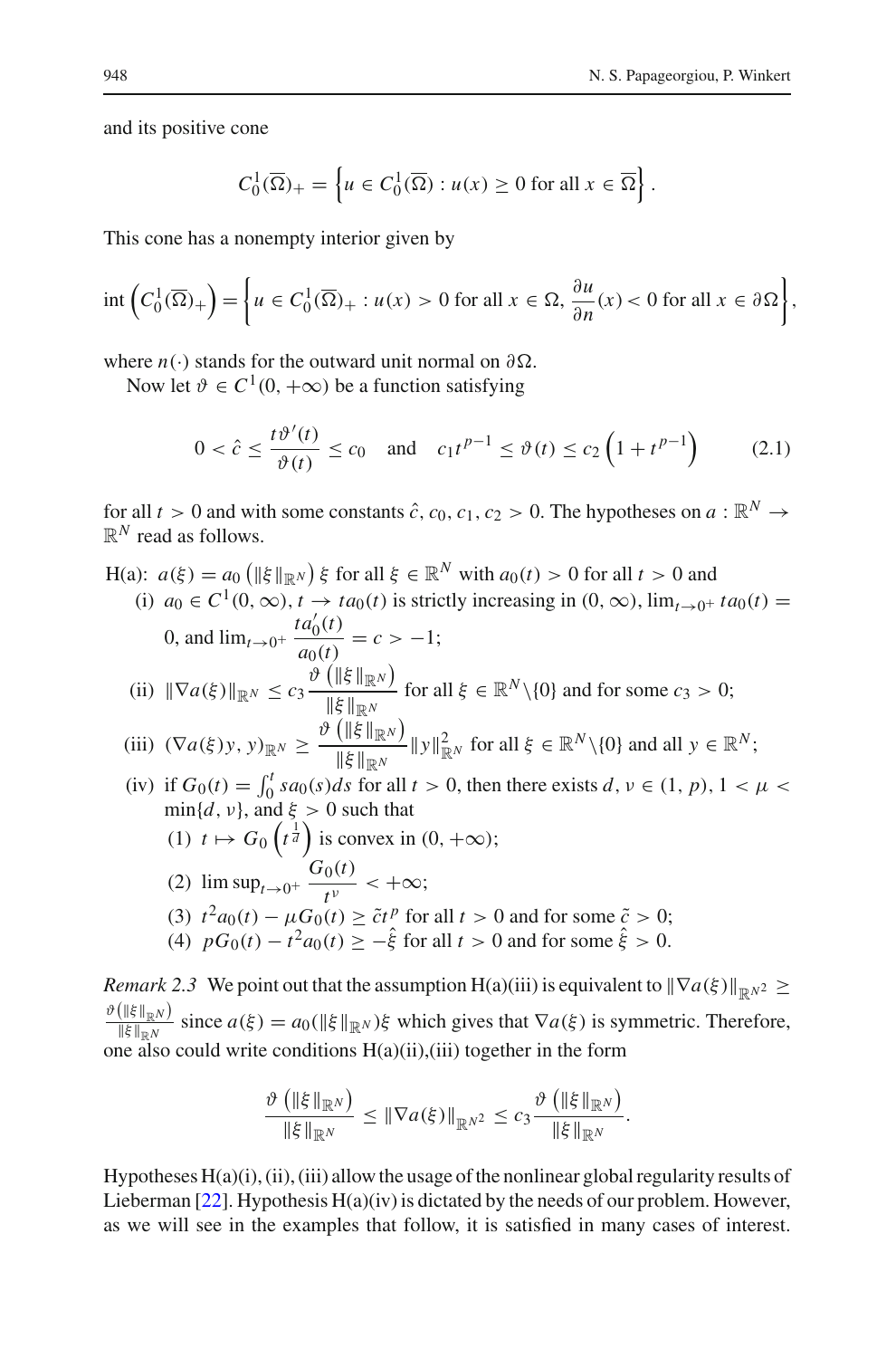Note that the primitive  $G_0(\cdot)$  is strictly convex and strictly increasing. Let  $G(\xi)$  =  $G_0$  ( $\|\xi\|_{\mathbb{R}^N}$ ) for all  $\xi \in \mathbb{R}^N$ . Then  $G(\cdot)$  is convex and differentiable. We have

$$
\nabla G(\xi) = G'_0 \left( \|\xi\|_{\mathbb{R}^N} \right) \frac{\xi}{\|\xi\|_{\mathbb{R}^N}} = a_0 \left( \|\xi\|_{\mathbb{R}^N} \right) \xi = a(\xi) \text{ for all } \xi \in \mathbb{R}^N.
$$

Hence,  $G(\cdot)$  is the primitive of  $a(\cdot)$  and the convexity of  $G(\cdot)$  along with  $G(0) = 0$ imply

<span id="page-4-0"></span>
$$
G(\xi) \le (a(\xi), \xi)_{\mathbb{R}^N} \quad \text{for all } \xi \in \mathbb{R}^N. \tag{2.2}
$$

Using hypotheses  $H(a)$  as well as  $(2.1)$  and  $(2.2)$  we have the following lemma summarizing the main properties of the map  $a(\cdot)$ .

<span id="page-4-1"></span>**Lemma 2.4** *Under the hypotheses H(a)(i)–(iii) there holds*

- (i)  $\xi \to a(\xi)$  *is maximal monotone and strictly monotone*;
- $\|a(\xi)\|_{\mathbb{R}^N} \leq c_4 \left(1 + \|\xi\|_{\mathbb{R}^N}^{p-1}\right)$  for all  $\xi \in \mathbb{R}^N$  and for some  $c_4 > 0$ ;
- (iii)  $(a(\xi), \xi)_{\mathbb{R}^N} \ge \frac{c_1}{p-1} \|\xi\|_{\mathbb{R}^N}^p$  *for all*  $\xi \in \mathbb{R}^N$ *.*

<span id="page-4-2"></span>From this lemma we easily deduce the following growth restrictions for the primitive  $G(\cdot)$ .

**Corollary 2.5** *If hypotheses H(a)(i)–(iii) hold, then*

$$
\frac{c_1}{p(p-1)} \|\xi\|_{\mathbb{R}^N}^p \le G(\xi) \le c_5 \left(1 + \|\xi\|_{\mathbb{R}^N}^p\right) \text{ for all } \xi \in \mathbb{R}^N \text{ and for some } c_5 > 0.
$$

*Example 2.6* The following maps satisfy hypotheses H(a).

(i) Let  $1 < p < \infty$  and let  $a(\xi) = ||\xi||_{\mathbb{R}^N}^{p-2} \xi$ . Then  $a(\cdot)$  represents the well-known *p*-Laplace differential operator defined by

$$
\Delta_p u = \text{div}\left(\|\nabla u\|_{\mathbb{R}^N}^{p-2} \nabla u\right) \quad \text{for all } u \in W_0^{1,p}(\Omega).
$$

(ii) Let  $1 < q < p < \infty$  and let  $a(\xi) = ||\xi||_{\mathbb{R}^N}^{p-2}\xi + ||\xi||_{\mathbb{R}^N}^{q-2}\xi$ . Then  $a(\cdot)$  becomes the  $(p, q)$ -differential operator defined by

$$
\Delta_p u + \Delta_q u = \text{div}\left(\|\nabla u\|_{\mathbb{R}^N}^{p-2} \nabla u\right) + \text{div}\left(\|\nabla u\|_{\mathbb{R}^N}^{q-2} \nabla u\right)
$$

for all  $u \in W_0^{1,p}(\Omega)$ . Such differential operators arise in many physical applications (see Cherfils–Il yasov [\[5](#page-33-10)] and the references therein).

(iii) Let  $1 < p < \infty$  and let  $a(\xi) = \left(1 + \|\xi\|_{\mathbb{R}^N}^2\right)^{\frac{p-2}{2}} \xi$ . In this case  $a(\cdot)$  represents the generalized *p*-mean curvature differential operator which is defined by

$$
\operatorname{div}\left[\left(1+\|\nabla u\|_{\mathbb{R}^N}^2\right)^{\frac{p-2}{2}}\nabla u\right] \quad \text{for all } u \in W_0^{1,p}(\Omega).
$$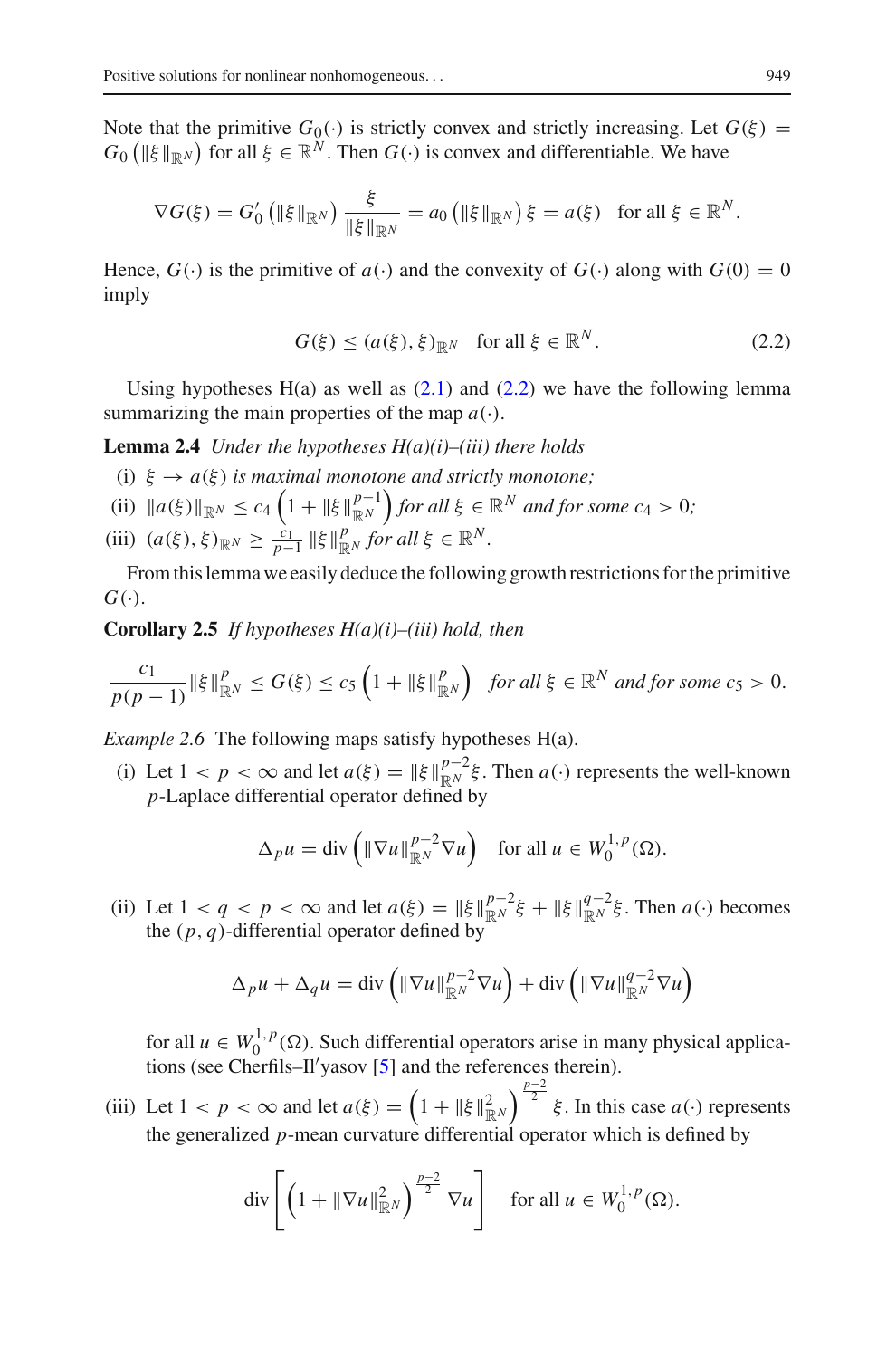(iv) Let  $1 < p < \infty$  and let  $a(\xi) = ||\xi||^{p-2}\xi + \frac{||\xi||^{p-2}\xi}{1+||\xi||^p}$ . In this case the corresponding differential operator is

$$
\Delta_p u + \operatorname{div}\left(\frac{\|\nabla u\|_{\mathbb{R}^N}^{p-2} \nabla u}{1 + \|\nabla u\|_{\mathbb{R}^N}^p}\right) \text{ for all } u \in W^{1,p}(\Omega),
$$

which arises in plasticity theory (see Fuchs–Gongbao [\[11](#page-33-11)]).

Now, let  $A : W_0^{1,p}(\Omega) \to W^{-1,p'}(\Omega) = \left(W_0^{1,p}(\Omega)\right)^* \left(\frac{1}{p} + \frac{1}{p'} = 1\right)$  be the nonlinear map defined by

<span id="page-5-0"></span>
$$
\langle A(u), v \rangle = \int_{\Omega} \left( a(\nabla u), \nabla v \right)_{\mathbb{R}^N} dx \quad \text{for all } u, v \in W_0^{1, p}(\Omega). \tag{2.3}
$$

<span id="page-5-1"></span>The next proposition gives the main properties of  $A$  (see, for example, Gasing  $k$ i-Papageorgiou [\[14\]](#page-33-12)).

**Proposition 2.7** *Let hypotheses H(a)(i)–(iii) be satisfied. Then*  $A : W_0^{1,p}(\Omega) \to$  $W^{-1,p'}(\Omega)$  *defined by* [\(2.3\)](#page-5-0) *is bounded (that is, it maps bounded sets to bounded sets)*, *demicontinuous, strictly monotone (hence maximal monotone), and of type (S)*+*, that*  $i s, i f u_n \rightharpoonup u$  *in*  $W_0^{1,p}(\Omega)$  *and*  $\limsup_{n\to\infty} \langle A(u_n), u_n - u \rangle \leq 0$ , *then*  $u_n \to u$  *in*  $W_0^{1,p}(\Omega)$ .

Now, let  $f_0 : \Omega \times \mathbb{R} \to \mathbb{R}$  be a Carathéodory function satisfying the subsequent growth condition

$$
|f_0(x, s)| \le a_0(x) \left(1 + |s|^{r-1}\right) \quad \text{for a.a. } x \in \Omega \text{ and for all } s \in \mathbb{R},
$$

with  $a_0 \in L^{\infty}(\Omega)$  + and  $1 < r < p^*$ . Setting  $F_0(x, s) = \int_0^s f_0(x, t) dt$  we define the *C*<sup>1</sup>-functional  $\varphi_0: W_0^{1,p}(\Omega) \to \mathbb{R}$  through

$$
\varphi_0(u) = \int_{\Omega} G(\nabla u) dx - \int_{\Omega} F_0(x, u) dx.
$$

From Gasiński–Papageorgiou  $[15]$  $[15]$  we have the following result.

<span id="page-5-2"></span>**Proposition 2.8** Let the assumptions in  $H(a)(i)$ —(iii) be satisfied. If  $u_0 \in W_0^{1,p}(\Omega)$  is *a local*  $C_0^1(\overline{\Omega})$ -minimizer of  $\varphi_0$ , that is, there exists  $\rho_0 > 0$  such that

$$
\varphi_0(u_0) \le \varphi_0(u_0 + h) \quad \text{for all } h \in C_0^1(\overline{\Omega}) \text{ with } ||h||_{C_0^1(\overline{\Omega})} \le \rho_0,
$$

*then*  $u_0 \in C_0^{1,\alpha}(\overline{\Omega})$  for some  $\alpha \in (0,1)$  and  $u_0$  is also a local  $W_0^{1,p}(\Omega)$ -minimizer of  $\varphi_0$ *, that is, there exists*  $\rho_1 > 0$  *such that* 

$$
\varphi_0(u_0) \le \varphi_0(u_0 + h) \text{ for all } h \in W_0^{1,p}(\Omega) \text{ with } ||h||_{W_0^{1,p}(\Omega)} \le \rho_1.
$$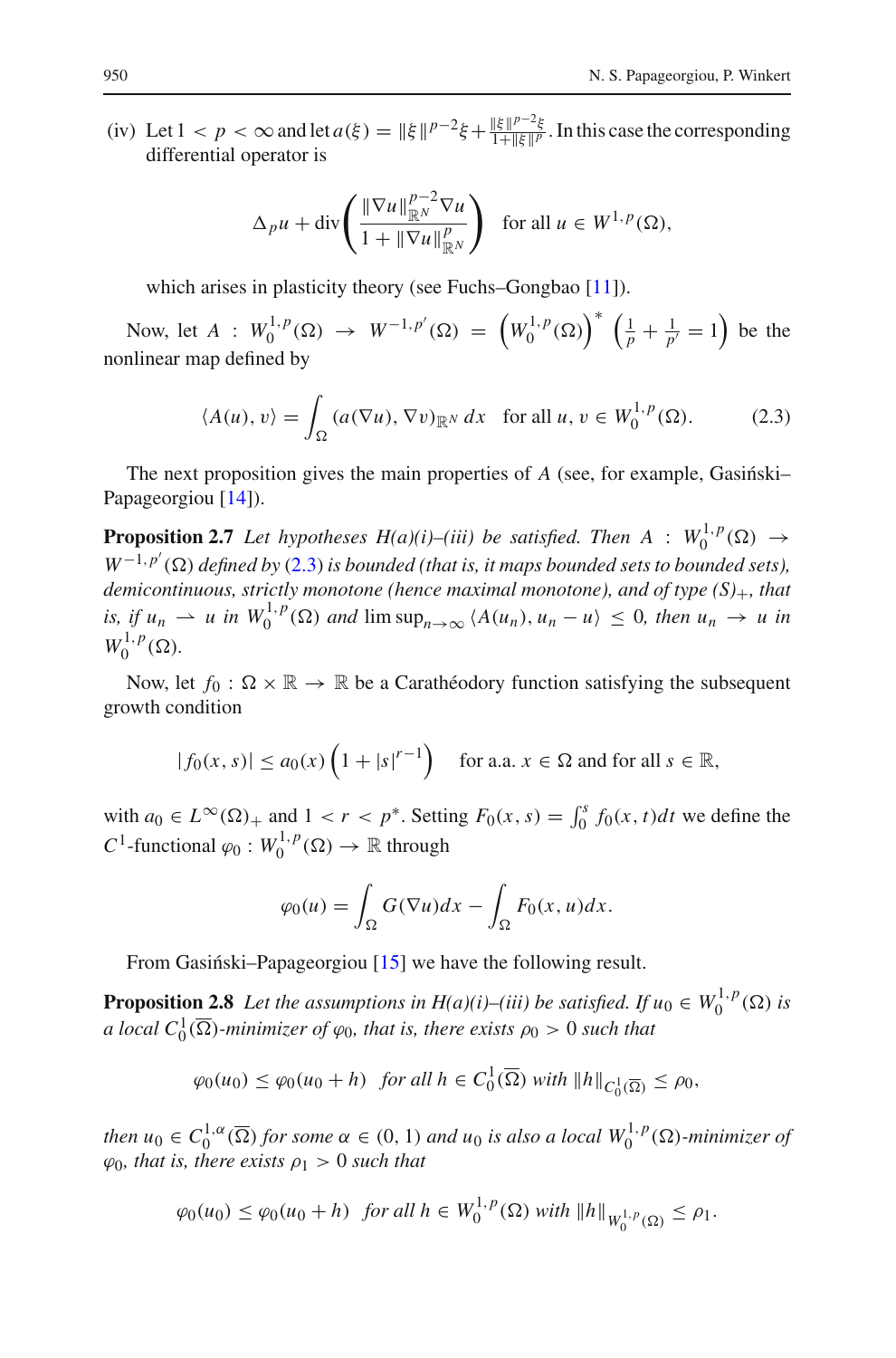Let *g*, *h* ∈ *L*<sup>∞</sup>(Ω). We write *g*  $\prec$  *h* if for every compact set *K* ⊆ Ω there exists  $\varepsilon = \varepsilon(K) > 0$  such that  $g(x) + \varepsilon \leq h(x)$  for a.a.  $x \in K$ . Clearly, if  $g, h \in C(\Omega)$  and  $g(x) < h(x)$  for all  $x \in \Omega$ , then  $g \prec h$ .

Using this order  $\prec$  we can have the following strong comparison result which extends Proposition 2.6 of Arcoya–Ruiz [\[4](#page-33-14)] where the case of the *p*-Laplacian is considered.

<span id="page-6-0"></span>**Proposition 2.9** *Let hypotheses H(a)(i)—(iii) be satisfied,*  $\xi \geq 0, g, h \in L^{\infty}(\Omega)$ ,  $g \lt h$ , and let  $u, v \in W_0^{1,p}(\Omega)$  be solutions of the following Dirichlet problems

$$
-\operatorname{div}(\nabla u) + \xi |u|^{p-2} u = g \quad \text{in } \Omega, \quad u\big|_{\partial\Omega} = 0
$$

$$
-\operatorname{div}(\nabla v) + \xi |v|^{p-1} = h \quad \text{in } \Omega, \quad v\big|_{\partial\Omega} = 0
$$

*with*  $v \in \text{int}\left(C_0^1(\overline{\Omega})_+\right)$ *. Then*  $v - u \in \text{int}\left(C_0^1(\overline{\Omega})_+\right)$ *.* 

*Proof* From Ladyzhenskaya–Ural'tseva [\[20](#page-33-15), p. 286] we know that  $u \in L^{\infty}(\Omega)$ . Invok-ing the regularity results of Lieberman [\[22](#page-33-9), p. 320] we have that  $u \in C_0^1(\overline{\Omega})$ . Note that

$$
A(u) + \xi |u|^{p-2}u = g \le h = A(v) + \xi v^{p-1} \text{ in } W^{-1,p'}(\Omega).
$$

Acting with  $(u - v)^+ \in W_0^{1,p}(\Omega)$  we obtain

$$
\langle A(u) - A(v), (u - v)^+ \rangle + \xi \int_{\Omega} \left( |u|^{p-2}u - v^{p-1} \right) (u - v)^+ dx \le 0,
$$

which gives

$$
\int_{\{u>v\}} (a(\nabla u) - a(\nabla v), \nabla u - \nabla v)_{\mathbb{R}^N} dx + \xi \int_{\{u>v\}} \left( u^{p-1} - v^{p-1} \right) (u-v) dx \le 0.
$$

Therefore,  $|\{u > v\}\|_N = 0$  and consequently,  $u \le v$ .

First, we are going to show that  $u(x) < v(x)$  for all  $x \in \Omega$ . For this purpose, we introduce the following two sets

$$
E_0 = \{x \in \Omega : u(x) = v(x)\}, \quad E_1 = \{x \in \Omega : \nabla u(x) = \nabla v(x) = 0\}.
$$

**Claim**  $E_0 \subseteq E_1$ 

Letting  $x_0 \in E_0$ , the function  $x \mapsto y(x) = (u - v)(x)$  attains its maximum at  $x_0$ . Hence,  $\nabla u(x_0) = \nabla v(x_0)$ . If  $\nabla u(x_0) \neq 0$ , then we can find  $\overline{B}_\rho(x_0) \subseteq \Omega$  such that

$$
|\nabla u(x)| > 0, \quad |\nabla v(x)| > 0, \quad (\nabla u(x), \nabla v(x))_{\mathbb{R}^N} > 0 \quad \text{for all } x \in B_\rho(x_0),
$$

where  $\overline{B}_\rho(x_0)$  is the closed ball with center  $x_0$  and radius  $\rho > 0$ . Setting  $w =$  $v - u \in C_0^1(\overline{\Omega}) \setminus \{0\}$ , we point out that this function satisfies the following linear elliptic equation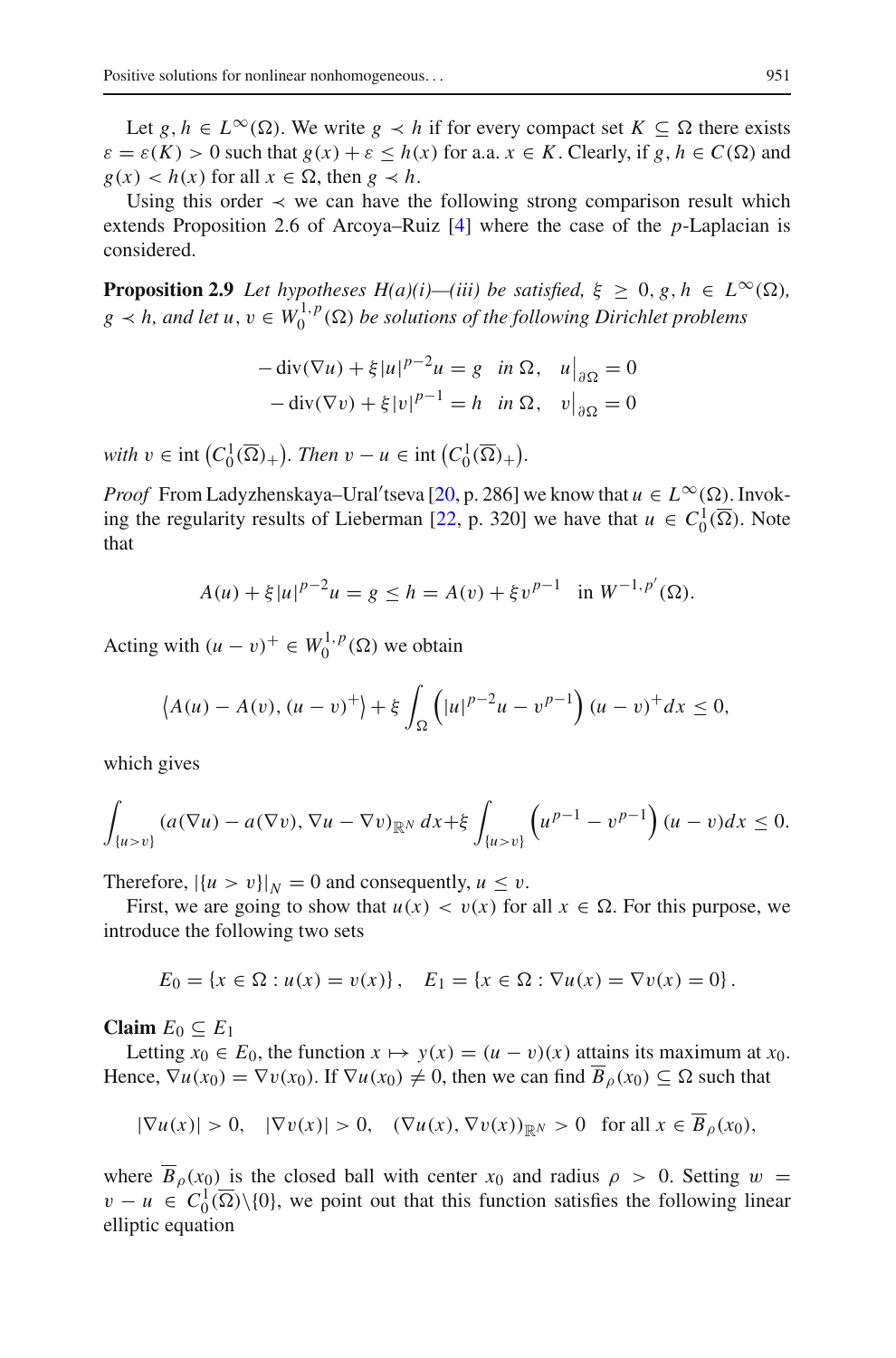$$
-\sum_{i,j=1}^{N} \frac{\partial}{\partial x_i} \left( \beta_{ij}(x) \frac{\partial w}{\partial x_j} \right) = -\xi \left( v^{p-1} - |u|^{p-2} u \right) + h - g \tag{2.4}
$$

whereby the coefficients  $\beta_{ij}(\cdot)$  of the differential operator are given by

<span id="page-7-0"></span>
$$
\beta_{ij}(x) = \int_0^1 \frac{\partial a_i}{\partial y_j} \left( (1 - t) \nabla u(x) + t \nabla v(x) \right) dx
$$

(see Arcoya–Ruiz [\[4\]](#page-33-14), Cuesta–Takáč [\[6\]](#page-33-16)). Therefore,  $\beta_{ij} \in C^{\beta}(\overline{B}_{\rho}(x_0))$  for some  $\beta \in (0, 1)$  and they form a uniformly elliptic differential operator in [\(2.4\)](#page-7-0). Moreover, by taking  $\rho > 0$  even smaller if necessary we can show, using  $g \prec h$ , that the right-hand side in [\(2.4\)](#page-7-0) is positive on  $\overline{B}_0(x_0)$ . Invoking the strong maximum principle (see, for example, Pucci–Serrin [\[27,](#page-34-3) p. 111]) there holds

$$
w(x) > 0 \quad \text{for all } x \in B_{\rho}(x_0),
$$

or equivalently

$$
u(x) < v(x) \quad \text{for all } x \in B_{\rho}(x_0),
$$

which contradicts the fact that  $x_0 \in E_0$ . This proves the claim.

Owing to  $v \in \text{int} (C_0^1(\overline{\Omega})_+)$ , we have  $E_1 \subseteq \Omega$  and  $E_1$  is closed, that is,  $E_1 \subset\subset \Omega$ . Now, because of  $E_0 \subseteq E_1$  and the closedness of  $E_1$ , it follows that  $E_0$  is compact as well. Hence, we can find a smooth open set  $\Omega_1$  such that

$$
E_0\subseteq\Omega_1\subseteq\overline{\Omega_1}\subseteq\Omega.
$$

Then, we can find a number  $\varepsilon \in (0, 1)$  such that

$$
u(x) + \varepsilon \le v(x)
$$
 for all  $x \in \partial \Omega_1$  and  $g(x) + \varepsilon \le h(x)$  for a.a.  $x \in \Omega_1$ .

Now, let  $\delta \in (0, \varepsilon)$  such that

$$
\xi\left||s|^{p-2}s-|\tau|^{p-2}\tau\right|<\varepsilon\quad\text{for all }s,\,\tau\in[-\eta,\eta],\,|s-\tau|<2\delta,
$$

where  $\eta = \max{\{\Vert u \Vert_{\infty}, \Vert v \Vert_{\infty}\}.$  We get

$$
-\operatorname{div} a(\nabla(u+\delta)) + \xi |u+\delta|^{p-2} (u+\delta) = -\operatorname{div} a(\nabla u) + \xi |u+\delta|^{p-2} (u+\delta)
$$
  

$$
= \xi \left[ |u+\delta|^{p-2} (u+\delta) - |u|^{p-2} u \right] + g
$$
  

$$
\leq g + \varepsilon
$$
  

$$
\leq h
$$
  

$$
= -\operatorname{div} a(\nabla v) + \xi v^{p-1} \quad \text{for a.a. } x \in \Omega.
$$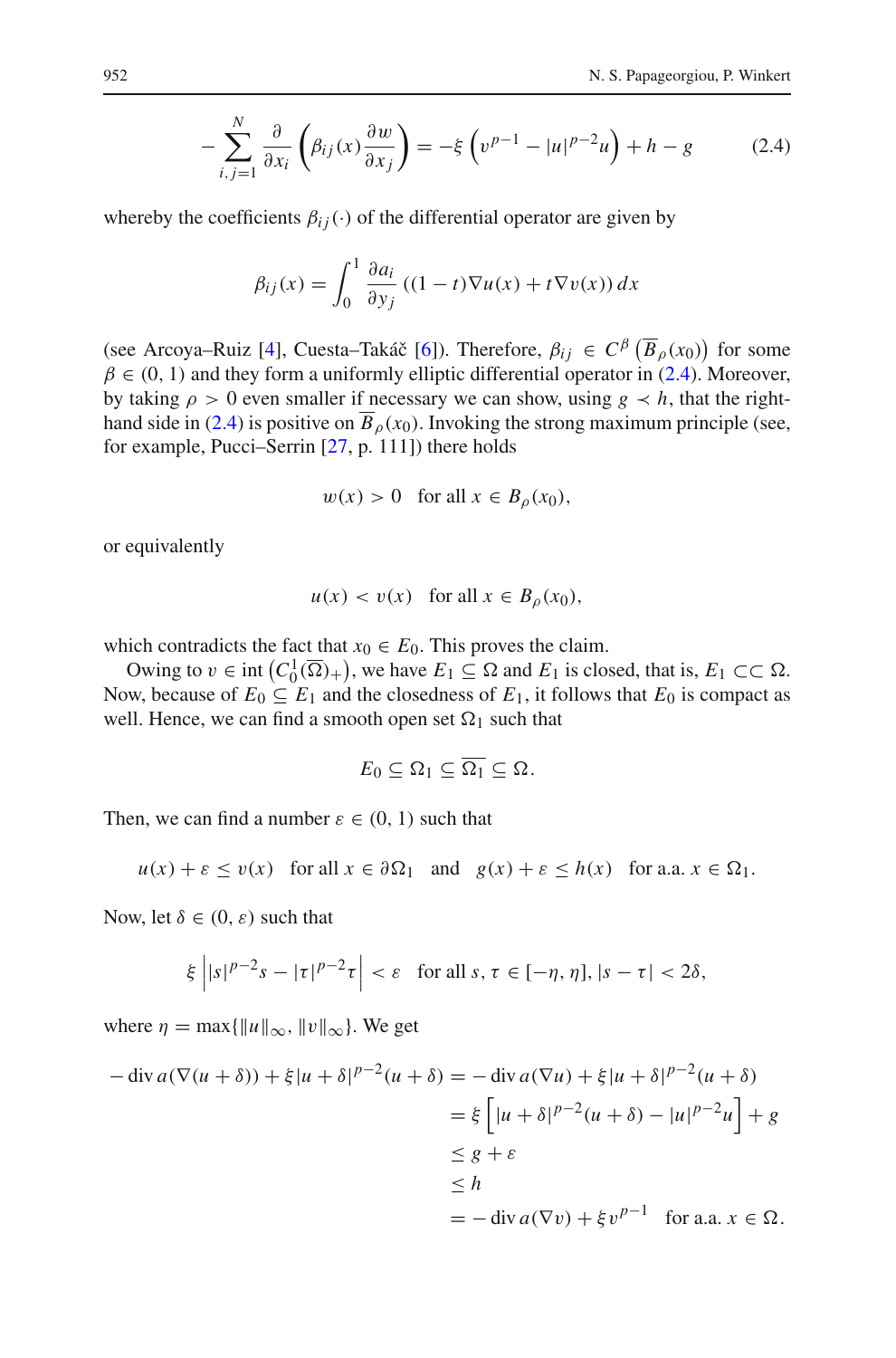Then, due to Damascelli [\[7,](#page-33-17) p. 495] it follows that  $u + \delta \le v$  in  $\Omega_1$ . Since  $E_0 \subseteq \Omega_1$ we infer that  $E_0 = \emptyset$  and

$$
u(x) < v(x) \quad \text{for all } x \in \Omega.
$$

Moreover, by virtue of Proposition 2.4 of Cuesta–Takáč [\[6](#page-33-16)], we obtain

$$
\frac{\partial v}{\partial n} < \frac{\partial u}{\partial n} \quad \text{on } \partial \Omega,
$$

which implies  $v - u \in \text{int}\left(C_0^1(\overline{\Omega})_+\right)$ 

<span id="page-8-0"></span>From Filippakis–Kristály–Papageorgiou [\[10](#page-33-1), Lemma 3.3] we borrow the following lemma.

**Lemma 2.10** *Let X be an ordered Banach space,*  $K_+$  *is an order cone of X, int*  $K_+ \neq$ ∅*, and e* ∈ int *K*+*. Then, for every u* ∈ *K*+*, there exists t* = *t*(*u*) > 0 *such that*

$$
te - u \in \text{int } K_+.
$$

#### **3 Bifurcation theorem**

Our hypotheses on the nonlinearity  $f : \Omega \times \mathbb{R} \times (0, \infty) \to \mathbb{R}$  are the following.

- H:  $f : \Omega \times \mathbb{R} \times (0, \infty) \rightarrow \mathbb{R}$  is a function such that  $(x, s) \rightarrow f(x, s, \lambda)$  is a Carathéodory mapping for all  $\lambda > 0$ ,  $\lambda \rightarrow f(x, s, \lambda)$  is nondecreasing,  $f(x, 0, \lambda) = 0$  for a.a.  $x \in \Omega$ , for all  $\lambda > 0$ , and
	- (i) for every  $\rho > 0$  and every  $\lambda > 0$ , there exists  $a_{\rho}(\lambda) \in L^{\infty}(\Omega)_{+}$  such that (1)  $\lambda \mapsto \|a_{\rho}(\lambda)\|_{\infty}$  is bounded on bounded sets;<br>(2)  $|f(\mu)|_{\infty}$  (1)(v) for e.g.  $\mu \in \mathbb{Q}$  and for
		- (1)  $\kappa \mapsto ||a_{\rho}(\kappa)||_{\infty}$  is bounded on bounded sets,<br>(2)  $|f(x, s, \lambda)| \le a_{\rho}(\lambda)(x)$  for a.a.  $x \in \Omega$  and for all  $s \in [0, \rho]$ ;
	- (ii) if  $F(x, s, \lambda) = \int_0^s f(x, t, \lambda) dt$ , then, for all  $\lambda > 0$ ,

$$
\lim_{s \to +\infty} \frac{F(x, s, \lambda)}{s^p} = +\infty \text{ uniformly for a.a. } x \in \Omega
$$

and there exist  $r(\lambda) \in (p, p^*)$  with  $\lambda \to r(\lambda)$  nondecreasing,  $r(\lambda) \to r_0 \in$  $(p, p^*)$  as  $\lambda \to 0^+$ , and functions  $\hat{\eta}_{\infty}(\lambda), \eta_{\infty}(\lambda) \in L^{\infty}(\Omega)$  such that (1)  $\lambda \to \|\hat{\eta}_{\infty}(\lambda)\|_{\infty}$  and  $\lambda \to \|\eta_{\infty}(\lambda)\|_{\infty}$  are bounded on bounded sets;  $\parallel$ 

- $f(x, s, \lambda)$ <br>  $\left(\frac{2}{\eta} \otimes (\lambda)(x) \right) \leq \liminf_{s \to +\infty} \frac{f(x, s, \lambda)}{s^{r(\lambda)-1}} \leq \limsup_{s \to +\infty} \frac{f(x, s, \lambda)}{s^{r(\lambda)-1}}$  $\frac{\sqrt{s^{r(\lambda)-1}}}{s}$  ≤  $\eta_{\infty}(\lambda)(x)$  uniformly for a.a.  $x \in \Omega$ ;
- (iii) for every  $\lambda > 0$ , there exist  $\tau(\lambda) \in \left( \max \left\{ (r(\lambda) p) \frac{N}{p}, 1 \right\}, p^* \right)$  and  $\beta_0(\lambda) >$ 0 such that
	- (1)  $\lambda \to \tau(\lambda)$  and  $\lambda \to \beta_0(\lambda)$  are nondecreasing;
	- (2)  $\beta_0(\lambda) \le \liminf_{s \to +\infty} \frac{f(x, s, \lambda)s pF(x, s, \lambda)}{s^{\tau(\lambda)}}$  uniformly for a.a.  $x \in$  $\Omega$ :

. **Executive Contract Contract Contract Contract Contract Contract Contract Contract Contract Contract Contract**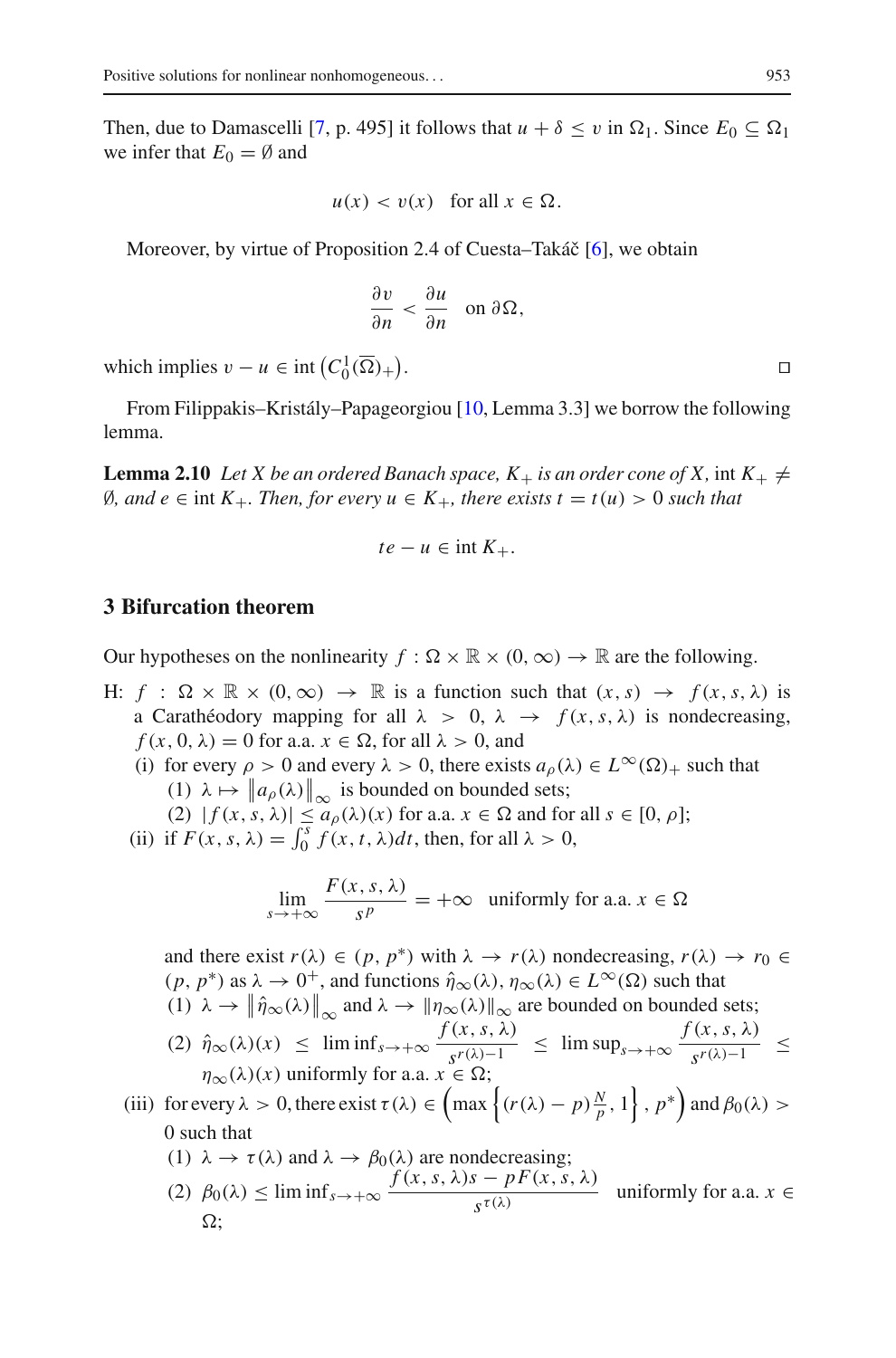- (iv) for every  $\lambda > 0$  there exist  $q(\lambda), \theta \in (1, \mu)$  [see hypothesis H(a)(iv)] with  $q(\lambda) < \theta$  and  $\delta_0(\lambda) \in (0, 1)$ ,  $\hat{c}_0(\lambda) > 0$  such that (1)  $q(\lambda) \rightarrow q_0 \in (1, p)$  as  $\lambda \rightarrow 0^+$ ;
	- (2)  $\lambda \to \hat{c}_0(\lambda)$  is strictly increasing and  $\hat{c}_0(\lambda) \to +\infty$  as  $\lambda \to +\infty$ ;
	- (3)  $\hat{c}_0(\lambda)s^{\theta} \leq f(x, s, \lambda)s \leq q(\lambda)F(x, s, \lambda)$  for a.a.  $x \in \Omega$  and for all  $s \in \Omega$  $[0, \delta_0(\lambda)]$ ;
	- and there exists a function  $\eta_0(\cdot, \lambda) \in L^{\infty}(\Omega)_{+}$  such that (4)  $\|\eta_0(\cdot, \lambda)\|_{\infty} \to 0$  as  $\lambda \to 0^+$ ;

(4) 
$$
\|\eta_0(\cdot,\lambda)\|_{\infty} \to 0 \text{ as } \lambda \to 0^+;
$$

- (5)  $\limsup_{s\to 0^+} \frac{F(x, s, \lambda)}{s^q(\lambda)} \leq \eta_0(x, \lambda)$  uniformly for a.a.  $x \in \Omega$ ;
- (v) there exist  $r^* \in (p, p^*]$  and  $c_0^* > 0$  such that  $f(x, s, \lambda) \ge -c_0^* {s^r}^{-1}$  for a.a.  $x \in \Omega$ , for all  $s \ge 0$ , and for all  $\lambda > 0$ .

*Remark 3.1* Since we are looking for positive solutions and the above hypotheses concern the positive semiaxis  $\mathbb{R}_+ = [0, +\infty)$ , we may assume, without loss of generality, that  $f(x, s, \lambda) = 0$  for a.a.  $x \in \Omega$ , for all  $s \le 0$ , and for all  $\lambda > 0$ . Note that hypotheses H(ii),(iii) imply that, for all  $\lambda > 0$ ,

<span id="page-9-1"></span><span id="page-9-0"></span>
$$
\lim_{s \to +\infty} \frac{f(x, s, \lambda)}{s^{p-1}} = +\infty \quad \text{uniformly for a.a. } x \in \Omega.
$$

This means that  $f(x, \cdot, \lambda)$  is  $(p-1)$ -superlinear near  $+\infty$ . Such problems are usually treated using the AR-condition (unilateral version) which says that there exist  $\tau =$  $\tau(\lambda) > 0$  and  $M = M(\lambda) > 0$  such that

$$
0 < \tau \ F(x, s, \lambda) \le f(x, s, \lambda)s \quad \text{for a.a. } x \in \Omega \text{ and for all } s \ge M; \tag{3.1}
$$
\n
$$
0 < \text{ess inf}_{\Omega} F(\cdot, M, \lambda), \tag{3.2}
$$

(see Ambrosetti–Rabinowitz [\[3](#page-33-7)] and Mugnai [\[25\]](#page-34-4)). Integrating [\(3.1\)](#page-9-0) and using [\(3.2\)](#page-9-1) we reach a weaker condition, namely that

$$
c_6s^{\tau} \le F(x, s, \lambda) \quad \text{for a.a. } x \in \Omega, \text{ for all } s \ge M, \text{ with } c_6 = c_6(\lambda) > 0. \tag{3.3}
$$

From [\(3.3\)](#page-9-2) follows the much weaker condition (recall that  $\tau > p$ )

<span id="page-9-3"></span><span id="page-9-2"></span>
$$
\lim_{s \to +\infty} \frac{F(x, s, \lambda)}{s^p} = +\infty \quad \text{uniformly for a.a. } x \in \Omega. \tag{3.4}
$$

In the present work we employ  $(3.4)$  together with condition  $H(iii)$  which are weaker than the AR-condition and permit the consideration of superlinear reactions with slower growth near  $+\infty$  which fail to satisfy the AR-condition. If the AR-condition is satisfied, then we may assume that  $\tau = \tau(\lambda) > \max \left\{ (r(\lambda) - p) \frac{N}{p}, 1 \right\}$ . Hence, [\(3.1\)](#page-9-0) and  $(3.3)$  imply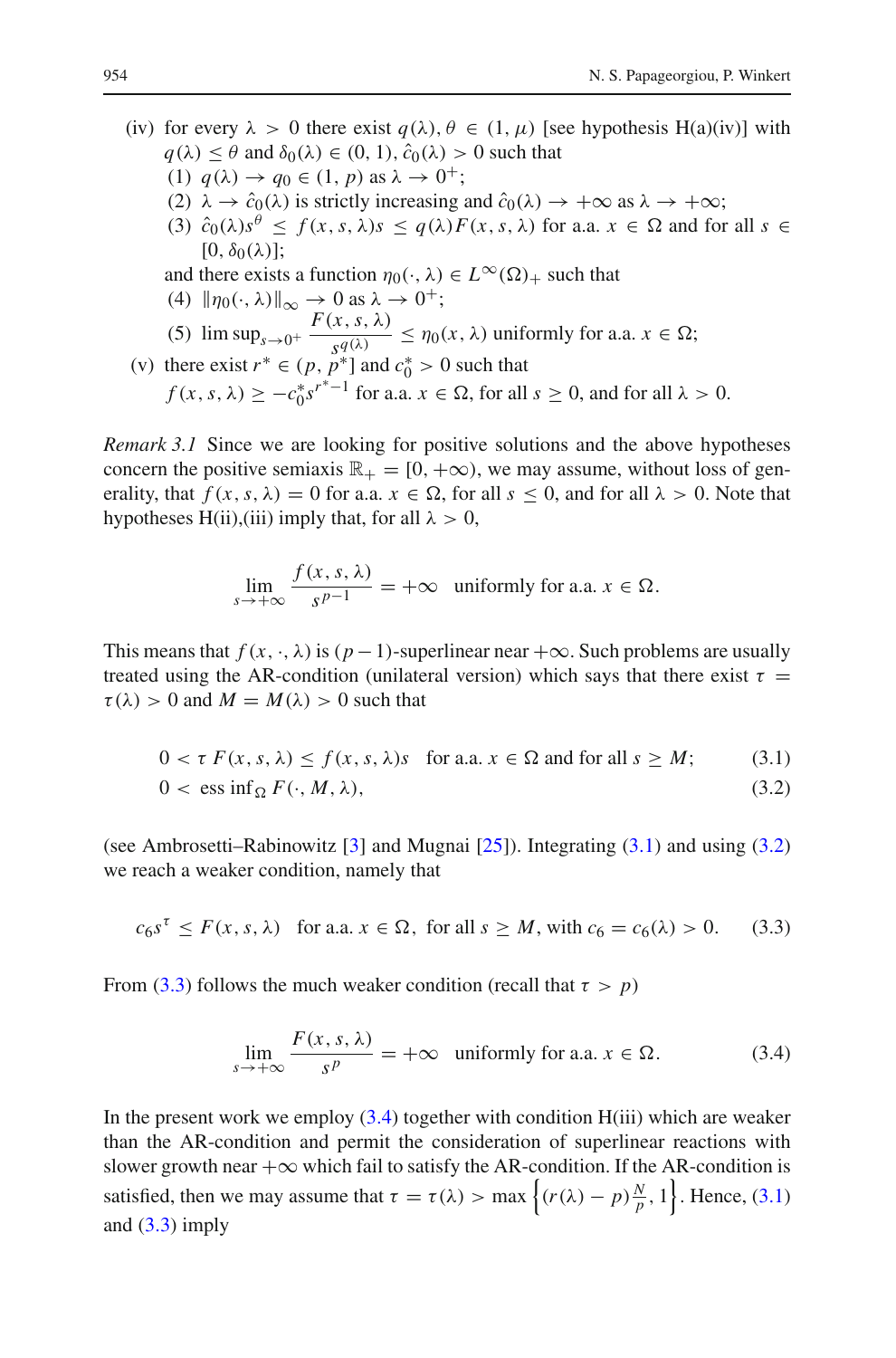$$
\frac{f(x, s, \lambda)s - pF(x, s, \lambda)}{s^{\tau}}
$$
\n
$$
= \frac{f(x, s, \lambda)s - \tau F(x, s, \lambda)}{s^{\tau}} + (\tau - p) \frac{F(x, s, \lambda)}{s^{\tau}}
$$
\n
$$
\geq (\tau - p)c_6 \text{ for a.a. } x \in \Omega \text{ and for all } s \geq M.
$$

In consequence, hypotheses H(iii)(2) is fulfilled.

*Example 3.2* The following functions satisfy hypotheses H (for the sake of simplicity we drop the *x*-dependence).

- (i)  $f_1(s) = \lambda s^{q-1} + s^{r-1}$  for all  $s > 0$  and with  $1 < q < p < r < p^*$ . This is the nonlinearity considered in Ambrosetti–Brezis–Cerami  $[2]$  $[2]$  where  $p =$ 2 (semilinear equations driven by the Laplacian) and in García Azorero–Peral Alonso–Manfredi [\[12\]](#page-33-4), Guo-Zhang [\[18](#page-33-5)] where  $1 < p < \infty$  (nonlinear equations driven by the *p*-Laplacian).
- (ii) A reaction which does not satisfy the AR-condition can be given by  $f_2(s) = \lambda s^{q-1} + s^{p-1} \left| \ln(s) + \frac{1}{p} \right|$  for all  $s \ge 0$  with  $1 < q < p$ .
- (iii) Other admissible reactions are the following.
	- (1)  $f_3(s) = \xi(\lambda) \left( s^{q-1} + s^{r-1} \right)$  for all  $s \ge 0$  with  $1 < q < p < r < p^*$ ,  $\xi(\lambda) > 0, \lambda \to \xi(\lambda)$  is increasing,  $\xi(\lambda) \to 0^+$  as  $\lambda \to 0^+$ , and  $\xi(\lambda) \to +\infty$ <br>as  $\lambda \to +\infty$ . as  $\lambda \to +\infty$ . (2) *f*4(*s*) =  $\int \lambda s^{q-1}$  if  $s \in [0, \rho(\lambda)],$  $s^{r-1} + \lambda \rho(\lambda)^{q-1} - \rho(\lambda)^{r-1}$  if  $\rho(\lambda) < s$ with  $1 < q < p < r < p^*$ ,  $\rho(\lambda) \in [0, 1]$ ,  $\lambda \to \rho(\lambda)$  is nondecreasing,  $\rho(\lambda) \to 0^+$  as  $\lambda \to 0^+$ , and  $\rho(\lambda) \to 1^-$  as  $\lambda \to +\infty$ .

First, we introduce the following sets

 $\mathcal{L} = \{\lambda > 0 : \text{ problem } (P_{\lambda}) \text{ admits a positive solution}\},$  $S(\lambda)$  = the set of positive solutions of problem  $(P_{\lambda})$ .

We define, for every  $\lambda > 0$ , the corresponding  $C^1$ -energy functional  $\varphi_\lambda : W_0^{1,p}(\Omega) \to$  $\mathbb R$  to problem  $(P_\lambda)$  by

$$
\varphi_{\lambda}(u) = \int_{\Omega} G(\nabla u) dx - \int_{\Omega} F(x, u, \lambda) dx.
$$

We start with an observation concerning the solution set  $S(\lambda)$ .

<span id="page-10-1"></span>**Proposition 3.3** *If hypotheses*  $H(a)(i)$ –(*iii)* and  $H(i)$ ,(*iv)* hold, then  $S(\lambda) \subseteq$  $\text{int}\left(C_0^1(\overline{\Omega})_+\right)$  for every  $\lambda > 0$ .

*Proof* We may assume that  $\lambda \in \mathcal{L}$ , otherwise  $\mathcal{S}(\lambda) = \emptyset$ . Therefore, there exists  $u \in W_0^{1,p}(\Omega)$ ,  $u \geq 0$ ,  $u \neq 0$  such that

<span id="page-10-0"></span>
$$
-\operatorname{div} a(\nabla u) = f(x, u, \lambda) \quad \text{for a.a. } x \in \Omega. \tag{3.5}
$$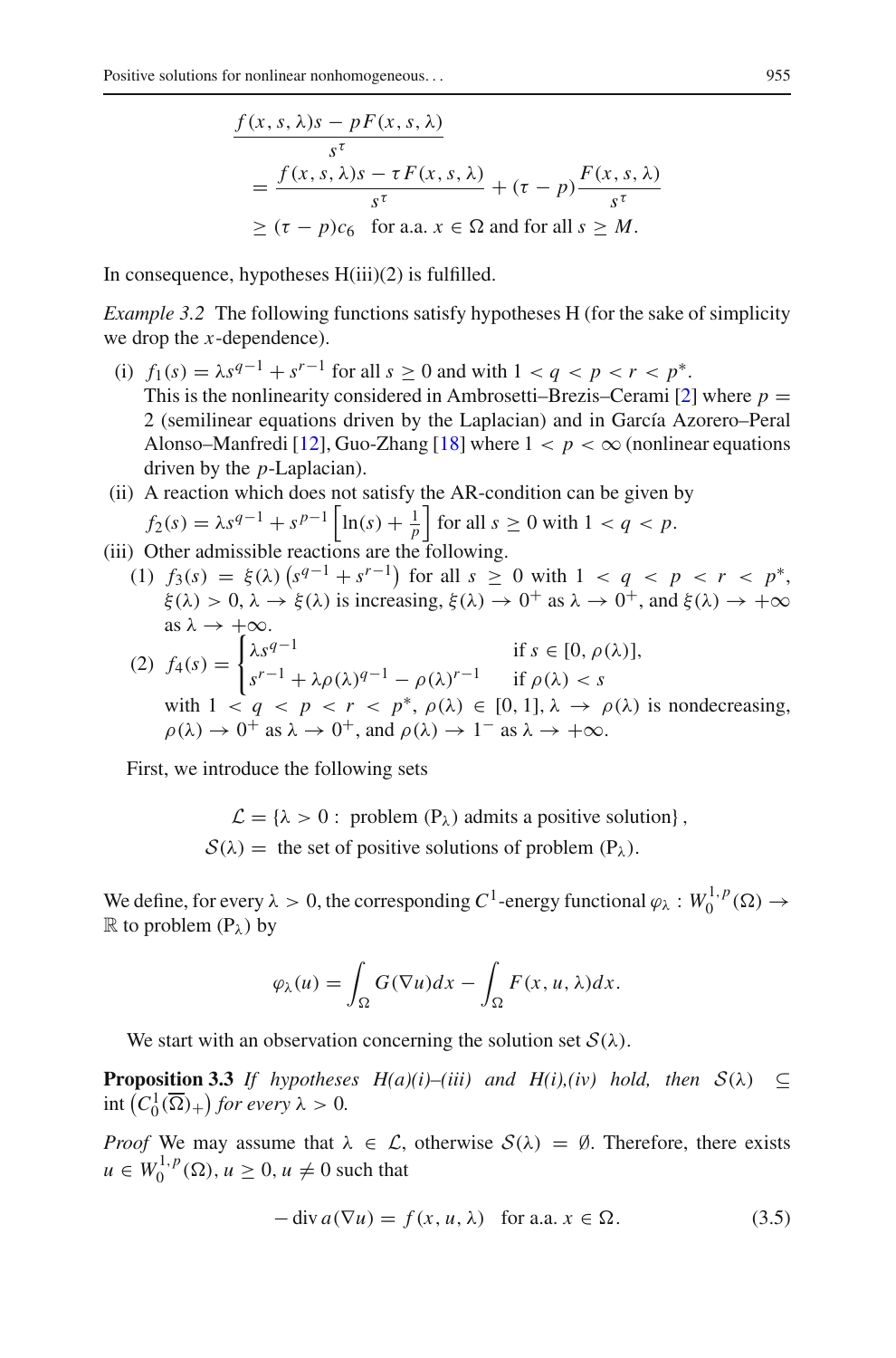From Ladyzhenskaya–Ural'tseva [\[20](#page-33-15), p. 286] it follows that  $u \in L^{\infty}(\Omega)$  and the regularity results of Lieberman [\[22](#page-33-9), p. 320] imply  $u \in C_0^1(\overline{\Omega})_+\setminus\{0\}.$ 

Owing to hypotheses H(i),(iv), for a given  $\rho > 0$ , we can find  $\xi_{\rho}^{\lambda} > 0$  such that

$$
f(x, s, \lambda) + \xi_{\rho}^{\lambda} s^{\rho - 1} \ge 0 \quad \text{for a.a. } x \in \Omega \text{ and for all } 0 \le s \le \rho. \tag{3.6}
$$

Let  $\rho = ||u||_{\infty} > 0$  and let  $\xi_{\rho}^{\lambda} > 0$  be as in [\(3.6\)](#page-11-0). Combining [\(3.5\)](#page-10-0) and (3.6) gives

<span id="page-11-0"></span>
$$
-\operatorname{div} a(\nabla u) + \xi_{\rho}^{\lambda} u^{p-1} \ge 0 \quad \text{for a.a. } x \in \Omega,
$$

equivalently

<span id="page-11-2"></span>
$$
\operatorname{div} a(\nabla u) \le \xi_{\rho}^{\lambda} u^{p-1} \quad \text{for a.a. } x \in \Omega. \tag{3.7}
$$

Letting  $\chi(t) = ta_0(t)$  for all  $t > 0$ , hypothesis H(a)(iii) and [\(2.1\)](#page-3-0) ensure that

<span id="page-11-1"></span>
$$
t\chi'(t) = t^2 a'_0(t) + t a_0(t) \ge c_1 t^{p-1}.
$$

Integrating by parts leads to

$$
\int_0^t s\chi'(s)ds = t\chi(t) - \int_0^t \chi(s)ds = t^2 a_0(t) - G_0(t) \ge \frac{c_1}{p}t^p. \tag{3.8}
$$

We set *H*(*t*) = *t*<sup>2</sup>*a*<sub>0</sub>(*t*) − *G*<sub>0</sub>(*t*) and *H*<sub>0</sub>(*t*) =  $\frac{c_1}{p}$ *t*<sup>*p*</sup> for all *t* ≥ 0. Let  $\delta \in (0, 1)$  and *s* > 0. We introduce the sets

$$
C_1 = \{ t \in (0, 1) : H(t) \ge s \} \text{ and } C_2 = \{ t \in (0, 1) : H_0(t) \ge s \}.
$$

It is easy to see that  $C_2 \subseteq C_1$  [see [\(3.8\)](#page-11-1)] and so inf  $C_1 \leq \inf C_2$ . Therefore, due to Leoni [\[21,](#page-33-18) p. 6],

$$
H^{-1}(s) \le H_0^{-1}(s).
$$

Hence

$$
\int_0^\delta \frac{1}{H^{-1}\left(\frac{\xi_\rho^\lambda}{p} s^p\right)} ds \ge \int_0^\delta \frac{1}{H_0^{-1}\left(\frac{\xi_\rho^\lambda}{p} s^p\right)} ds = \frac{\xi_\rho^\lambda}{c_1} \int_0^\delta \frac{ds}{s} = +\infty.
$$

<span id="page-11-3"></span>Then, because of [\(3.7\)](#page-11-2), we may apply the strong maximum principle of Pucci–Serrin [\[27](#page-34-3), p. 111] which ensures that  $u(x) > 0$  for all  $x \in \Omega$ . The boundary point lemma of Pucci–Serrin [\[27](#page-34-3), p. 120] implies then  $u \in \text{int}\left(C_0^1(\overline{\Omega})_+\right)$ . We conclude that  $\mathcal{S}(\lambda) \subseteq$ int  $(C_0^1(\overline{\Omega})_+)$ .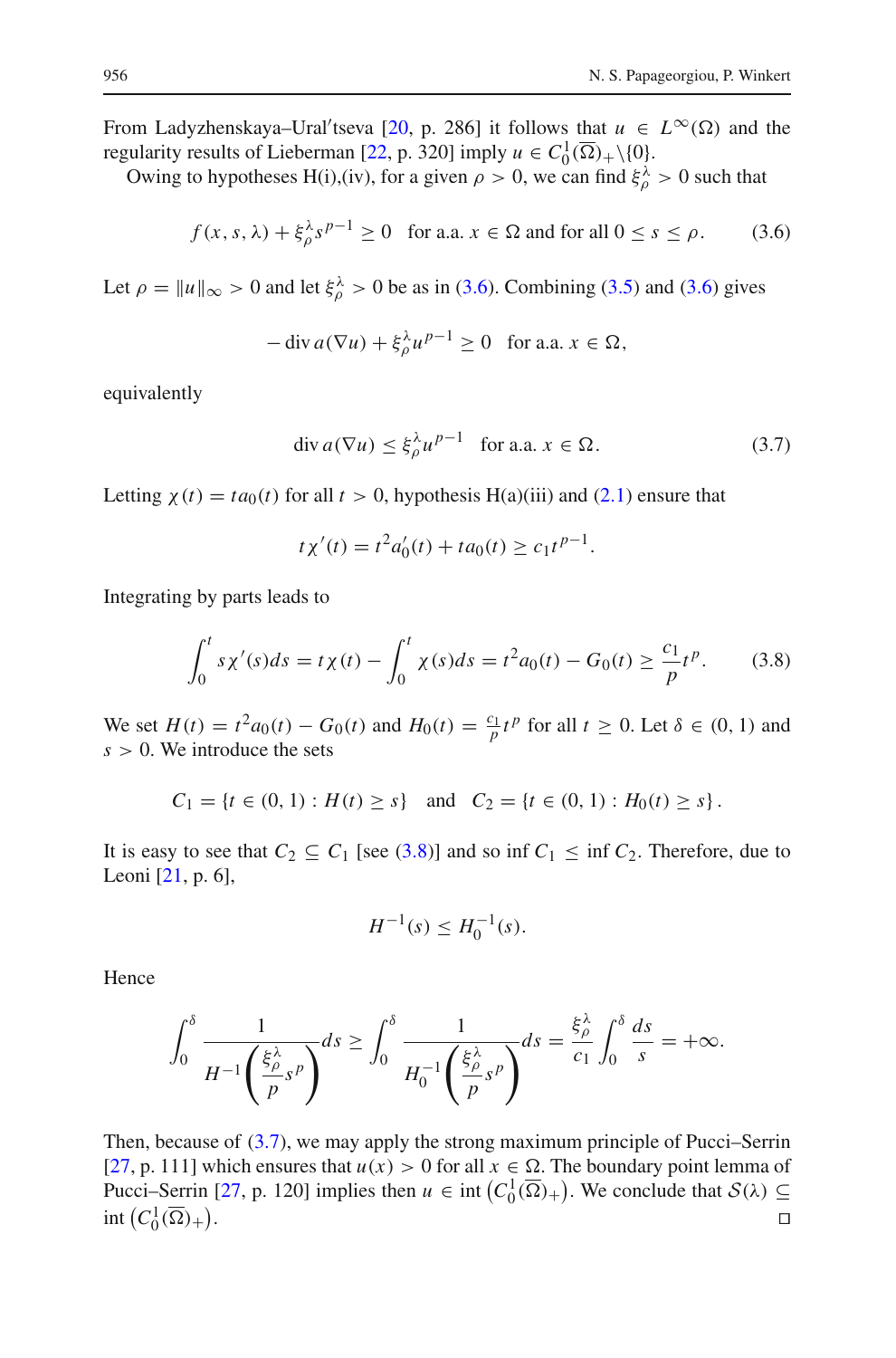**Proposition 3.4** *If hypotheses H(a) and H(i)–(iv) hold, then the energy functional*  $\varphi_{\lambda}$ *satisfies the C-condition for every*  $\lambda > 0$ *.* 

*Proof* Let  $(u_n)_{n \geq 1} \subseteq W_0^{1,p}(\Omega)$  be a sequence such that

<span id="page-12-2"></span>
$$
|\varphi_{\lambda}(u_n)| \le M_1 \quad \text{for some } M_1 > 0, \text{ for all } n \ge 1,
$$
 (3.9)

<span id="page-12-0"></span>
$$
\left(1+\|u_n\|_{W_0^{1,p}(\Omega)}\right)\varphi_\lambda'(u_n)\to 0 \quad \text{in } W^{-1,p'}(\Omega) \text{ as } n\to\infty. \tag{3.10}
$$

Thanks to  $(3.10)$  there holds

$$
\left|\left\langle \varphi_{\lambda}'(u_n), h\right\rangle\right| \leq \frac{\varepsilon_n \|h\|_{W_0^{1,p}(\Omega)}}{1 + \|u_n\|_{W_0^{1,p}(\Omega)}} \quad \text{for all } h \in W_0^{1,p}(\Omega) \text{ with } \varepsilon_n \to 0^+,
$$

that is

$$
\left| \langle A(u_n), h \rangle - \int_{\Omega} f(x, u_n, \lambda) h dx \right| \le \frac{\varepsilon_n \|h\|_{W_0^{1, p}(\Omega)}}{1 + \|u_n\|_{W_0^{1, p}(\Omega)}} \quad \text{for all } n \ge 1. \tag{3.11}
$$

Taking  $h = -u_n^- \in W_0^{1,p}(\Omega)$  in [\(3.11\)](#page-12-1) gives

<span id="page-12-1"></span>
$$
\int_{\Omega} \left( a\left( -\nabla u_n^{-} \right), -\nabla u_n^{-} \right)_{\mathbb{R}^N} dx \leq \varepsilon_n \quad \text{for all } n \geq 1,
$$

which results in, due to Lemma [2.4\(](#page-4-1)iii),

$$
\frac{c_1}{p-1} \|\nabla u_n^-\|_p^p \le \varepsilon_n \quad \text{for all } n \ge 1.
$$

Hence,

<span id="page-12-5"></span><span id="page-12-4"></span><span id="page-12-3"></span>
$$
u_n^- \to 0 \quad \text{in } W_0^{1,p}(\Omega) \text{ as } n \to \infty. \tag{3.12}
$$

Moreover, combining [\(3.9\)](#page-12-2) and [\(3.12\)](#page-12-3), yields

$$
\int_{\Omega} pG\left(\nabla u_n^+\right)dx - \int_{\Omega} pF\left(x, u_n^+, \lambda\right)dx \le M_2 \quad \text{for all } n \ge 1,
$$
 (3.13)

for some  $M_2 > 0$ . In [\(3.11\)](#page-12-1) we choose  $h = u_n^+ \in W_0^{1,p}(\Omega)$  to obtain

$$
-\int_{\Omega} \left( a\left(\nabla u_n^+\right), \nabla u_n^+\right)_{\mathbb{R}^N} dx + \int_{\Omega} f\left(x, u_n^+, \lambda\right) u_n^+ dx \le \varepsilon_n \quad \text{for all } n \ge 1. \tag{3.14}
$$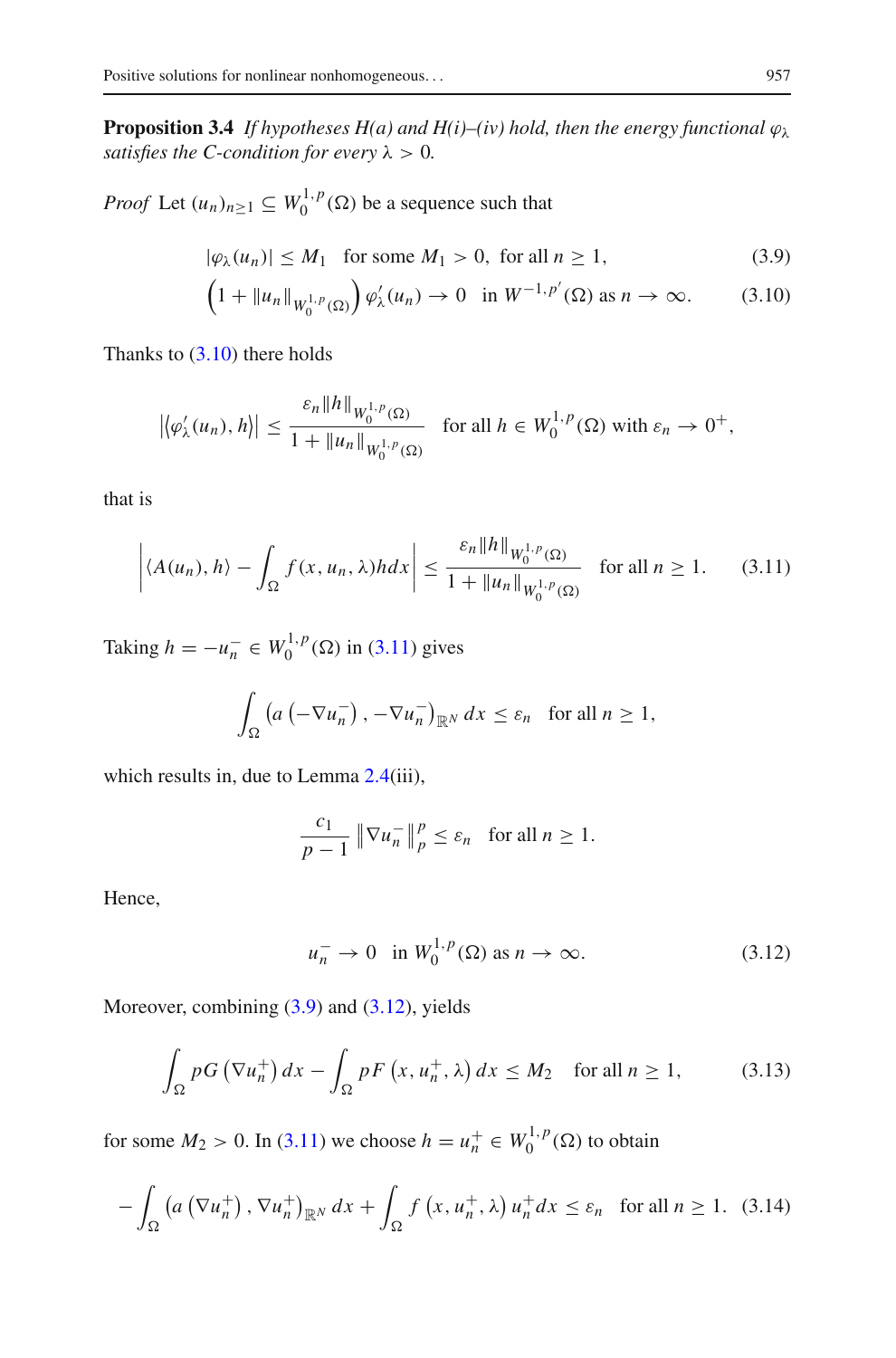Adding  $(3.13)$  and  $(3.14)$  gives

$$
\int_{\Omega} \left[ pG\left(\nabla u_n^+\right) - \left(a\left(\nabla u_n^+\right), \nabla u_n^+\right)_{\mathbb{R}^N} \right] dx
$$
\n
$$
+ \int_{\Omega} \left[ f\left(x, u_n^+, \lambda\right) u_n^+ - pF\left(x, u_n^+, \lambda\right) \right] dx \leq M_3 \quad \text{for all } n \geq 1,
$$

for some  $M_3 > 0$ . Taking into account hypothesis H(a)(iv)(4) we get

$$
\int_{\Omega} \left[ f \left( x, u_n^+, \lambda \right) u_n^+ - p F \left( x, u_n^+, \lambda \right) \right] dx \le M_4 \quad \text{for all } n \ge 1,
$$
 (3.15)

for some  $M_4 > 0$ . By virtue of hypotheses H(i)–(iii) we can find  $\beta_1 \in (0, \beta_0(\lambda))$  and  $c_7 = c_7(\lambda) > 0$  such that

$$
f(x, s, \lambda)s - pF(x, s, \lambda) \ge \beta_1 s^{\tau(\lambda)} - c_7 \quad \text{for a.a. } x \in \Omega \text{ and for all } s \ge 0. \tag{3.16}
$$

Using  $(3.16)$  in  $(3.15)$  we infer that

<span id="page-13-2"></span><span id="page-13-1"></span><span id="page-13-0"></span>
$$
(u_n^+)_{n\geq 1} \subseteq L^{\tau(\lambda)}(\Omega) \text{ is bounded.}
$$
 (3.17)

First we assume that  $N \neq p$ . Having regard to hypothesis H(iii), without loss of generality, we may assume that  $\tau(\lambda) < r(\lambda) < p^*$ . Therefore, there exists  $t \in (0, 1)$ such that

<span id="page-13-5"></span><span id="page-13-4"></span><span id="page-13-3"></span>
$$
\frac{1}{r(\lambda)} = \frac{1-t}{\tau(\lambda)} + \frac{t}{p^*}.
$$
\n(3.18)

Invoking the interpolation theory (see, for example, Gasiński–Papageorgiou  $[13, p$  $[13, p$ . 905]) in combination with  $(3.17)$  and the Sobolev embedding theorem we have

$$
\|u_n^+\|_{r(\lambda)} \le \|u_n^+\|_{\tau(\lambda)}^{1-t} \|u_n^+\|_{p^*}^t \le c_8 \|u_n^+\|_{W_0^{1,p}(\Omega)}^t \quad \text{for all } n \ge 1 \tag{3.19}
$$

and for some  $c_8 > 0$ .

Hypotheses H(i),(ii) imply that

$$
f(x, s, \lambda) \le c_9 \left( 1 + s^{r(\lambda)} \right) \quad \text{for a.a. } x \in \Omega, \text{ for all } s \ge 0,
$$
 (3.20)

and for some *c*<sub>9</sub> > 0. Now we choose  $h = u_n^+ \in W_0^{1,p}(\Omega)$  in [\(3.11\)](#page-12-1) to get

$$
\int_{\Omega} \left( a\left(\nabla u_n^+\right), \nabla u_n^+\right)_{\mathbb{R}^N} dx - \int_{\Omega} f\left(x, u_n^+, \lambda\right) u_n^+ dx \leq \varepsilon_n \quad \text{for all } n \geq 1.
$$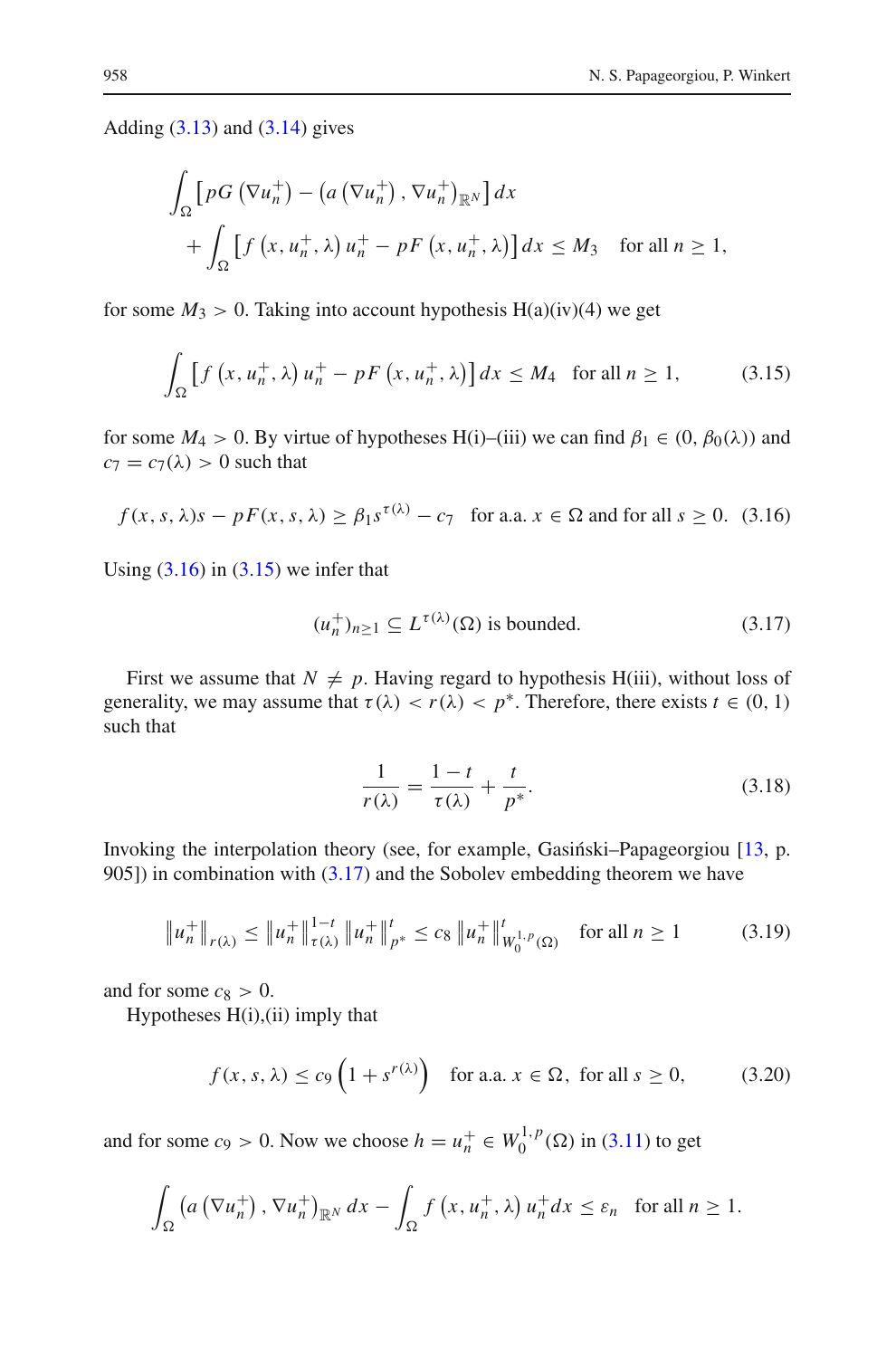From this, by applying Lemma  $2.4(iii)$  $2.4(iii)$ ,  $(3.20)$ , and  $(3.19)$  we conclude that

$$
\frac{c_1}{p-1} \left\| \nabla u_n^+ \right\|_p^p \le c_{10} \left( 1 + \left\| u_n^+ \right\|_{r(\lambda)}^{r(\lambda)} \right) \le c_{11} \left( 1 + \left\| u_n^+ \right\|_{W_0^{1,p}(\Omega)}^{r(\lambda)t} \right) \tag{3.21}
$$

for all  $n \ge 1$  and for some  $c_{10}$ ,  $c_{11} > 0$ .

The hypotheses on  $\tau(\lambda)$  [see H(iii)] and [\(3.18\)](#page-13-5) imply that  $tr(\lambda) < p$ . Hence, from [\(3.21\)](#page-14-0) it follows that

<span id="page-14-1"></span><span id="page-14-0"></span>
$$
(u_n^+ )_{n \ge 1} \subseteq W_0^{1,p}(\Omega) \text{ is bounded.}
$$
 (3.22)

If  $N = p$ , then by definition  $p^* = \infty$  while from the Sobolev embedding theorem we know that  $W_0^{1,p}(\Omega)$  is compactly embedded in  $L^{\eta}(\Omega)$  for all  $\eta \in [1,\infty)$ . So, for the previous argument to work, we need to replace  $p^*$  by  $\eta > r(\lambda)$  large enough such that

$$
tr(\lambda) = \frac{\eta(r(\lambda) - \tau(\lambda))}{\eta - \tau(\lambda)} < p.
$$

Then we reach again  $(3.22)$ .

From [\(3.12\)](#page-12-3) and [\(3.22\)](#page-14-1) we know that  $(u_n)_{n \geq 1} \subseteq W_0^{1,p}(\Omega)$  is bounded and so by passing to a suitable subsequence if necessary we may assume that

$$
u_n \rightharpoonup u
$$
 in  $W_0^{1,p}(\Omega)$  and  $u_n \rightharpoonup u$  in  $L^{r(\lambda)}(\Omega)$ . (3.23)

In [\(3.11\)](#page-12-1) we choose  $h = u_n - u \in W_0^{1,p}(\Omega)$ , pass to the limit as  $n \to \infty$ , and apply [\(3.23\)](#page-14-2). This gives

<span id="page-14-2"></span>
$$
\lim_{n\to\infty}\langle A(u_n),u_n-u\rangle=0,
$$

which by the  $(S)_{+}$ -property of *A* (see Proposition [2.7\)](#page-5-1) results in

$$
u_n \to u \text{ in } W_0^{1,p}(\Omega).
$$

This proves that the functional  $\varphi_{\lambda}$  satisfies the C-condition for every  $\lambda > 0$ .

Next we prove the nonemptiness and a structural property of *L*.

<span id="page-14-3"></span>**Proposition 3.5** *If hypotheses H(a) and H hold, then*  $\mathcal{L} \neq \emptyset$  *and for every*  $\lambda \in \mathcal{L}$  *we have*  $(0, \lambda] \subset \mathcal{L}$ *.* 

*Proof* We are going to show that the functional  $\varphi_{\lambda}$  satisfies the mountain pass geometry (see Theorem [2.2\)](#page-2-0) for  $\lambda > 0$  small enough. This fact in conjunction with Proposition [3.4](#page-11-3) will permit the usage of the mountain pass theorem (see Theorem [2.2\)](#page-2-0) which will show that, for  $\lambda > 0$  small enough, the solution set  $S(\lambda)$  is nonempty and so  $\mathcal{L} \neq \emptyset$ .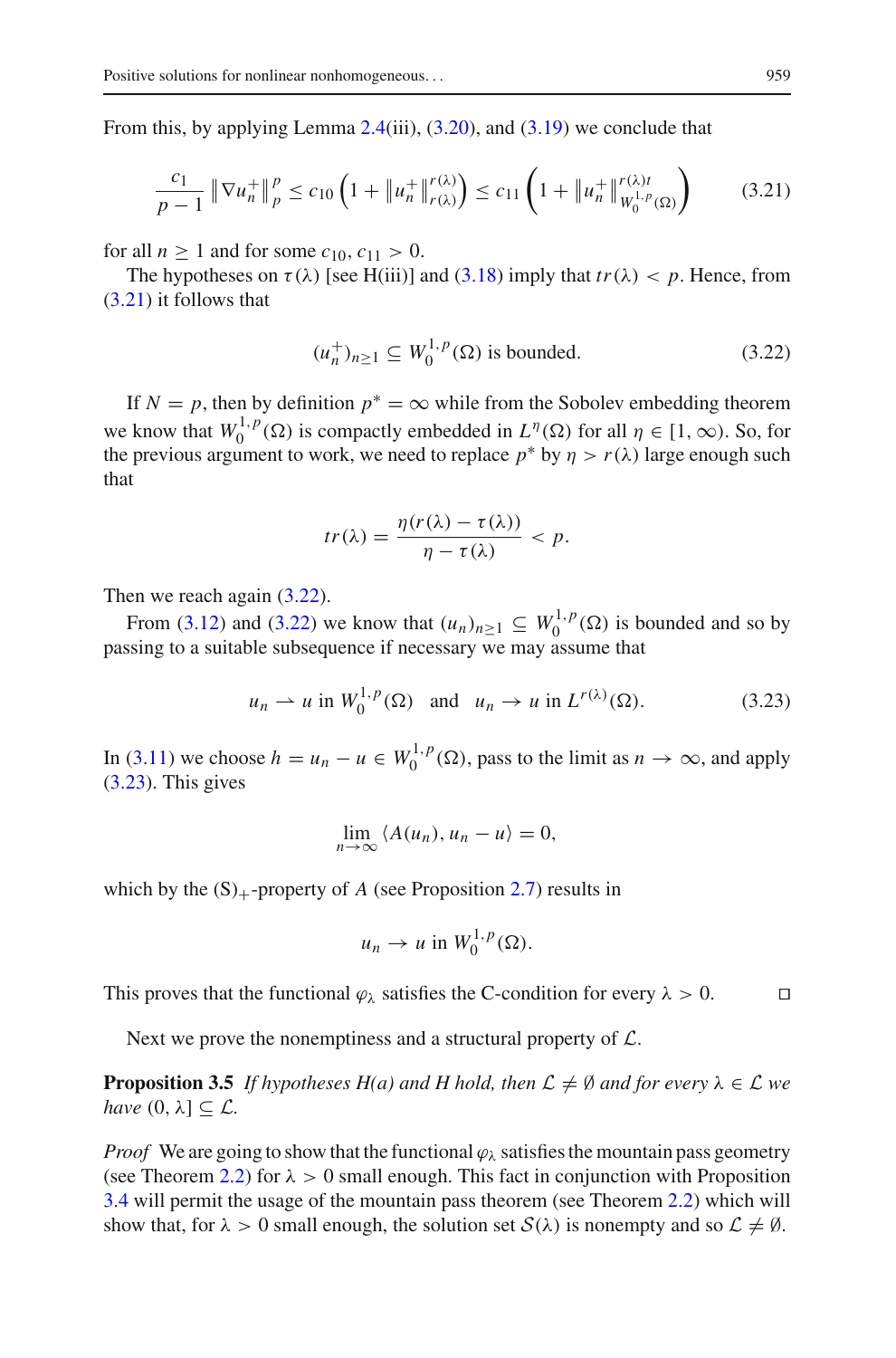**Claim** *There exists*  $\hat{\lambda} > 0$  *such that, for all*  $\lambda \in (0, \hat{\lambda})$ *, we can find*  $\rho_{\lambda} > 0$  *such that* 

<span id="page-15-0"></span>
$$
\inf \left[ \varphi_{\lambda}(u) : \|u\|_{W_0^{1,p}(\Omega)} = \varrho_{\lambda} \right] = m_{\lambda} > 0 = \varphi_{\lambda}(0).
$$

For every  $\lambda > 0$ , by virtue of hypotheses H(i), (ii), and (iv), we can find  $c_{12}(\lambda) >$  $0, c_{13}(\lambda) > 0$  such that

$$
c_{12}(\lambda) \rightarrow 0^+
$$
 as  $\lambda \rightarrow 0^+$ ,  $\lambda \rightarrow c_{13}(\lambda)$  is bounded on bounded sets,

and

$$
F(x, s, \lambda) \le c_{12}(\lambda)s^{q(\lambda)} + c_{13}(\lambda)s^{r(\lambda)} \quad \text{for a.a. } x \in \Omega \text{ and for all } s \ge 0. \tag{3.24}
$$

Taking into account Corollary [2.5,](#page-4-2) [\(3.24\)](#page-15-0), and the Sobolev embedding theorem we derive

$$
\varphi_{\lambda}(u) = \int_{\Omega} G(\nabla u) dx - \int_{\Omega} F(x, u, \lambda) dx
$$
  
\n
$$
\geq \frac{c_1}{p(p-1)} \|\nabla u\|_p^p - \int_{\Omega} F(x, u, \lambda) dx
$$
  
\n
$$
\geq c_{14} \|u\|_{W_0^{1,p}(\Omega)}^p - c_{15}(\lambda) \|u\|_{W_0^{1,p}(\Omega)}^{q(\lambda)} - c_{16}(\lambda) \|u\|_{W_0^{1,p}(\Omega)}^{r(\lambda)}
$$

with  $c_{14} = \frac{c_1}{p(p-1)}$ ,  $c_{15}(\lambda) > 0$  satisfying  $c_{15}(\lambda) \to 0^+$  as  $\lambda \to 0^+$ , and  $c_{16}(\lambda) > 0$ with  $\lambda \rightarrow c_{16}(\lambda)$  being bounded on bounded sets. Therefore,

$$
\varphi_{\lambda}(u) \ge \left[c_{14} - c_{15}(\lambda) \|u\|_{W_0^{1,p}(\Omega)}^{q(\lambda)-p} - c_{16}(\lambda) \|u\|_{W_0^{1,p}(\Omega)}^{r(\lambda)-p} \right] \|u\|_{W_0^{1,p}(\Omega)}^p. \tag{3.25}
$$

Now, let  $\xi_{\lambda}(t) = c_{15}(\lambda)t^{q(\lambda)-p} + c_{16}(\lambda)t^{r(\lambda)-p}$  for all  $t > 0$ . Clearly,  $\xi_{\lambda} \in$  $C^1(0, \infty)$  and since  $q(\lambda) < p < r(\lambda)$  for all  $\lambda > 0$ , we see that

<span id="page-15-1"></span>
$$
\xi_{\lambda}(t) \rightarrow +\infty \text{ as } t \rightarrow 0^+
$$
 and as  $t \rightarrow +\infty$ .

Thus, we can find a number  $t_0 \in (0, +\infty)$  such that  $\xi_\lambda(t_0) = \inf_{t>0} \xi_\lambda(t)$ , that is,  $\xi'_{\lambda}(t_0) = 0$ . This gives

$$
(p-q(\lambda))c_{15}(\lambda)t_0^{q(\lambda)-p-1} = (r(\lambda)-p)c_{16}(\lambda)t_0^{r(\lambda)-p},
$$

respectively

$$
t_0 = t_0(\lambda) = \left[ \frac{(p - q(\lambda))c_{15}(\lambda)}{(r(\lambda) - p)c_{16}(\lambda)} \right]^{\frac{1}{r(\lambda) - q(\lambda)}}
$$

.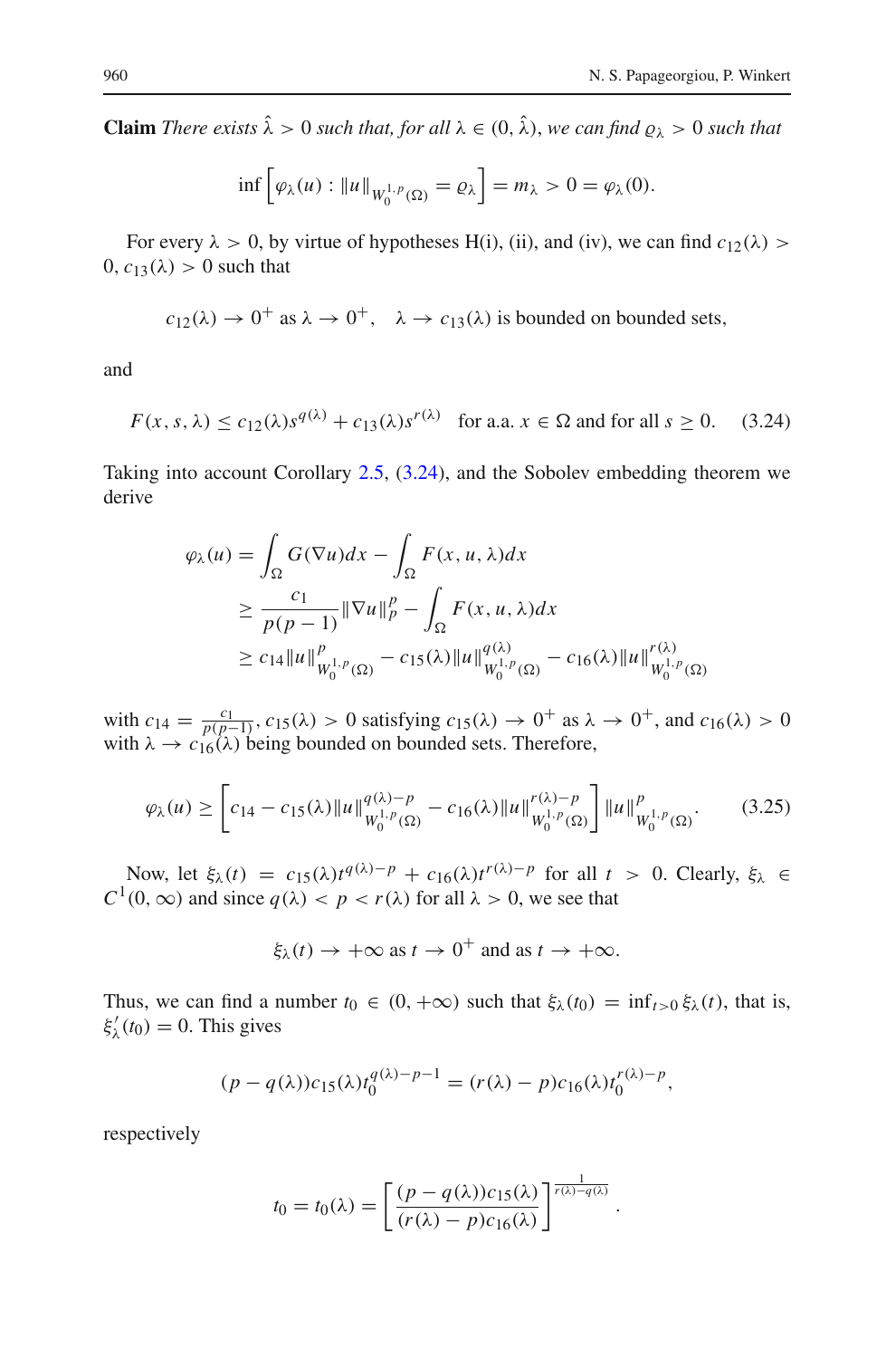The hypotheses on  $\lambda \to q(\lambda)$  and on  $\lambda \to r(\lambda)$  [see H(iii), (iv)] and the properties of  $\lambda \to c_{15}(\lambda)$  as well as  $\lambda \to c_{16}(\lambda)$  imply that

$$
\xi_{\lambda}(t_0) \to 0^+ \text{ as } \lambda \to 0^+.
$$

So, we can find a number  $\hat{\lambda} > 0$  small enough such that

$$
\xi_{\lambda}(t_0) < c_{14} \quad \text{for all } \lambda \in (0, \lambda).
$$

Then, from  $(3.25)$  we see that

$$
\varphi_{\lambda}(u) \ge m_{\lambda} > 0 = \varphi_{\lambda}(0) \quad \text{for all } \|u\|_{W_0^{1,p}(\Omega)} = t_0(\lambda) = \varrho_{\lambda}.
$$

This proves the Claim.

Hypothesis H(ii) implies that, for all  $u \in \text{int}(C_0^1(\overline{\Omega})_+)$ , there holds

<span id="page-16-0"></span>
$$
\varphi_{\lambda}(tu) \to -\infty \text{ as } t \to +\infty \text{ and for all } \lambda > 0. \tag{3.26}
$$

Then, the Claim, [\(3.26\)](#page-16-0), and Proposition [3.4](#page-11-3) permit the usage of the mountain pass theorem (see Theorem [2.2\)](#page-2-0) to find an element  $u_{\lambda} \in W_0^{1,p}(\Omega)$  (for  $\lambda \in (0, \hat{\lambda})$ ) such that

$$
\varphi_{\lambda}'(u_{\lambda}) = 0 \quad \text{and} \quad \varphi_{\lambda}(0) = 0 < m_{\lambda} \leq \varphi_{\lambda}(u_{\lambda}). \tag{3.27}
$$

The second assertion in [\(3.27\)](#page-16-1) gives  $u_{\lambda} \neq 0$  and the first one reads as

<span id="page-16-2"></span><span id="page-16-1"></span>
$$
A(u_{\lambda}) = N_{f_{\lambda}}(u_{\lambda}), \qquad (3.28)
$$

where  $f_{\lambda}(x, s) = f(x, s, \lambda)$ . Acting on [\(3.28\)](#page-16-2) with  $-u_{\lambda}^{-} \in W_0^{1, p}(\Omega)$  we directly obtain, using Lemma [2.4\(](#page-4-1)iii), that

<span id="page-16-3"></span>
$$
\frac{c_1}{p-1} \left\| \nabla u_{\lambda}^{-} \right\|_{p}^{p} \le 0
$$

implying  $u_{\lambda} \geq 0$ ,  $u_{\lambda} \neq 0$ . Therefore,  $u_{\lambda} \in S(\lambda) \subseteq \text{int}\left(C_0^1(\overline{\Omega})_+\right)$  (see Proposition [3.3\)](#page-10-1) and so  $\left(0,\hat{\lambda}\right)\subseteq\mathcal{L}$ , hence  $\mathcal{L}\neq\emptyset$ . This proves the first assertion of the proposition.

Next, let  $\lambda \in \mathcal{L}$  and take  $\gamma \in (0, \lambda)$ . Since  $\lambda \in \mathcal{L}$  there exists  $u_{\lambda} \in \mathcal{S}(\lambda) \subseteq$ int  $(C_0^1(\overline{\Omega})_+)$ . Thus,

$$
-\operatorname{div} a\left(\nabla u_{\lambda}\right) = f(x, u_{\lambda}, \lambda) \ge f(x, u_{\lambda}, \gamma) \quad \text{for a.a. } x \in \Omega,
$$
 (3.29)

because  $\gamma < \lambda$  and the fact that  $\lambda \to f(x, s, \lambda)$  is nondecreasing (see H).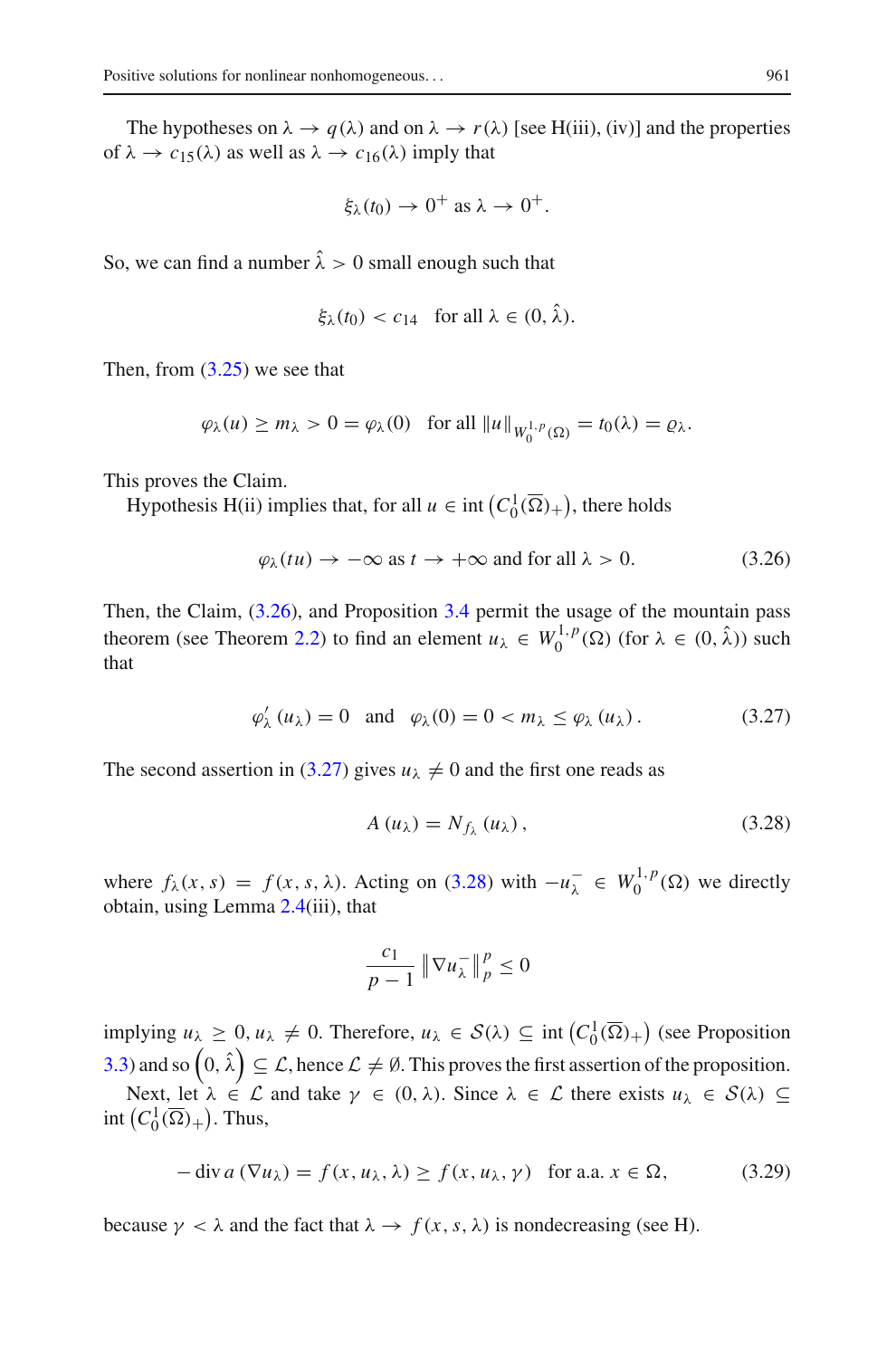We introduce the following Carathéodory function

<span id="page-17-0"></span>
$$
\hat{f}_{\gamma}(x,s) = \begin{cases} f(x,s,\gamma) & \text{if } s \le u_{\lambda}(x), \\ f(x,u_{\lambda}(x),\gamma) & \text{if } u_{\lambda}(x) < s. \end{cases}
$$
\n(3.30)

Setting  $\hat{F}_{\gamma}(x, s) = \int_0^s \hat{f}_{\gamma}(x, t) dt$  we define the  $C^1$ -functional  $\hat{\psi}_{\gamma}: W_0^{1, p}(\Omega) \to \mathbb{R}$ through

$$
\hat{\psi}_\gamma(u) = \int_{\Omega} G(\nabla u) dx - \int_{\Omega} \hat{F}_\gamma(x, u) dx.
$$

From Corollary [2.5](#page-4-2) and the truncation defined in [\(3.30\)](#page-17-0) it is clear that  $\hat{\psi}_{\nu}$  is coercive. Moreover, the convex integral  $u \to \int_{\Omega} G(\nabla u) dx$  is sequentially weakly lower semicontinuous (follows from Mazur's lemma) while, by applying the Sobolev embedding theorem, the same property can be shown for the functional  $u \to \int_{\Omega} F_{\gamma}(x, u) dx$ . It follows that the functional  $u \to \hat{\psi}_{\gamma}(u)$  is sequentially weakly lower semicontinuous on  $W_0^{1,p}(\Omega)$ . Then, by the Weierstrass theorem, we find  $u_\gamma \in W_0^{1,p}(\Omega)$  such that

$$
\hat{\psi}_{\gamma}\left(u_{\gamma}\right) = \inf\left[\hat{\psi}_{\gamma}(u) : u \in W_0^{1,p}(\Omega)\right].\tag{3.31}
$$

Owing to hypothesis H(a)(iv)(2) we find numbers  $\tilde{\eta} > 0$  and  $\delta_1 \in (0, \delta_0(\gamma))$  such that

<span id="page-17-4"></span><span id="page-17-2"></span><span id="page-17-1"></span>
$$
G_0(t) \le \tilde{\eta}t^{\nu} \quad \text{for all } t \in (0, \delta_1]. \tag{3.32}
$$

Let  $u \in \text{int}\left(C_0^1(\overline{\Omega})_+\right)$  and recall that  $u_\lambda \in \text{int}\left(C_0^1(\overline{\Omega})_+\right)$ . By Lemma [2.10](#page-8-0) there exists a number  $\tilde{t} \in (0, 1)$  small enough such that

$$
\tilde{t}u(x), \tilde{t} \, |\nabla u(x)| \in [0, \delta_1] \text{ for all } x \in \overline{\Omega} \text{ and } \tilde{t}u \le u_\lambda. \tag{3.33}
$$

Applying  $(3.32)$  and  $(3.33)$  as well as hypothesis  $H(iv)(3)$  yields

$$
\hat{\psi}_{\gamma}(\tilde{t}u) = \int_{\Omega} G(\tilde{t}\nabla u) dx - \int_{\Omega} \hat{F}_{\gamma}(x, \tilde{t}u) dx
$$
  

$$
\leq \tilde{\eta}(\tilde{t})^{\nu} \|\nabla u\|_{\nu}^{\nu} - \hat{c}_0(\lambda) (\tilde{t})^{\theta} \|u\|_{\theta}^{\theta}.
$$
 (3.34)

Since  $\theta < v$  [see hypotheses H(a)(iv) and H(iv)] we see that by taking  $\tilde{t} \in (0, 1)$  even smaller if necessary we will have from  $(3.34)$ 

<span id="page-17-3"></span>
$$
\hat{\psi}_{\gamma}\left(\tilde{t}u\right)<0
$$

which gives, due to  $(3.31)$ ,

$$
\hat{\psi}_{\gamma}\left(u_{\gamma}\right) < 0 = \hat{\psi}_{\gamma}(0).
$$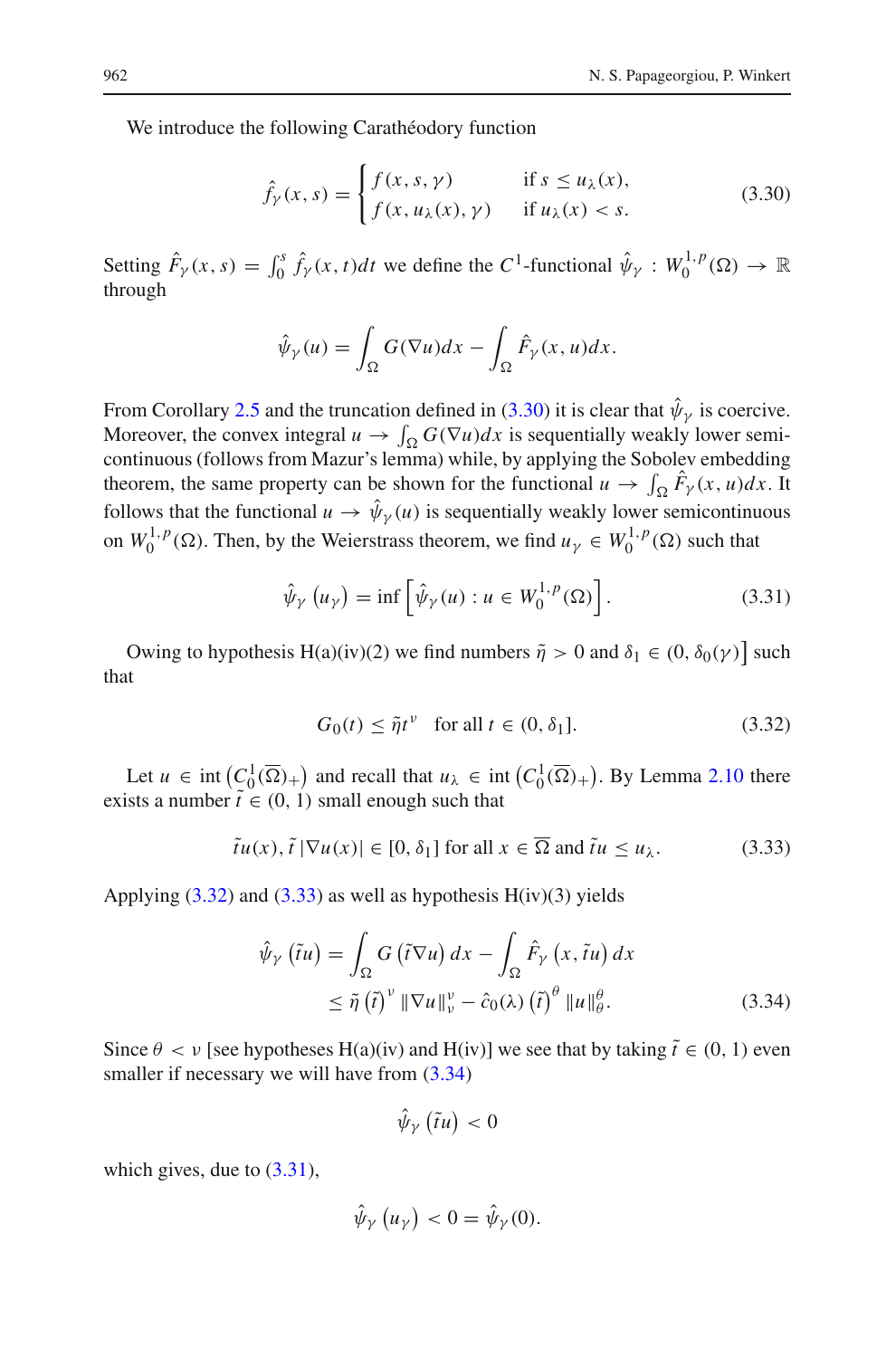Hence,  $u_{\gamma} \neq 0$ . As  $u_{\gamma}$  is a critical point of  $\hat{\psi}_{\gamma}$  there holds  $(\hat{\psi}_{\gamma})^{'}(u_{\gamma}) = 0$ , that is

<span id="page-18-0"></span>
$$
A\left(u_{\gamma}\right) = N_{\hat{f}_{\gamma}}\left(u_{\gamma}\right). \tag{3.35}
$$

Acting on [\(3.35\)](#page-18-0) with  $-u_{\gamma}^{-} \in W_0^{1,p}(\Omega)$  gives

$$
\frac{c_1}{p-1}\left\|\nabla u_{\gamma}^-\right\|_p^p\leq 0,
$$

thanks to the truncation in [\(3.30\)](#page-17-0) and Lemma [2.4\(](#page-4-1)iii). Hence,  $u_y > 0$ ,  $u_y \neq 0$ .

Now, taking  $(u_\gamma - u_\lambda)^+ \in W_0^{1,p}(\Omega)$  as test function in [\(3.35\)](#page-18-0) results in, due to [\(3.29\)](#page-16-3) and [\(3.30\)](#page-17-0),

$$
\left\langle A\left(u_{\gamma}\right),\left(u_{\gamma}-u_{\lambda}\right)^{+}\right\rangle = \int_{\Omega} \hat{f}_{\gamma}\left(x,u_{\gamma}\right)\left(u_{\gamma}-u_{\lambda}\right)^{+} dx
$$

$$
= \int_{\Omega} f\left(x,u_{\lambda},\gamma\right)\left(u_{\gamma}-u_{\lambda}\right)^{+} dx
$$

$$
\leq \left\langle A\left(u_{\lambda}\right),\left(u_{\gamma}-u_{\lambda}\right)^{+}\right\rangle.
$$

Therefore

$$
\int_{\{u_{\gamma}>u_{\lambda}\}}\left(a\left(\nabla u_{\gamma}\right)-a\left(\nabla u_{\lambda}\right),\nabla u_{\gamma}-\nabla u_{\lambda}\right)_{\mathbb{R}^{N}}dx\leq0,
$$

which means that  $\left|\left\{u_{\gamma} > u_{\lambda}\right\}\right|_{N} = 0$  and so  $u_{\gamma} \leq u_{\lambda}$ .

To sum up we have proved that

$$
u_{\gamma} \in [0, u_{\lambda}] = \left\{ u \in W_0^{1, p}(\Omega) : 0 \le u(x) \le u_{\lambda}(x) \text{ for a.a. } x \in \Omega \right\}.
$$

Then according to  $(3.30)$ , Eq.  $(3.35)$  becomes

<span id="page-18-1"></span>
$$
A(u_{\gamma}) = N_{f_{\gamma}}(u_{\gamma}) \quad \text{with} \quad f_{\gamma}(x,s) = f(x,s,\gamma).
$$

Hence,  $u_{\gamma} \in S(\gamma) \subseteq \text{int}\left(C_0^1(\overline{\Omega})_+\right)$  and so  $\gamma \in \mathcal{L}$ .

Therefore, we can say that if  $\lambda \in \mathcal{L}$ , then  $(0, \lambda] \subseteq \mathcal{L}$ .

*Remark 3.6* The above structural property of the admissible set  $\mathcal L$  means that  $\mathcal L$  is in fact an interval in  $(0, +\infty)$ .

Hypotheses H(iv), (v) imply that, for all  $\lambda > 0$ ,

$$
f(x, s, \lambda) \ge \hat{c}_0(\lambda) s^{\theta - 1} - c_0^* s^{r^* - 1} \quad \text{for a.a. } x \in \Omega \text{ and for all } s \ge 0. \tag{3.36}
$$

This unilateral growth estimate on  $f(x, \cdot, \lambda)$  leads to the following auxiliary Dirichlet problem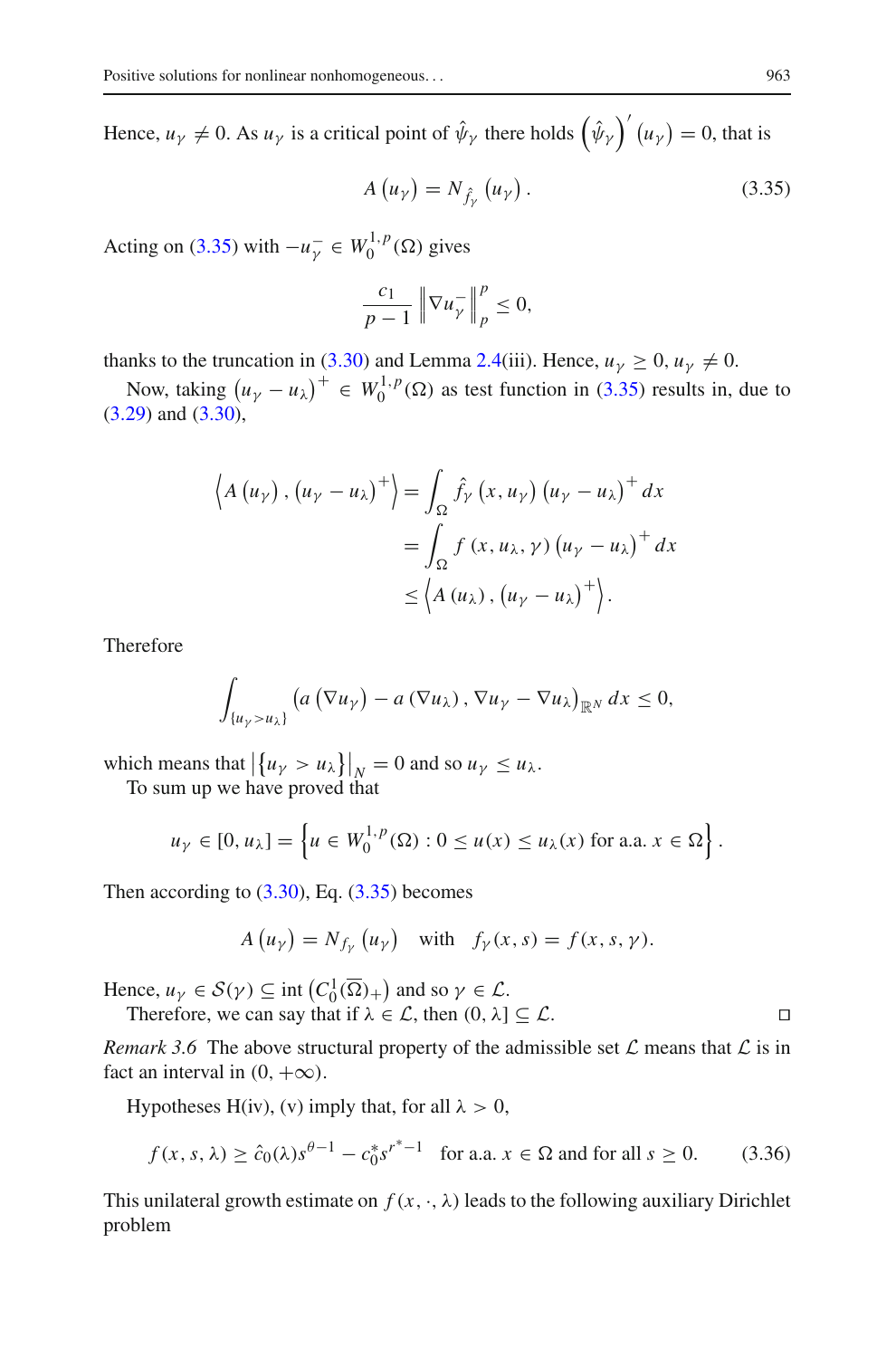$$
-\operatorname{div} a(\nabla u) = \hat{c}_0(\lambda)u^{\theta - 1} - c_0^*u^{r^* - 1} \qquad \text{in } \Omega, \qquad \text{(Au)}u = 0 \qquad \text{on } \partial\Omega,
$$

We have the following existence and uniqueness result for  $(Au<sub>\lambda</sub>)$ .

<span id="page-19-2"></span>**Proposition 3.7** *Let hypotheses H(a) be satisfied and let*  $\theta < \mu < d < p < r^*$  $p^*$  *as well as*  $\lambda > 0$ *. Then, problem*  $(Au_\lambda)$  *has a unique positive solution*  $\tilde{u}_\lambda \in$  $\int_{0}^{\infty}$  ( $C_0^1(\overline{\Omega})_+$ ) and the map  $\lambda \to \tilde{u}_{\lambda}$  is increasing, that is, if  $\lambda < \gamma$ , then  $\tilde{u}_{\gamma} - \tilde{u}_{\lambda} \in$ int  $(C_0^1(\overline{\Omega})_+).$ 

*Proof* First, we establish the existence of a positive solution to  $(Au_\lambda)$  for all  $\lambda > 0$ . To this end, let  $\xi_{\lambda}: W_0^{1,p}(\Omega) \to \mathbb{R}$  be the  $C^1$ -functional defined by

$$
\xi_{\lambda}(u) = \int_{\Omega} G(\nabla u) dx - \frac{\hat{c}_0(\lambda)}{\theta} ||u^+||_{\theta}^{\theta} + \frac{c_0^*}{r^*} ||u^+||_{r^*}^{r^*}.
$$

Since  $r^* > p$  and because of Corollary [2.5](#page-4-2) we easily verify that  $\xi_{\lambda}$  is coercive. Similar to the arguments in the proof of Proposition [3.5](#page-14-3) we can conclude that  $\xi_{\lambda}$  is sequentially weakly lower semicontinuous. Hence, we find  $\tilde{u}_{\lambda} \in W_0^{1,p}(\Omega)$  such that

$$
\xi_{\lambda}(\tilde{u}_{\lambda}) = \inf \left[ \xi_{\lambda}(u) : u \in W_0^{1,p}(\Omega) \right]. \tag{3.37}
$$

As in the proof of Proposition [3.5](#page-14-3) and since  $\theta < \mu < p < r^* < p^*$  we infer that if  $u \in \text{int}\left(C_0^1(\overline{\Omega})_+\right)$  and  $t \in (0, 1)$  sufficiently small, then  $\xi_\lambda(tu) < 0$ , which implies, because  $\tilde{u}_{\lambda}$  is the global minimizer of  $\xi_{\lambda}$  [see [\(3.37\)](#page-19-0)], that

<span id="page-19-1"></span><span id="page-19-0"></span>
$$
\xi_{\lambda}(\tilde{u}_{\lambda})<0=\xi_{\lambda}(0).
$$

Thus,  $\tilde{u}_{\lambda} \neq 0$ . Furthermore, [\(3.37\)](#page-19-0) gives  $\xi'_{\lambda}(\tilde{u}_{\lambda}) = 0$ , that is

$$
A(\tilde{u}_{\lambda}) = \hat{c}_0 \left( (\tilde{u}_{\lambda})^+ \right)^{\theta - 1} - c_0^* \left( (\tilde{u}_{\lambda})^+ \right)^{r^* - 1} . \tag{3.38}
$$

Taking  $-(\tilde{u}_{\lambda})^{-} \in W_0^{1,p}(\Omega)$  as test function in [\(3.38\)](#page-19-1) yields, owing to Lemma [2.4\(](#page-4-1)iii),

$$
\frac{c_1}{p-1} \left\| \nabla \left( \tilde{u}_{\lambda} \right)^{-} \right\|_p^p \leq 0.
$$

So,  $\tilde{u}_{\lambda} \geq 0$ ,  $\tilde{u}_{\lambda} \neq 0$ . Then, [\(3.38\)](#page-19-1) becomes

$$
A\left(\tilde{u}_{\lambda}\right) = \hat{c}_0 \left(\tilde{u}_{\lambda}\right)^{\theta - 1} - c_0^* \left(\tilde{u}_{\lambda}\right)^{r^* - 1}
$$

meaning that  $\tilde{u}_{\lambda}$  is a positive solution of (Au<sub> $\lambda$ </sub>). As before (see the proof of Proposition [3.3\)](#page-10-1), the nonlinear regularity theory (see Ladyzhenskaya–Ural'tseva [\[20](#page-33-15)] and Lieberman [\[22](#page-33-9)]) and the nonlinear maximum principle (see Pucci–Serrin [\[27,](#page-34-3) pp. 111, 120]) imply that  $\tilde{u}_{\lambda} \in \text{int}\left(C_0^1(\overline{\Omega})_+\right)$ .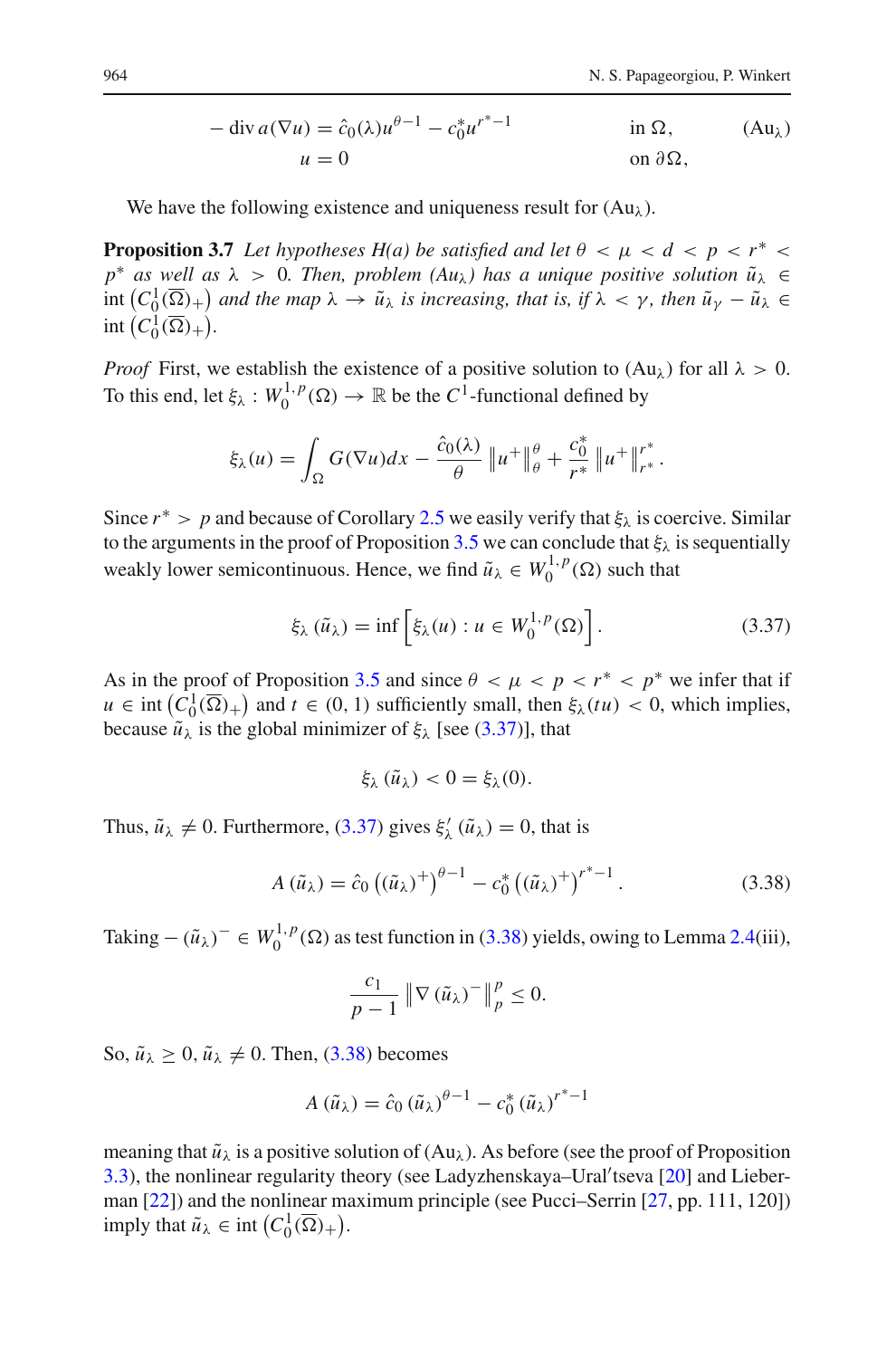Now, we are going to prove the uniqueness of  $\tilde{u}_{\lambda}$ . To this end, let  $T : L^1(\Omega) \rightarrow$  $\mathbb{R} \cup \{\infty\}$  be the integral functional defined by

$$
T(u) = \begin{cases} \int_{\Omega} G\left(\nabla u^{\frac{1}{d}}\right) dx & \text{if } u \ge 0, u^{\frac{1}{d}} \in W_0^{1,p}(\Omega), \\ +\infty & \text{otherwise.} \end{cases}
$$

Let *u*<sub>1</sub>, *u*<sub>2</sub> be in the domain of *T*, i.e. *u*<sub>1</sub>, *u*<sub>2</sub>  $\in$  dom(*T*) = { $u \in L^1(\Omega) : T(u) < +\infty$ } and let further  $y = ((1 - t)u_1 + tu_2)^{\frac{1}{d}}$  with  $t \in [0, 1]$ . Let  $y_1 = u_1^{\frac{1}{d}}$ ,  $y_2 = u_2^{\frac{1}{d}}$ , then *y*<sub>1</sub>, *y*<sub>2</sub>  $\in W_0^{1,p}(\Omega)$ . Now, we apply Lemma 1 in Díaz–Saá [\[8\]](#page-33-19) to obtain

$$
\|\nabla y(x)\|_{\mathbb{R}^N} \le \left( (1-t) \|\nabla y_1(x)\|_{\mathbb{R}^N}^d + t \|\nabla y_2(x)\|_{\mathbb{R}^N}^d \right)^{\frac{1}{d}} \quad \text{a.e. in } \Omega.
$$

Since  $G_0$  is increasing and thanks to hypotheses  $H(a)(iv)(1)$  we obtain

$$
G_0 (\|\nabla u(x)\|_{\mathbb{R}^N})
$$
  
\n
$$
\leq G_0 \left( \left( (1-t) \|\nabla y_1(x)\|_{\mathbb{R}^N}^d + t \|\nabla y_2(x)\|_{\mathbb{R}^N}^d \right)^{\frac{1}{d}} \right)
$$
  
\n
$$
\leq (1-t)G_0 (\|\nabla y_1(x)\|_{\mathbb{R}^N}) + tG_0 (\|\nabla y_2(x)\|_{\mathbb{R}^N}) \text{ a.e. in } \Omega.
$$

In view of  $G(\xi) = G_0(\|\xi\|)$  for all  $\xi \in \mathbb{R}^N$  it follows

$$
G(\nabla u(x)) \le (1-t)G(\nabla y_1(x)) + tG(\nabla y_2(x)) \quad \text{a.e. in } \Omega.
$$

Therefore, *T* is convex. In addition, via Fatou's lemma, we see that *T* is lower semicontinuous.

Suppose that  $\bar{u}_{\lambda}$  is another positive solution of (Au<sub> $\lambda$ </sub>). As done for  $\tilde{u}_{\lambda}$ , via the nonlinear regularity theory and the nonlinear maximum principle, we have  $\overline{u}_{\lambda} \in$ int  $(C_0^1(\overline{\Omega})_+)$ . Therefore, if  $h \in C_0^1(\overline{\Omega})$  and  $t \in (-1, 1)$  is small enough in its absolute value, then

$$
(\tilde{u}_{\lambda})^d + th \in \text{dom}(T)
$$
 and  $(\overline{u}_{\lambda})^d + th \in \text{dom}(T)$ .

So, the Gateaux derivative of T at  $(\tilde{u}_{\lambda})^d$  and  $(\overline{u}_{\lambda})^d$  in the direction *h* exists and using the chain rule it follows

$$
T'\left((\tilde{u}_{\lambda})^d\right)(h) = \frac{1}{d} \int_{\Omega} \frac{-\operatorname{div} a(\nabla \tilde{u}_{\lambda})}{(\tilde{u}_{\lambda})^{d-1}} h dx,
$$
  

$$
T'\left((\overline{u}_{\lambda})^d\right)(h) = \frac{1}{d} \int_{\Omega} \frac{-\operatorname{div} a(\nabla \overline{u}_{\lambda})}{(\overline{u}_{\lambda})^{d-1}} h dx.
$$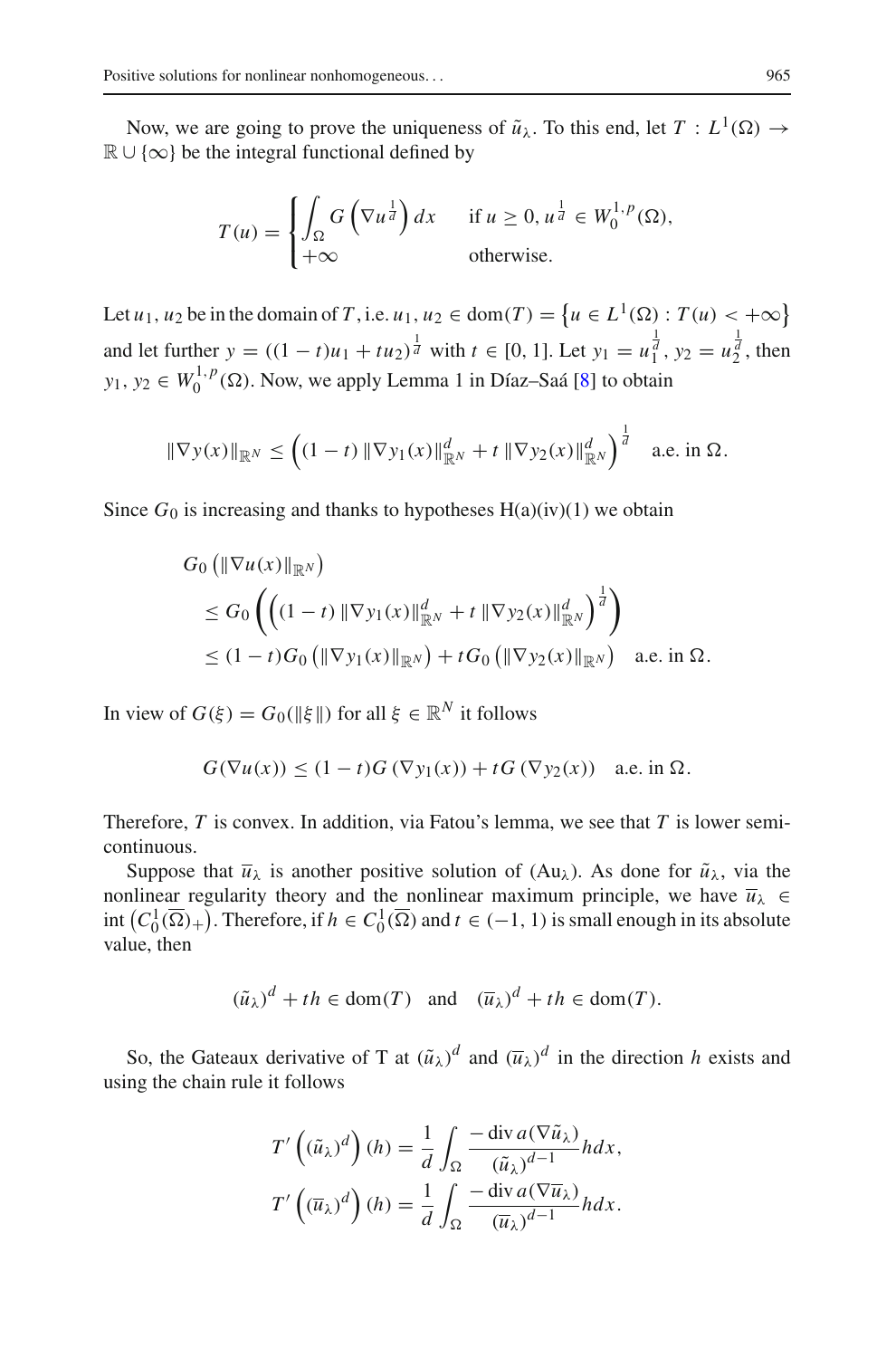The convexity of *T* implies the monotonicity of *T* . This leads to

$$
0 \leq \left\langle T'\left((\tilde{u}_{\lambda})^{d}\right) - T'\left((\overline{u}_{\lambda})^{d}\right), (\tilde{u}_{\lambda})^{d} - (\overline{u}_{\lambda})^{d}\right\rangle_{L^{1}(\Omega)}
$$
\n
$$
= \frac{1}{d} \int_{\Omega} \left(\frac{-\operatorname{div} a(\nabla \tilde{u}_{\lambda})}{(\tilde{u}_{\lambda})^{d-1}} - \frac{-\operatorname{div} a(\nabla \overline{u}_{\lambda})}{(\overline{u}_{\lambda})^{d-1}}\right) \left((\tilde{u}_{\lambda})^{d} - (\overline{u}_{\lambda})^{d}\right) dx
$$
\n
$$
= \frac{1}{d} \int_{\Omega} \left(\frac{\hat{c}_{0}(\lambda) (\tilde{u}_{\lambda})^{d-1} - c_{0}^{*} (\tilde{u}_{\lambda})^{r^{*-1}}}{(\tilde{u}_{\lambda})^{d-1}} - \frac{\hat{c}_{0}(\lambda) \overline{u}_{\lambda}^{d-1} - c_{0}^{*} \overline{u}_{\lambda}^{r^{*-1}}}{(\overline{u}_{\lambda})^{d-1}}\right)
$$
\n
$$
\times \left((\tilde{u}_{\lambda})^{d} - (\overline{u}_{\lambda})^{d}\right) dx
$$
\n
$$
= \frac{1}{d} \int_{\Omega} \left(\hat{c}_{0}(\lambda) \left[\frac{1}{(\tilde{u}_{\lambda})^{d-\theta}} - \frac{1}{(\overline{u}_{\lambda})^{d-\theta}}\right] + c_{0}^{*} \left[\left(\overline{u}_{\lambda}\right)^{r^{*-d}} - \left(\tilde{u}_{\lambda}\right)^{r^{*-d}}\right]\right)
$$
\n
$$
\times \left((\tilde{u}_{\lambda})^{d} - (\overline{u}_{\lambda})^{d}\right) dx.
$$

Since  $\theta < \mu < d < p < r^* < p^*$ , the last inequality implies  $\tilde{u}_{\lambda} = \overline{u}_{\lambda}$ . This proves the uniqueness of the positive solution of  $(Au<sub>\lambda</sub>)$  for all  $\lambda > 0$ .

Next, we examine the monotonicity of the map  $\lambda \to \tilde{u}_{\lambda}$  from  $(0, \infty)$  into  $C_0^1(\overline{\Omega})_+\setminus\{0\}$ . Letting  $0 < \lambda < \gamma$ , we first observe, due to hypothesis H(iv)(2), that

<span id="page-21-2"></span>
$$
-\operatorname{div} a\left(\nabla \tilde{u}_{\gamma}\right) = \hat{c}_0(\gamma)\tilde{u}_{\gamma}^{\theta - 1} - c_0^* \tilde{u}_{\gamma}^{r^* - 1}
$$
  
\n
$$
\geq \hat{c}_0(\lambda)\tilde{u}_{\gamma}^{\theta - 1} - c_0^* \tilde{u}_{\gamma}^{r^* - 1} \quad \text{for a.a. } x \in \Omega.
$$
 (3.39)

Introducing the Carathéodory function

$$
v_{\lambda}(x, s) = \begin{cases} 0 & \text{if } s < 0, \\ \hat{c}_0(\lambda)s^{\theta - 1} - c_0^* s^{r^* - 1} & \text{if } 0 \le s \le \tilde{u}_{\gamma}(x), \\ \hat{c}_0(\lambda) (\tilde{u}_{\gamma}(x))^{\theta - 1} - c_0^* (\tilde{u}_{\gamma}(x))^{r^* - 1} & \text{if } \tilde{u}_{\gamma}(x) < s, \end{cases}
$$
(3.40)

and setting  $V_\lambda(x, s) = \int_0^s v_\lambda(x, t) dt$ , we consider the  $C^1$ -functional  $\sigma_\lambda : W_0^{1, p}(\Omega) \to$ R defined by

<span id="page-21-0"></span>
$$
\sigma_{\lambda}(u) = \int_{\Omega} G(\nabla u) dx - \int_{\Omega} V_{\lambda}(x, u) dx.
$$

Applying Corollary [2.5](#page-4-2) and the truncation defined in [\(3.40\)](#page-21-0) we conclude that  $\sigma_{\lambda}$  is coercive. In addition, it is sequentially weakly lower semicontinuous. Therefore, we find an element  $\hat{u}_{\lambda} \in W_0^{1,p}(\Omega)$  such that

<span id="page-21-1"></span>
$$
\sigma_{\lambda}(\hat{u}_{\lambda}) = \inf \left[ \sigma_{\lambda}(u) : u \in W_0^{1,p}(\Omega) \right]. \tag{3.41}
$$

As in the proof of Proposition [3.5](#page-14-3) and since  $\theta < \mu < r^*$ , for  $u \in \text{int}\left(C_0^1(\overline{\Omega})_+\right)$ and  $t \in (0, 1)$  small enough (at least such that  $tu \leq \tilde{u}_{\gamma}$ , see Lemma [2.10\)](#page-8-0), we have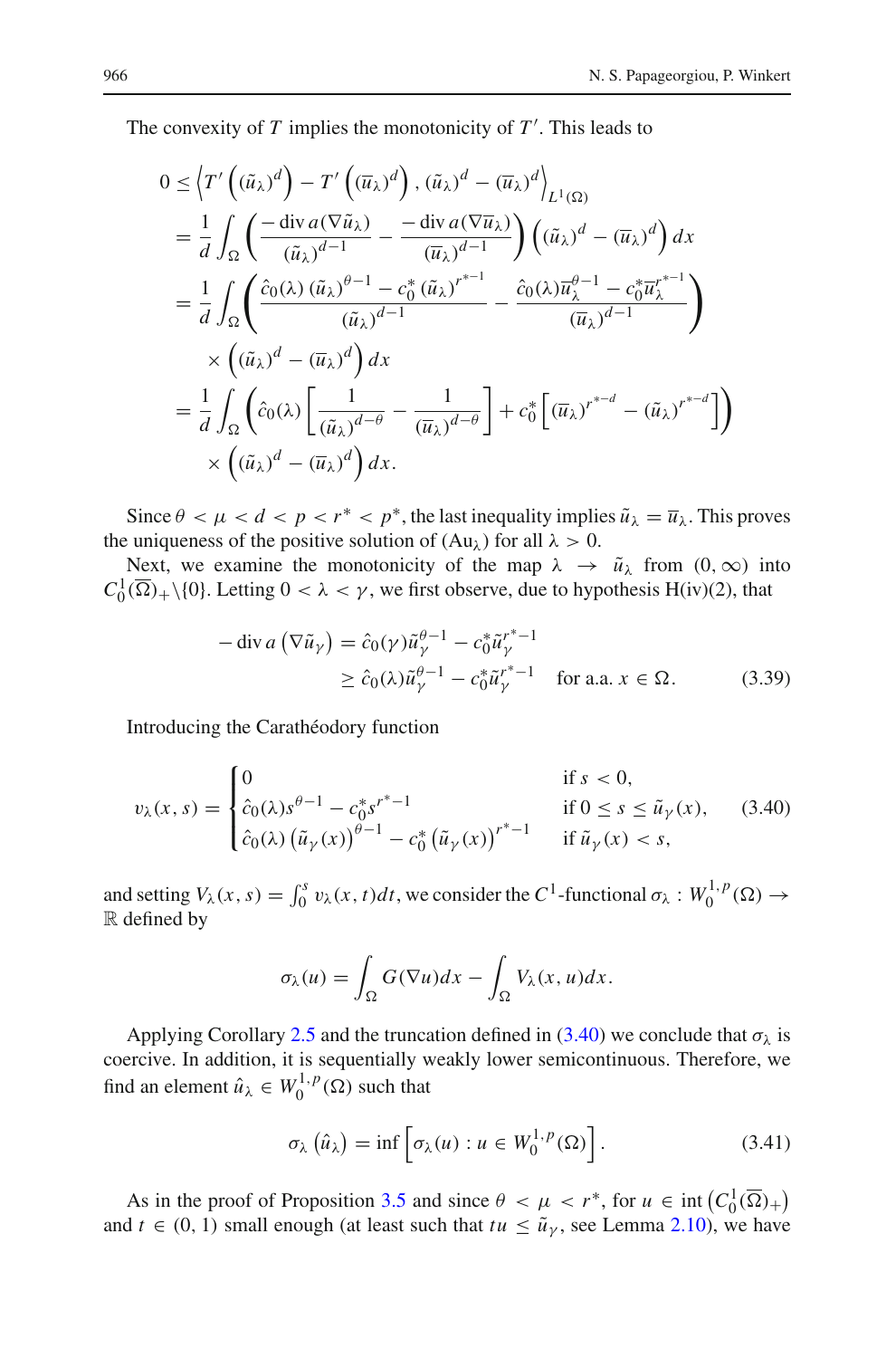$\sigma_{\lambda}(tu) < 0$  implying

$$
\sigma_{\lambda}\left(\hat{u}_{\lambda}\right) < 0 = \sigma_{\lambda}(0).
$$

Thus,  $\hat{u}_{\lambda} \neq 0$ . The assertion in [\(3.41\)](#page-21-1) gives  $\sigma'_{\lambda}(\hat{u}_{\lambda}) = 0$  and so

<span id="page-22-0"></span>
$$
A\left(\hat{u}_{\lambda}\right) = N_{v_{\lambda}}\left(\hat{u}_{\lambda}\right). \tag{3.42}
$$

Acting on [\(3.42\)](#page-22-0) with  $-(\hat{u}_{\lambda})^{-} \in W_0^{1,p}(\Omega)$  and applying Lemma [2.4\(](#page-4-1)iii) as well as [\(3.40\)](#page-21-0) gives

$$
\frac{c_1}{p-1}\left\|\nabla\left(\hat{u}_{\lambda}\right)^-\right\|_p^p\leq 0.
$$

Hence,  $\hat{u}_{\lambda} \ge 0$ ,  $\hat{u}_{\lambda} \ne 0$ . Now, we choose  $(\hat{u}_{\lambda} - \tilde{u}_{\gamma})^+ \in W_0^{1,p}(\Omega)$  in [\(3.42\)](#page-22-0). By means of  $(3.39)$  and  $(3.40)$  we obtain

$$
\langle A(\hat{u}_{\lambda}), (\hat{u}_{\lambda} - \tilde{u}_{\gamma})^{+} \rangle = \int_{\Omega} v_{\lambda} (x, \hat{u}_{\lambda}) (\hat{u}_{\lambda} - \tilde{u}_{\gamma})^{+} dx
$$
  
= 
$$
\int_{\Omega} \left[ \hat{c}_{0}(\lambda) (\hat{u}_{\lambda})^{\theta - 1} - c_{0}^{*} (\hat{u}_{\lambda})^{r^{*} - 1} \right] (\hat{u}_{\lambda} - \tilde{u}_{\gamma})^{+} dx
$$
  
\$\leq \langle A(\tilde{u}\_{\gamma}), (\hat{u}\_{\lambda} - \tilde{u}\_{\gamma})^{+} \rangle\$,

which implies

$$
\int_{\{\hat{u}_{\lambda} > \tilde{u}_{\gamma}\}} \left( a \left( \nabla \hat{u}_{\lambda} \right) - a \left( \nabla \tilde{u}_{\gamma} \right), \nabla \hat{u}_{\lambda} - \nabla \tilde{u}_{\gamma} \right)_{\mathbb{R}^{N}} \leq 0.
$$

Taking into account Lemma [2.4\(](#page-4-1)i) we conclude that  $\left|\left\{\hat{u}_{\lambda} > \tilde{u}_{\gamma}\right\}\right|_{N} = 0$  and hence,  $\hat{u}_{\lambda} \leq \tilde{u}_{\gamma}$ . So, we have proved

$$
\hat{u}_{\lambda} \in [u, \tilde{u}_{\gamma}] = \left\{ u \in W_0^{1, p}(\Omega) : 0 \le u(x) \le \tilde{u}_{\gamma} \text{ for a.a. } x \in \Omega \right\}.
$$
 (3.43)

Then, Eq. [\(3.42\)](#page-22-0) becomes

$$
A\left(\hat{u}_{\lambda}\right) = \hat{c}_0(\lambda)\left(\hat{u}_{\lambda}\right)^{\theta-1} - c_0^*\left(\hat{u}_{\lambda}\right)^{r^*-1},
$$

due to the truncation function defined in  $(3.40)$ . Therefore,  $\hat{u}_{\lambda}$  is a positive solution of  $(Au<sub>\lambda</sub>)$  and because of the uniqueness of the positive solutions of  $(Au<sub>\lambda</sub>)$  we infer that  $\hat{u}_{\lambda} = \tilde{u}_{\lambda}$ . In particular, we conclude that

<span id="page-22-2"></span><span id="page-22-1"></span>
$$
\tilde{u}_{\lambda} \le \tilde{u}_{\gamma} \tag{3.44}
$$

 $[see (3.43)].$  $[see (3.43)].$  $[see (3.43)].$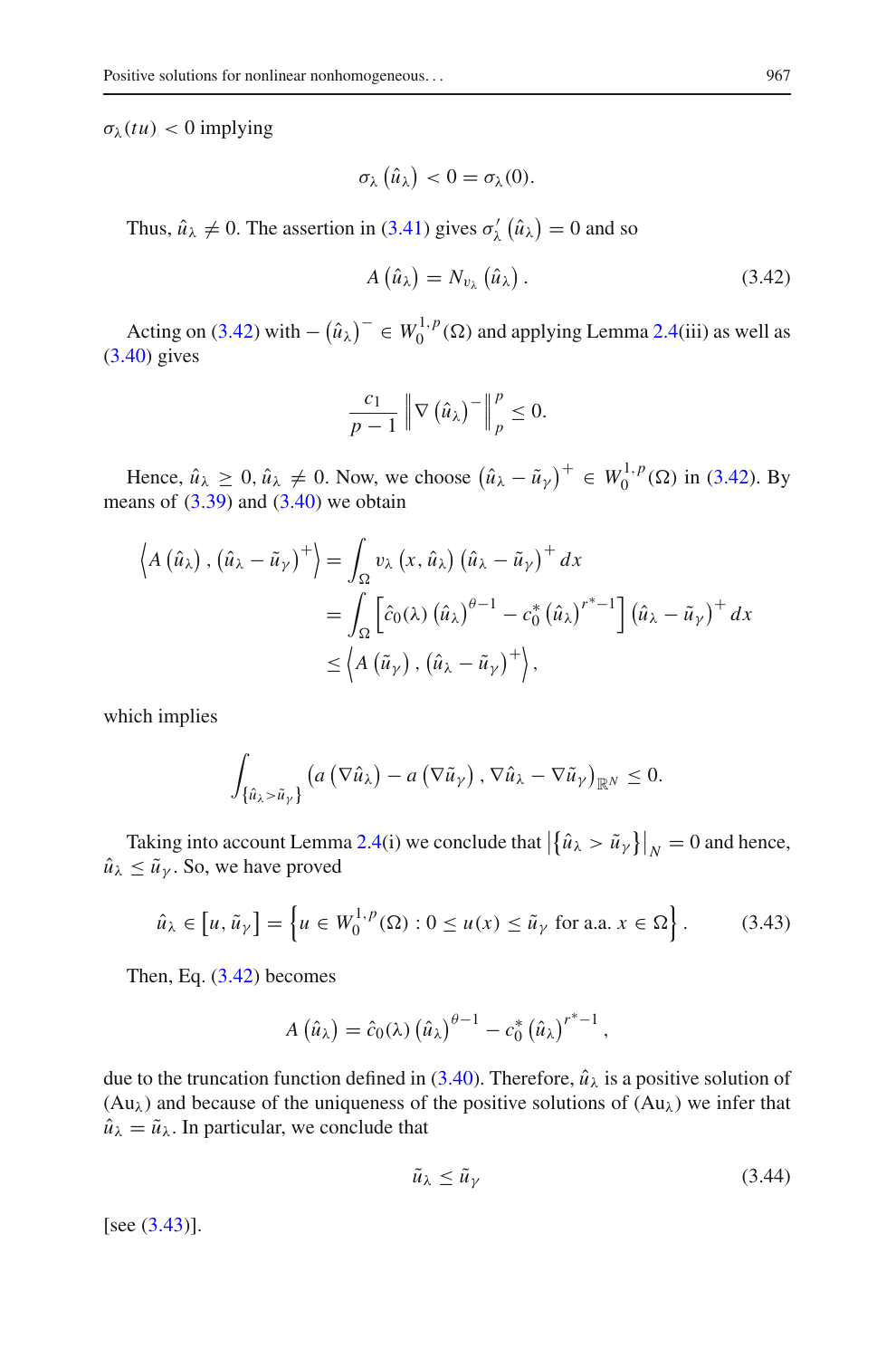Note that, for a given  $\rho > 0$ , we can find  $\xi_{\rho} > 0$  such that

<span id="page-23-0"></span>
$$
s \to \xi_{\rho} s^{p-1} - c_0^* s^{r-1}
$$
 is nondecreasing on [0,  $\rho$ ]. (3.45)

Let  $\rho = \|\tilde{u}_{\gamma}\|_{\infty}$  and let  $\xi_{\rho}$  be as in [\(3.45\)](#page-23-0). Then, by applying [\(3.44\)](#page-22-2), (3.45), and nother  $U(\tilde{u})$  we obtain hypothesis  $H(iv)(2)$ , we obtain

$$
-\operatorname{div} a\left(\nabla \tilde{u}_{\lambda}\right) + \xi_{\rho}\left(\tilde{u}_{\lambda}\right)^{p-1} = \hat{c}_{0}(\lambda)\left(\tilde{u}_{\lambda}\right)^{\rho-1} - c_{0}^{*}\left(\tilde{u}_{\lambda}\right)^{r^{*}-1} + \xi_{\rho}\left(\tilde{u}_{\lambda}\right)^{p-1}
$$
  
\n
$$
\leq \hat{c}_{0}(\lambda)\left(\tilde{u}_{\lambda}\right)^{\rho-1} - c_{0}^{*}\left(\tilde{u}_{\gamma}\right)^{r^{*}-1} + \xi_{\rho}\left(\tilde{u}_{\gamma}\right)^{p-1}
$$
  
\n
$$
\leq \hat{c}_{0}(\gamma)\left(\tilde{u}_{\gamma}\right)^{\rho-1} - c_{0}^{*}\left(\tilde{u}_{\gamma}\right)^{r^{*}-1} + \xi_{\rho}\left(\tilde{u}_{\gamma}\right)^{p-1}
$$
  
\n
$$
= -\operatorname{div} a\left(\nabla \tilde{u}_{\gamma}\right) + \xi_{\rho}\left(\tilde{u}_{\gamma}\right)^{p-1} \quad \text{for a.a. } x \in \Omega.
$$

Now, let

$$
g(x) = \hat{c}_0(\lambda) (\tilde{u}_{\lambda}(x))^{\theta - 1} - c_0^* (\tilde{u}_{\lambda}(x))^{r^* - 1} + \xi_{\rho} (\tilde{u}_{\lambda}(x))^{p - 1},
$$
  
\n
$$
\hat{h}(x) = \hat{c}_0(\lambda) (\tilde{u}_{\lambda}(x))^{\theta - 1} - c_0^* (\tilde{u}_{\gamma}(x))^{r^* - 1} + \xi_{\rho} (\tilde{u}_{\gamma}(x))^{p - 1},
$$
  
\n
$$
h(x) = \hat{c}_0(\gamma) (\tilde{u}_{\gamma}(x))^{r^* - 1} - c_0^* (\tilde{u}_{\gamma}(x))^{r^* - 1} + \xi_{\rho} (\tilde{u}_{\gamma}(x))^{p - 1}.
$$

Evidently,  $g(x) \le \hat{h}(x) \le h(x)$  for a.a.  $x \in \Omega$ . Note that, by means of [\(3.44\)](#page-22-2),

$$
h(x) - \hat{h}(x) = (\hat{c}_0(\gamma) - \hat{c}_0(\lambda)) (\tilde{u}_{\gamma}(x))^{\theta - 1} + \hat{c}_0(\gamma) ((\tilde{u}_{\gamma}(x))^{\theta - 1} - (\tilde{u}_{\lambda}(x))^{\theta - 1})
$$
  
\n
$$
\geq (\hat{c}_0(\gamma) - \hat{c}_0(\lambda)) (\tilde{u}_{\gamma}(x))^{\theta - 1}.
$$

Since  $\tilde{u}_{\lambda} \in \text{int} \left( C_0^1(\overline{\Omega})_+ \right)$  and  $\hat{c}_0(\gamma) > \hat{c}_0(\lambda)$  [see H(iv)(2)], it follows that  $\hat{h} \prec h$ which implies *g k h*. Then, Proposition [2.9](#page-6-0) gives  $\tilde{u}_\gamma - \tilde{u}_\lambda \in \text{int}\left(C_0^1(\overline{\Omega})_+\right)$ . Therefore,  $\lambda \to \tilde{u}_{\lambda}$  is increasing.

<span id="page-23-2"></span>**Proposition 3.8** *Let hypotheses H(a) and H be satisfied and let*  $\lambda \in \mathcal{L}$ *. Then,*  $\tilde{u}_{\lambda} \leq u$ *for all*  $u \in S(\lambda)$ , where  $\tilde{u}_{\lambda} \in \text{int}(C_0^1(\overline{\Omega})_+)$  is the unique positive solution of  $(Au_{\lambda})$ *obtained in Proposition* [3.7](#page-19-2)*.*

*Proof* Let  $u \in S(\lambda) \subseteq \text{int}\left(C_0^1(\overline{\Omega})_+\right)$  (see Proposition [3.3\)](#page-10-1) and consider the following Carathéodory function

<span id="page-23-1"></span>
$$
k(x,s) = \begin{cases} 0 & \text{if } s < 0, \\ \hat{c}_0(\lambda)s^{\theta-1} - c_0^* s^{r^*-1} & \text{if } 0 \le s \le u(x), \\ \hat{c}_0(\lambda)u(x)^{\theta-1} - c_0^* u(x)^{r^*-1} & \text{if } u(x) < s. \end{cases}
$$
(3.46)

Let  $K(x, s) = \int_0^s k(x, t)dt$  and consider the  $C^1$ -functional  $\hat{\sigma}: W_0^{1,p}(\Omega) \to \mathbb{R}$ defined by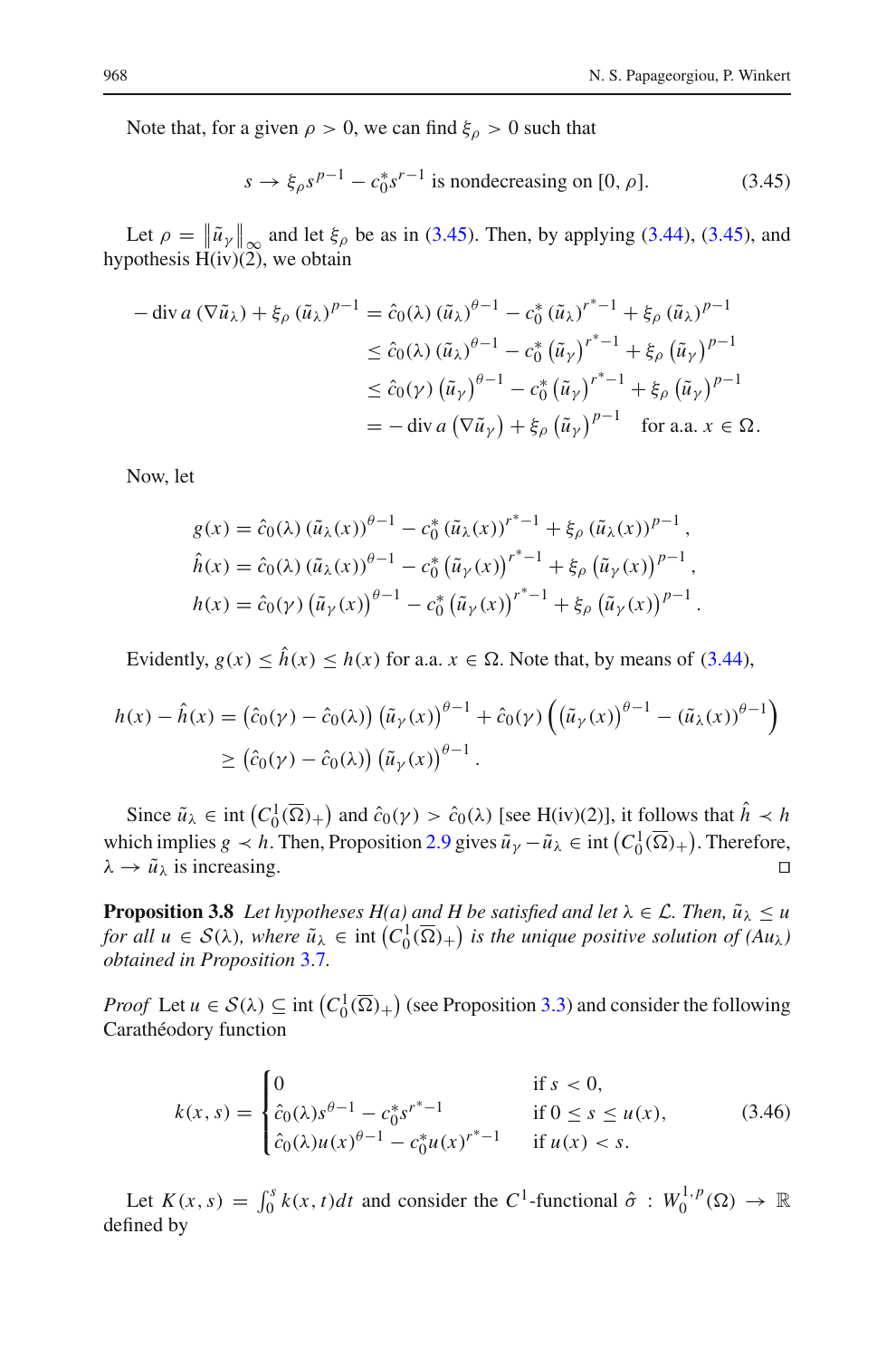$$
\hat{\sigma}(u) = \int_{\Omega} G(\nabla u) dx - \int_{\Omega} K(x, u) dx.
$$

It is clear that  $\hat{\sigma}$  is coercive and sequentially weakly lower semicontinuous which implies the existence of  $\hat{u} \in W_0^{1,p}(\Omega)$  such that

$$
\hat{\sigma}(\hat{u}) = \inf \left[ \hat{\sigma}(u) : u \in W_0^{1,p}(\Omega) \right]. \tag{3.47}
$$

As before, exploiting the fact that  $\theta < \mu < p < r^*$ , for  $u \in \text{int}\left(C_0^1(\overline{\Omega})_+\right)$  and  $t \in \Omega$  $(0, 1)$  small enough, we can show that  $\hat{\sigma}(tu) < 0$ , which implies  $\hat{\sigma}(\hat{u}) < 0 = \hat{\sigma}(0)$ . Hence,  $\hat{u} \neq 0$ .

From  $(3.47)$  we have  $(\hat{\sigma})'(\hat{u}) = 0$ , that is

<span id="page-24-1"></span><span id="page-24-0"></span>
$$
A\left(\hat{u}\right) = N_k\left(\hat{u}\right). \tag{3.48}
$$

As before, acting on [\(3.48\)](#page-24-1) with  $-(\hat{u})^{-} \in W_0^{1,p}(\Omega)$  and using [\(3.46\)](#page-23-1) as well as Lemma [2.4\(](#page-4-1)iii) we have  $\hat{u} \ge 0$ ,  $\hat{u} \ne 0$ . Next, we choose  $(\hat{u} - u)^+ \in W_0^{1,p}(\Omega)$  as test function in [\(3.48\)](#page-24-1). Based on [\(3.36\)](#page-18-1), [\(3.46\)](#page-23-1) and since  $u \in \mathcal{S}(\lambda)$ , we obtain

$$
\left\langle A\left(\hat{u}\right),\left(\hat{u}-u\right)^{+}\right\rangle = \int_{\Omega} k\left(x,\hat{u}\right)\left(\hat{u}-u\right)^{+} dx
$$

$$
= \int_{\Omega} \left[\hat{c}_{0}(\lambda)u^{\theta-1} - c_{0}^{*}u^{*} - 1\right]\left(\hat{u}-u\right)^{+} dx
$$

$$
\leq \int_{\Omega} f(x,u,\lambda)\left(\hat{u}-u\right)^{+} dx
$$

$$
= \left\langle A(u),\left(\hat{u}-u\right)^{+}\right\rangle.
$$

Consequently,

$$
\int_{\{\hat{u} > u\}} \left( a\left(\nabla \hat{u}\right) - a\left(\nabla u\right), \nabla \hat{u} - \nabla u\right)_{\mathbb{R}^N} dx \leq 0.
$$

Therefore,  $|\{\hat{u} > u\}|_N = 0$  [see Lemma [2.4\(](#page-4-1)i)] and so,  $\hat{u} \le u$ . We have proved that

$$
\hat{u} \in [0, u] = \left\{ v \in W_0^{1, p}(\Omega) : 0 \le v(x) \le u(x) \text{ for a.a. } x \in \Omega \right\}.
$$

Having regard to  $(3.46)$  and  $(3.48)$  we see that  $\hat{u}$  is a positive solution of  $(Au<sub>λ</sub>)$ . Taking into account Proposition [3.7](#page-19-2) we easily verify that  $\hat{u} = \tilde{u}_{\lambda}$  which implies  $\tilde{u}_{\lambda} \le u$  for all  $u \in S(\lambda)$ . all  $u \in S(\lambda)$ .

Let  $\lambda^* = \sup \mathcal{L}$ .

<span id="page-24-2"></span>**Proposition 3.9** *If hypotheses H(a) and H hold, then*  $\lambda^* < \infty$ *.*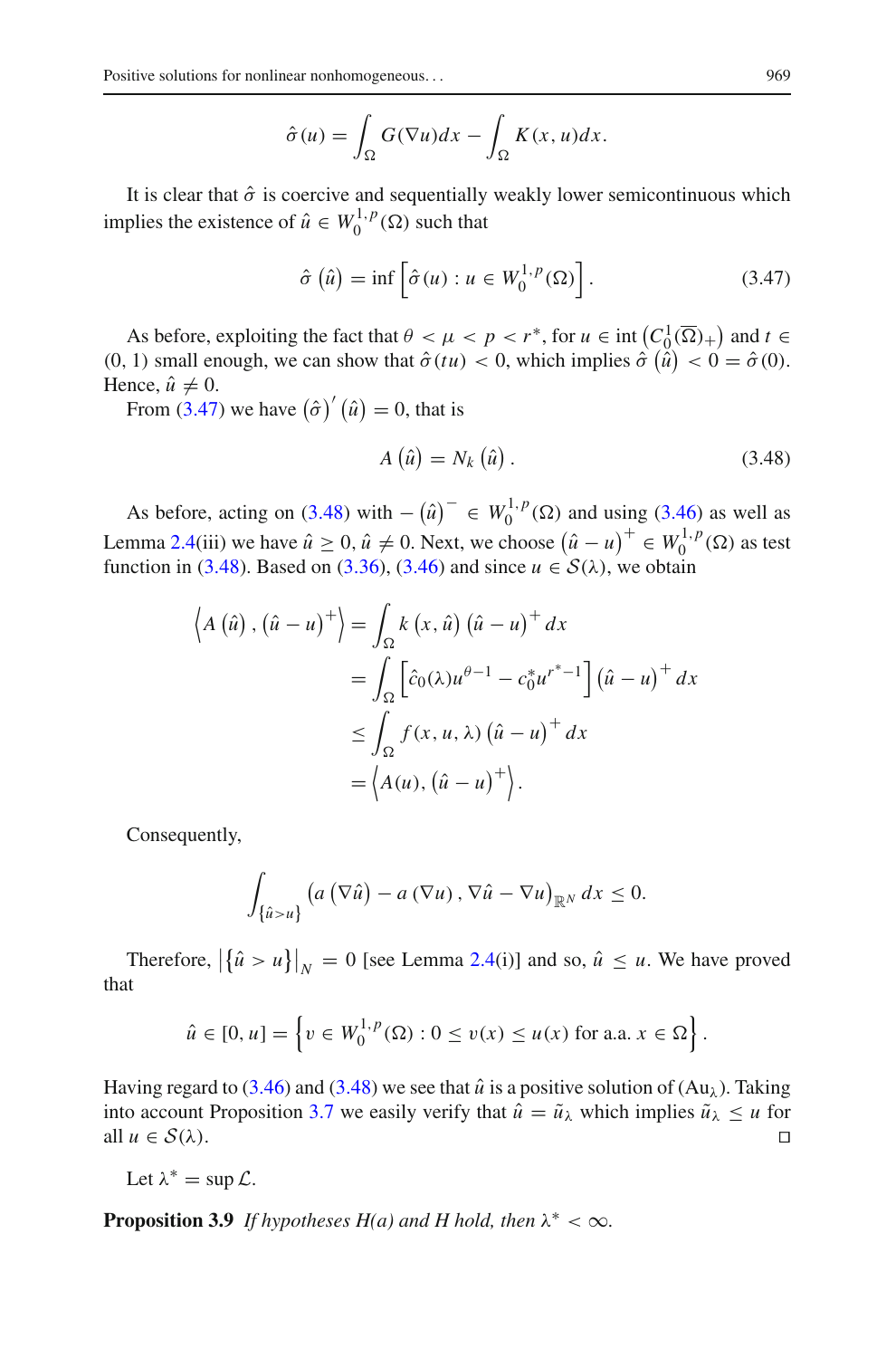*Proof* Arguing by contradiction, suppose we can find a sequence  $(\lambda_n)_{n>1} \subseteq \mathcal{L}$  such that  $\lambda_n \nearrow +\infty$  as  $n \to \infty$ . For every  $n \ge 1$  we find  $u_n \in S(\lambda_n) \subseteq \text{int}\left(C_0^1(\overline{\Omega})_+\right)$ satisfying

<span id="page-25-1"></span><span id="page-25-0"></span>
$$
\varphi_{\lambda_n}(u_n) < 0 \tag{3.49}
$$

(see the proof of Proposition  $3.5$ ). Inequality  $(3.49)$  reads as

$$
\int_{\Omega} pG(\nabla u_n)dx - \int_{\Omega} pF(x, u_n, \lambda_n)dx < 0 \text{ for all } n \ge 1.
$$
 (3.50)

Moreover, there holds

<span id="page-25-4"></span><span id="page-25-2"></span>
$$
A(u_n) = N_{f_{\lambda_n}}(u_n) \text{ for all } n \ge 1.
$$

Taking  $u_n \in W_0^{1,p}(\Omega)$  as test function gives

$$
-\int_{\Omega} (a(\nabla u_n), \nabla u_n)_{\mathbb{R}^N} dx + \int_{\Omega} f(x, u_n, \lambda_n) u_n dx = 0 \text{ for all } n \ge 1.
$$
 (3.51)

Adding both [\(3.50\)](#page-25-1) and [\(3.51\)](#page-25-2) and making use of hypothesis  $H(a)(iv)(3)$  results in

$$
\int_{\Omega} \left[ f \left( x, u_n, \lambda_n \right) u_n - pF \left( x, u_n, \lambda_n \right) \right] dx \le M_5 \quad \text{for all } n \ge 1,
$$
 (3.52)

and for some  $M_5 > 0$ .

By virtue of hypotheses H(i), (iv) there exist  $\hat{\beta} \in (0, \beta(\lambda_1))$  and  $c_{17} > 0$  such that

$$
\hat{\beta} s^{\tau(\lambda_1)} - c_{17} \le f(x, s, \lambda_n) - pF(x, s, \lambda_n) \quad \text{for a.a. } x \in \Omega \text{, for all } s \ge 0, \tag{3.53}
$$

and for all  $n \ge 1$ . Applying [\(3.53\)](#page-25-3) in [\(3.52\)](#page-25-4) shows that

<span id="page-25-5"></span><span id="page-25-3"></span>
$$
(u_n)_{n\geq 1} \subseteq L^{\tau(\lambda_1)}(\Omega) \text{ is bounded.}
$$
 (3.54)

Now, applying [\(3.54\)](#page-25-5) and reasoning as in the proof of Proposition [3.4](#page-11-3) [see the part of the proof after  $(3.17)$ ], we obtain that

<span id="page-25-6"></span>
$$
(u_n)_{n\geq 1} \subseteq W_0^{1,p}(\Omega) \text{ is bounded.}
$$
 (3.55)

From [\(3.51\)](#page-25-2), [\(3.55\)](#page-25-6), and Lemma [2.4\(](#page-4-1)ii), we see that there exists  $M_6 > 0$  such that

$$
\int_{\Omega} f(x, u_n, \lambda_n) u_n dx \le M_6 \text{ for all } n \ge 1.
$$

This gives, due to [\(3.36\)](#page-18-1),

$$
\hat{c}_0(\lambda_n) \|u_n\|_{\theta}^{\theta} - c_0^* \|u_n\|_{r^*}^{r^*} \le M_6 \text{ for all } n \ge 1.
$$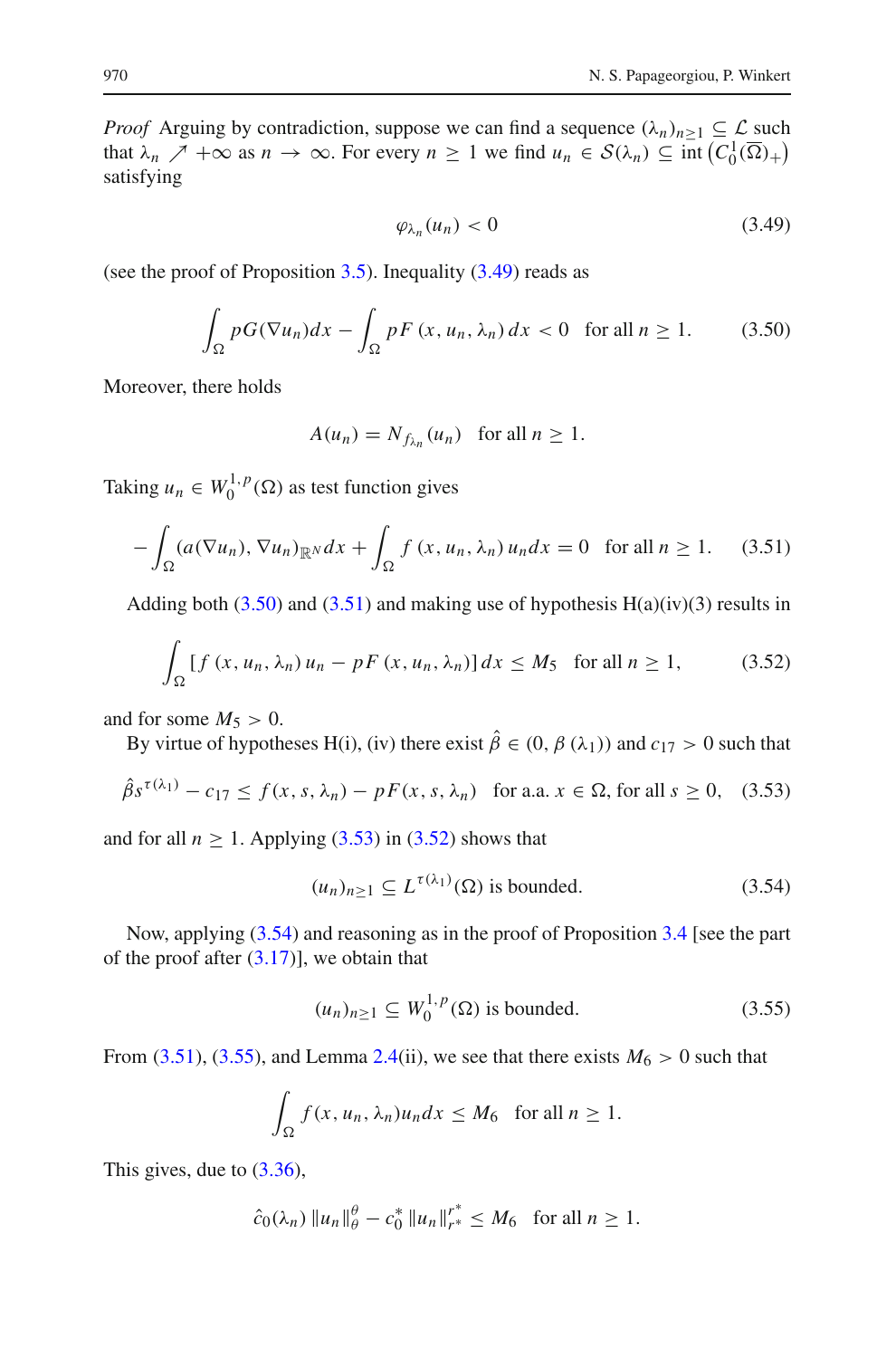Recall that  $r^* \in (p, p^*]$  [see hypothesis H(v)]. Then, from the last inequality and the Sobolev embedding theorem combined with  $(3.55)$  it follows

$$
\hat{c}_0(\lambda_n) \|u_n\|_{\theta}^{\theta} \le M_7
$$
 for all  $n \ge 1$  and with some  $M_7 > 0$ .

Now, we may apply Propositions [3.8](#page-23-2) and [3.7](#page-19-2) to obtain

$$
\hat{c}_0(\lambda_n) \| \tilde{u}_{\lambda_1} \|_{\theta}^{\theta} \le M_7 \text{ for all } n \ge 1,
$$

which contradicts the fact that  $\hat{c}_0(\lambda_n) \to +\infty$  as  $n \to \infty$  [see hypothesis H(iv)(2)].<br>This proves that  $\lambda^* < \infty$ . This proves that  $\lambda^* < \infty$ .

Proposition [3.5](#page-14-3) implies that  $(0, \lambda^*) \subset \mathcal{L}$ .

Next, we establish a multiplicity result if  $\lambda \in (0, \lambda^*)$ . To do this, we need to strengthen the conditions on  $f(x, \cdot, \lambda)$ .

- H':  $f : \Omega \times \mathbb{R} \times (0, \infty) \rightarrow \mathbb{R}$  is a function such that  $(x, s, \lambda) \rightarrow f(x, s, \lambda)$  is a Carathéodory mapping on  $\Omega \times [\mathbb{R} \times (0, \infty)]$ ,  $\lambda \to f(x, s, \lambda)$  is nondecreasing,  $f(x, 0, \lambda) = 0$  for a.a.  $x \in \Omega$ , for all  $\lambda > 0$ , hypotheses H'(i)–(v) are the same as the corresponding hypotheses  $H(i)$ –(v) and
	- (vi) for every  $\rho > 0$  and every  $\lambda > 0$ , there exists  $\xi_{\rho}^{\lambda} > 0$  such that

$$
s \to f(x, s, \lambda) + \xi_{\rho}^{\lambda} s^{p-1}
$$
 is nondecreasing on [0,  $\rho$ ]

for a.a.  $x \in \Omega$  and for  $\lambda > \mu > 0$  there holds

ess inf<sub>Ω</sub> 
$$
[f(x, s, \lambda) - f(x, s, \mu) : s \ge \rho] \ge m_\rho > 0.
$$

*Remark 3.10* The examples of functions *f* presented after hypotheses H still satisfy the new conditions stated in H'.

<span id="page-26-1"></span>**Proposition 3.11** *Let hypotheses H(a) and H' be satisfied and let*  $\lambda \in (0, \lambda^*)$ *. Then, problem*  $(P_{\lambda})$  *admits at least two positive solutions* 

$$
u_0, \hat{u} \in \text{int}\left(C_0^1(\overline{\Omega})_+\right) \text{ with } u_0 \leq \hat{u} \text{ and } u_0 \neq \hat{u}.
$$

*Proof* Let  $\gamma \in (\lambda, \lambda^*)$  and let  $u_{\gamma} \in S(\gamma) \subseteq \text{int}(C_0^1(\overline{\Omega})_+)$ . We have

$$
-\operatorname{div} a\left(\nabla u_{\gamma}\right) = f(x, u_{\gamma}, \gamma) \ge f(x, u_{\gamma}, \lambda) \quad \text{for a.a. } x \in \Omega. \tag{3.56}
$$

We introduce the following Carathéodory function

<span id="page-26-0"></span>
$$
\hat{f}_{\lambda}(x,s) = \begin{cases} f(x,s,\lambda) & \text{if } s \le u_{\gamma}(x), \\ f(x,u_{\gamma}(x),\lambda) & \text{if } u_{\gamma}(x) < s. \end{cases}
$$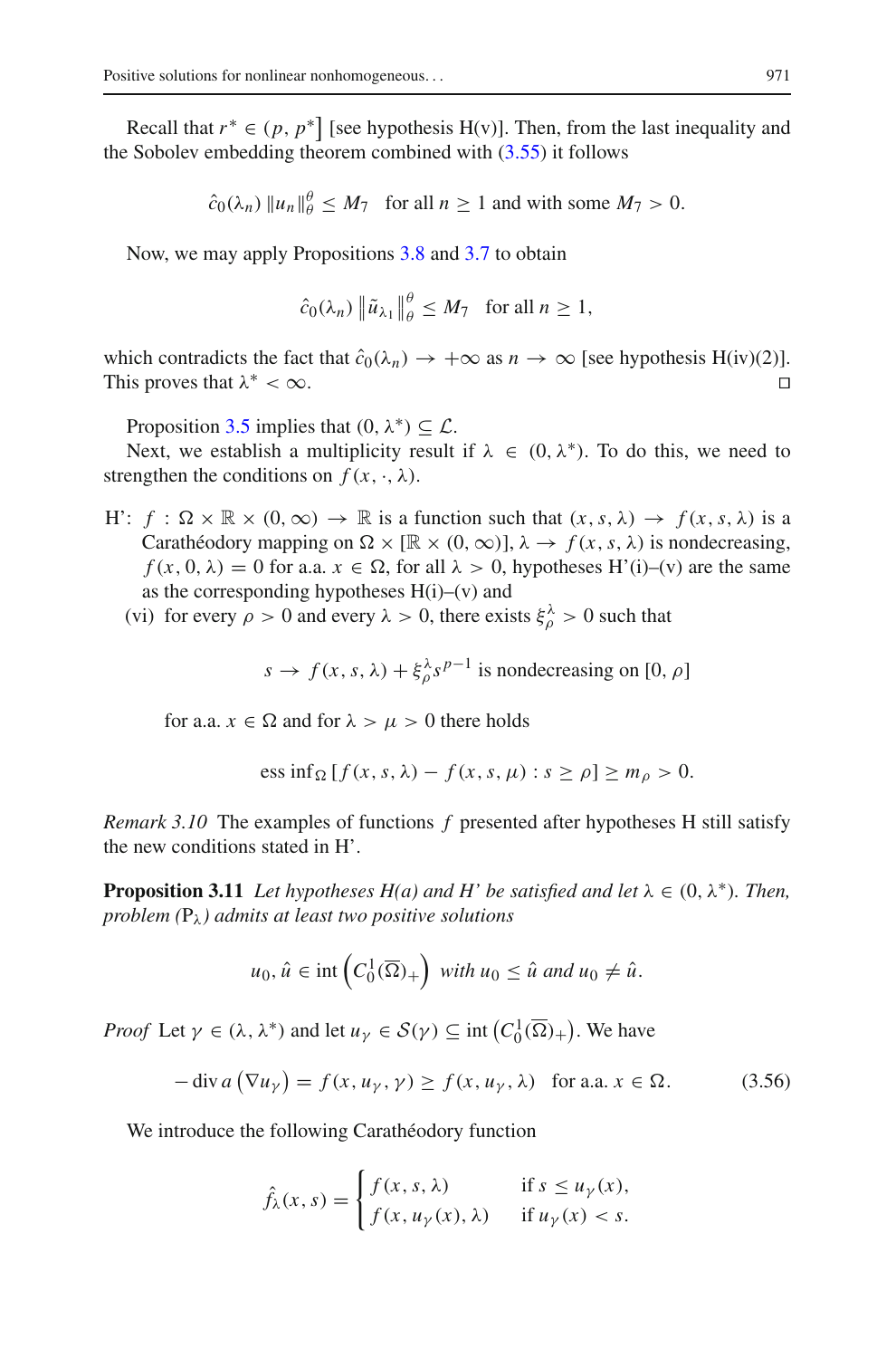Setting  $\hat{F}_{\lambda}(x, s) = \int_0^s \hat{f}_{\lambda}(x, t) dt$ , we define the  $C^1$ -functional  $\hat{\psi}_{\lambda}: W_0^{1, p}(\Omega) \to \mathbb{R}$ through

$$
\hat{\psi}_{\lambda}(u) = \int_{\Omega} G(\nabla u) dx - \int_{\Omega} \hat{F}_{\lambda}(x, u) dx.
$$

Reasoning as in the proof of Proposition  $3.5$  [see the part of the proof after  $(3.30)$ ] and using [\(3.56\)](#page-26-0), we can show the existence of a solution  $u_0 \in S(\lambda)$  such that

$$
u_0 \in [0, u_\gamma] = \left\{ u \in W_0^{1,p}(\Omega) : 0 \le u(x) \le u_\gamma(x) \text{ for a.a. } x \in \Omega \right\}.
$$

In fact we can say more. Let  $\rho = ||u_\gamma||_\infty$  and let  $\xi_\rho^\lambda$ ,  $\xi_\rho^\gamma$  be as postulated by hypothesis H'(vi). Choosing  $\hat{\xi}_{\rho} > \max \{\xi_{\rho}^{\lambda}, \xi_{\rho}^{\gamma}\}\$  and using H'(vi),  $u_0 \leq u_{\gamma}$ , and the fact that  $u_{\nu} \in S(\gamma)$  we derive

$$
-\operatorname{div} a (\nabla u_0) + \hat{\xi}_{\rho} u_0^{p-1} = f (x, u_0, \lambda) + \hat{\xi}_{\rho} u_0^{p-1}
$$
  
=  $f (x, u_0, \gamma) + \hat{\xi}_{\rho} u_0^{p-1} - [f (x, u_0, \gamma) - f (x, u_0, \lambda)]$   
 $\leq f (x, u_{\gamma}, \gamma) + \hat{\xi}_{\rho} u_{\gamma}^{p-1}$   
=  $-\operatorname{div} a (\nabla u_{\gamma}) + \hat{\xi}_{\rho} u_{\gamma}^{p-1}$  for a.a.  $x \in \Omega$ .

Note that, if  $\sigma(x) = f(x, u_0(x), y) - f(x, u_0(x), \lambda)$ , then since  $u_0 \in$ int  $(C_0^1(\overline{\Omega})_+)$  and owing to hypotheses H'(vi) we have  $0 \prec \sigma$  and so we may apply Proposition [2.9](#page-6-0) to conclude that  $u_{\gamma} - u_0 \in \text{int}\left(C_0^1(\overline{\Omega})_+\right)$ . Therefore, we have

<span id="page-27-2"></span><span id="page-27-1"></span>
$$
u_0 \in \text{int}_{C_0^1(\overline{\Omega})} [0, u_\gamma]. \tag{3.57}
$$

Applying  $u_0$  we introduce the following truncation of the mapping  $s \to f(x, s, \lambda)$ 

$$
e_{\lambda}(x,s) = \begin{cases} f(x, u_0(x), \lambda) & \text{if } s \le u_0(x), \\ f(x, s, \lambda) & \text{if } u_0(x) < s, \end{cases} \tag{3.58}
$$

which is known to be a Carathéodory function. We set  $E_{\lambda}(x, s) = \int_0^s e_{\lambda}(x, t) dt$  and consider the  $C^1$ -functional  $w_\lambda : W_0^{1,p}(\Omega) \to \mathbb{R}$  defined by

$$
w_{\lambda}(u) = \int_{\Omega} G(\nabla u) dx - \int_{\Omega} E_{\lambda}(x, u) dx.
$$

**Claim**  $K_{w_{\lambda}} = \left\{ u \in W_0^{1,p}(\Omega) : w'_{\lambda}(u) = 0 \right\} \subseteq [u_0]$ with  $[u_0] = \left\{ u \in W_0^{1,p}(\Omega) : u_0(x) \le u(x) \text{ for a.a. } x \in \Omega \right\}$ Let  $u \in K_{w_{\lambda}}$ , that is,  $w'_{\lambda}(u) = 0$  and so

<span id="page-27-0"></span>
$$
A(u) = N_{e_{\lambda}}(u). \tag{3.59}
$$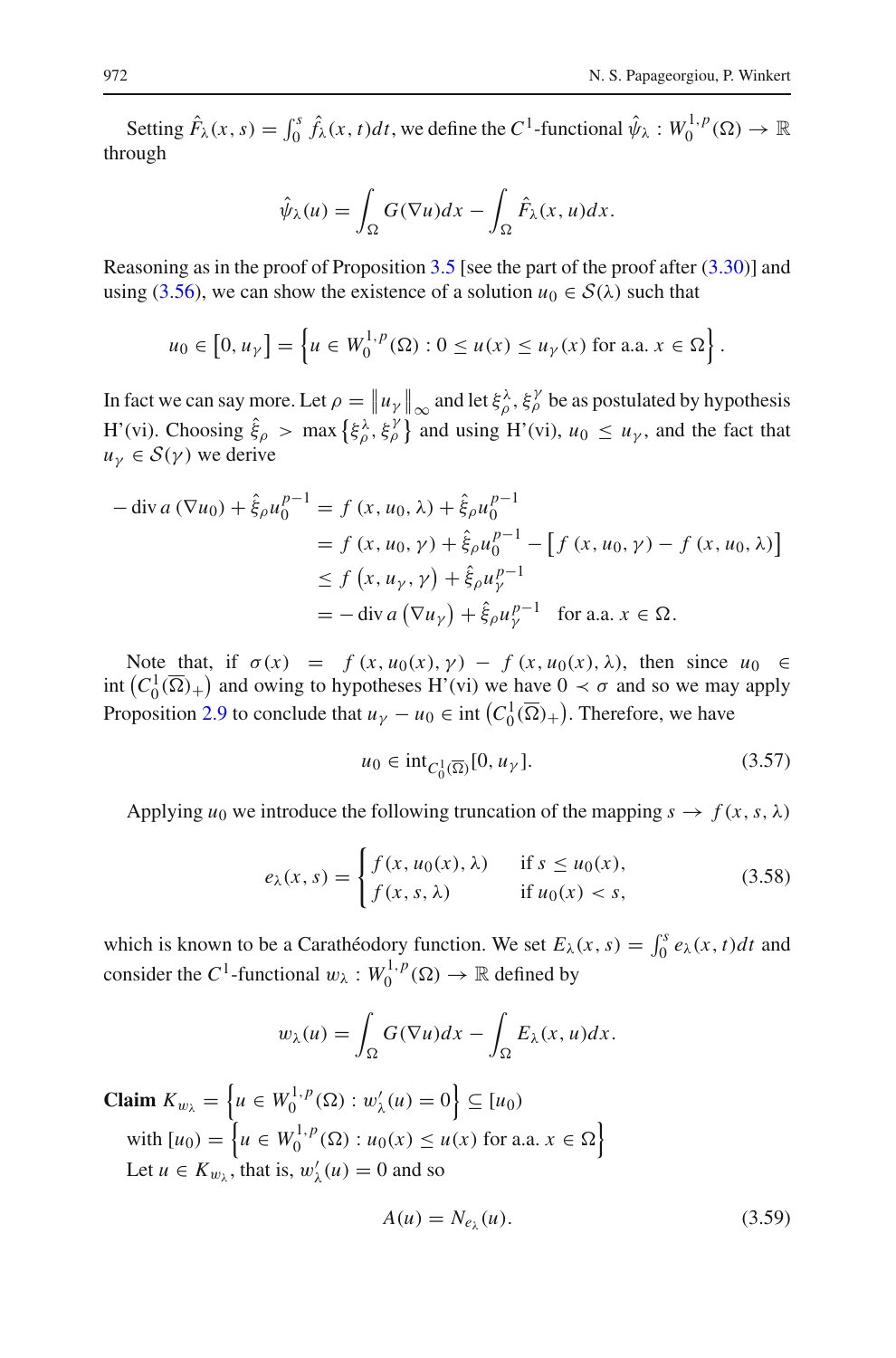Acting on [\(3.59\)](#page-27-0) with  $(u_0 - u)^+ \in W_0^{1,p}(\Omega)$  yields

$$
\langle A(u), (u_0 - u)^+ \rangle = \int_{\Omega} e_{\lambda}(x, u) (u_0 - u)^+ dx
$$

$$
= \int_{\Omega} f(x, u_0, \lambda) (u_0 - u)^+ dx
$$

$$
= \langle A (u_0), (u_0 - u)^+ \rangle
$$

due to the truncation defined in [\(3.58\)](#page-27-1) and the fact that  $u_0 \in S(\lambda)$ . Therefore

$$
\int_{\{u_0>u\}} \left( a\left(\nabla u_0\right) - a\left(\nabla u\right), \nabla u_0 - \nabla u\right)_{\mathbb{R}^N} dx = 0
$$

implying  $|\{u_0 > u\}|_N = 0$  [see Lemma [2.4\(](#page-4-1)i)] and thus,  $u_0 \le u$ . This proves the Claim.

By virtue of the Claim and [\(3.57\)](#page-27-2) we see that the critical points of  $w<sub>\lambda</sub>$  are positive solutions of problem  $(P_{\lambda})$ . So, we may assume that

<span id="page-28-2"></span><span id="page-28-0"></span>
$$
K_{w_{\lambda}} \cap \left[ [u_0, u_{\gamma}] \backslash \{u_0\} \right] = \emptyset \tag{3.60}
$$

[see [\(3.57\)](#page-27-2)], otherwise we would already have a second solution  $\hat{u} \geq u_0$ ,  $\hat{u} \neq u_0$ .

Now, we introduce the following truncation of  $e_{\lambda}(x, \cdot)$ 

$$
\hat{e}_{\lambda}(x,s) = \begin{cases} e_{\lambda}(x,s) & \text{if } s \le u_{\gamma}(x), \\ e_{\lambda}(x,u_{\gamma}(x)) & \text{if } u_{\gamma}(x) < s, \end{cases} \tag{3.61}
$$

being again a Carathéodory function. We set  $\hat{E}_{\lambda}(x, s) = \int_0^s \hat{e}_{\lambda}(x, t) dt$  and consider the *C*<sup>1</sup>-functional  $\hat{w}_{\lambda}: W_0^{1,p}(\Omega) \to \mathbb{R}$  defined by

$$
\hat{w}_{\lambda}(u) = \int_{\Omega} G(\nabla u) dx - \int_{\Omega} \hat{E}_{\lambda}(x, u) dx.
$$

By means of [\(3.61\)](#page-28-0) and Corollary [2.5](#page-4-2) we see that  $\hat{w}_{\lambda}$  is coercive. As before, it is also sequentially weakly lower semicontinuous. Then, the Weierstrass theorem implies the existence of  $\tilde{u}_0 \in W_0^{1,p}(\Omega)$  such that

$$
\hat{w}_{\lambda}(\tilde{u}_0) = \inf \left[ \hat{w}_{\lambda}(u) : u \in W_0^{1,p}(\Omega) \right],
$$

that is,  $(\hat{w}_\lambda)'(\tilde{u}_0) = 0$ , hence

<span id="page-28-1"></span>
$$
A\left(\tilde{u}_0\right) = N_{\hat{e}_\lambda}\left(\tilde{u}_0\right). \tag{3.62}
$$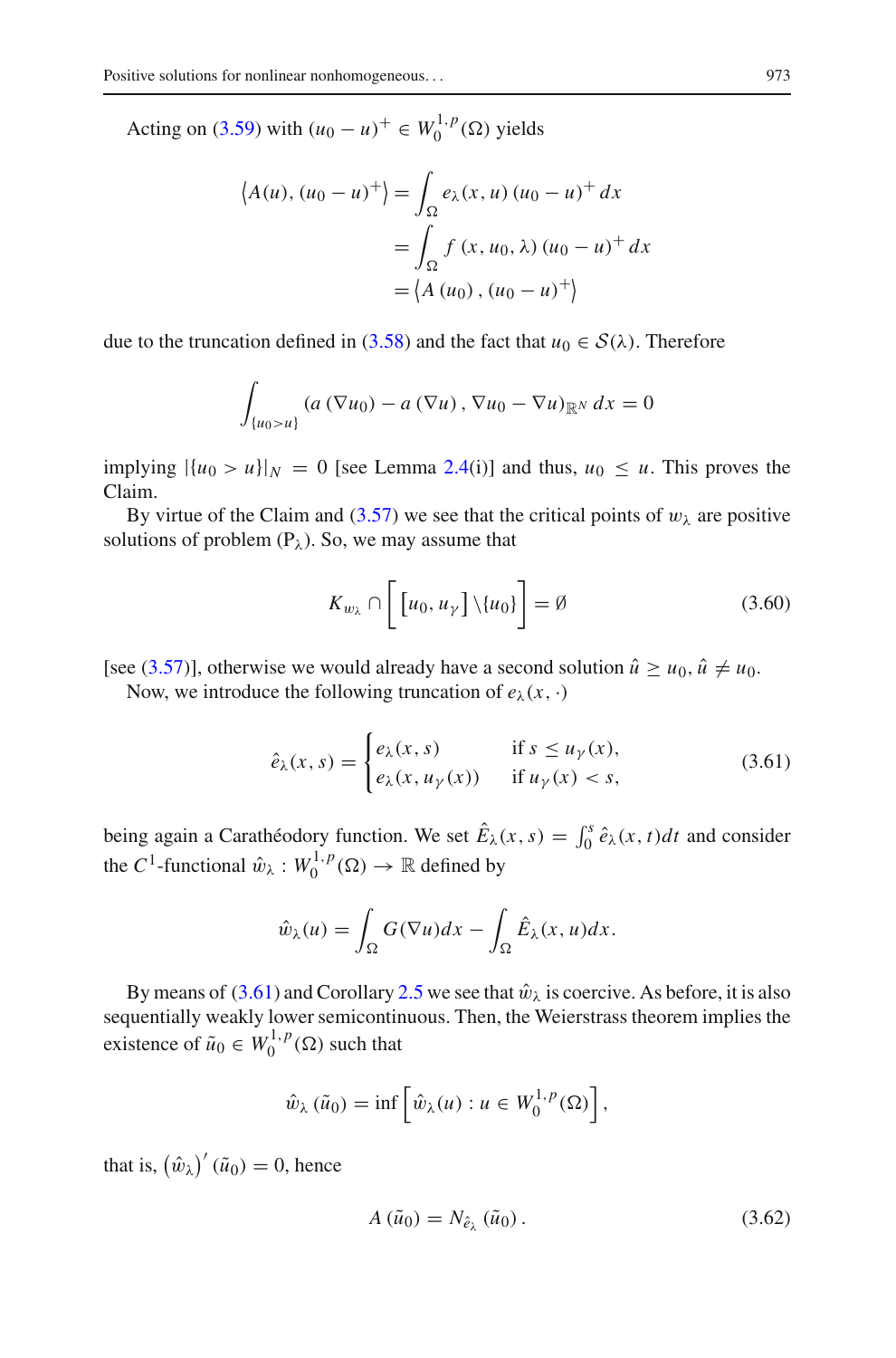As before, acting on [\(3.62\)](#page-28-1) with  $(\tilde{u}_0 - u_\gamma)^+ \in W_0^{1,p}(\Omega)$  and using the Claim, we derive that

$$
\tilde{u}_0 \in [u_0, u_\gamma] = \left\{ u \in W_0^{1,p}(\Omega) : u_0(x) \le u(x) \le u_\gamma(x) \text{ for a.a. } x \in \Omega \right\}.
$$

Then, from [\(3.60\)](#page-28-2) [\(3.61\)](#page-28-0) we see that  $\tilde{u}_0 = u_0$ .

Note that  $\hat{w}_{\lambda}|_{[0,u_{\gamma}]} = w_{\lambda}|_{[0,u_{\gamma}]}$  which follows from the definition of the truncations in [\(3.58\)](#page-27-1) and [\(3.61\)](#page-28-0). Recall that  $u_{\gamma} - u_0 \in \text{int}\left(C_0^1(\overline{\Omega})_+\right)$  [see [\(3.57\)](#page-27-2)]. Therefore, we know that  $u_0$  is a local  $C_0^1(\overline{\Omega})$ -minimizer of  $w_\lambda$  and taking into account Proposition [2.8](#page-5-2) we have that  $u_0$  is a local  $W_0^{1,p}(\Omega)$ -minimizer of  $w_\lambda$  as well.

Let us assume that  $K_{w_0}$  is finite, otherwise we would have infinity distinct positive solutions *u* of  $(P_\lambda)$  with  $u \ge u_0$  (see the Claim). Hence, there exists  $\rho \in (0, 1)$  small enough such that

$$
w_{\lambda}(u_0) < \inf \left[ w_{\lambda}(u) : \|u - u_0\|_{W_0^{1,p}(\Omega)} = \rho \right] = m_{\rho} \tag{3.63}
$$

(see Aizicovici–Papageorgiou–Staicu [\[1,](#page-33-20) Proof of Proposition 29]). Note that, due to [\(3.58\)](#page-27-1),

<span id="page-29-1"></span><span id="page-29-0"></span>
$$
w_{\lambda} = \varphi_{\lambda} + \xi_{\lambda} \quad \text{with } \xi_{\lambda} \in \mathbb{R}.
$$
 (3.64)

From [\(3.26\)](#page-16-0) and [\(3.64\)](#page-29-0) it follows, for  $u \in \text{int}\left(C_0^1(\overline{\Omega})_+\right)$ ,

<span id="page-29-2"></span>
$$
w_{\lambda}(tu) \to -\infty \quad \text{as } t \to +\infty. \tag{3.65}
$$

Furthermore, owing to [\(3.64\)](#page-29-0) and Proposition [3.4,](#page-11-3) we have that

<span id="page-29-3"></span>
$$
w_{\lambda} \text{ satisfies the C-condition.} \tag{3.66}
$$

Now, based on  $(3.63)$ ,  $(3.65)$ , and  $(3.66)$ , we may apply the mountain pass theorem stated in Theorem [2.2.](#page-2-0) Hence, there exists  $\hat{u} \in W_0^{1,p}(\Omega)$  such that

$$
\hat{u} \in K_{w_{\lambda}} \quad \text{and} \quad w_{\lambda}(u_0) < m_{\rho} \leq w_{\lambda} \left(\hat{u}\right). \tag{3.67}
$$

The first assertion in  $(3.67)$  in combination with the Claim and Proposition [3.3](#page-10-1) says that

$$
\hat{u} \in \mathcal{S}(\lambda) \subseteq \text{int}\left(C_0^1(\overline{\Omega})_+\right) \text{ and } u_0 \leq \hat{u}.
$$

The second assertion gives  $u_0 \neq \hat{u}$ .

Next, we examine what happens at the critical case  $\lambda = \lambda^*$  (bifurcation point).

<span id="page-29-5"></span>**Proposition 3.12** *If hypotheses H(a) and H' hold, then*  $\lambda^* \in \mathcal{L}$  *and so*  $\mathcal{L} = (0, \lambda^*]$ *.* 

<span id="page-29-4"></span>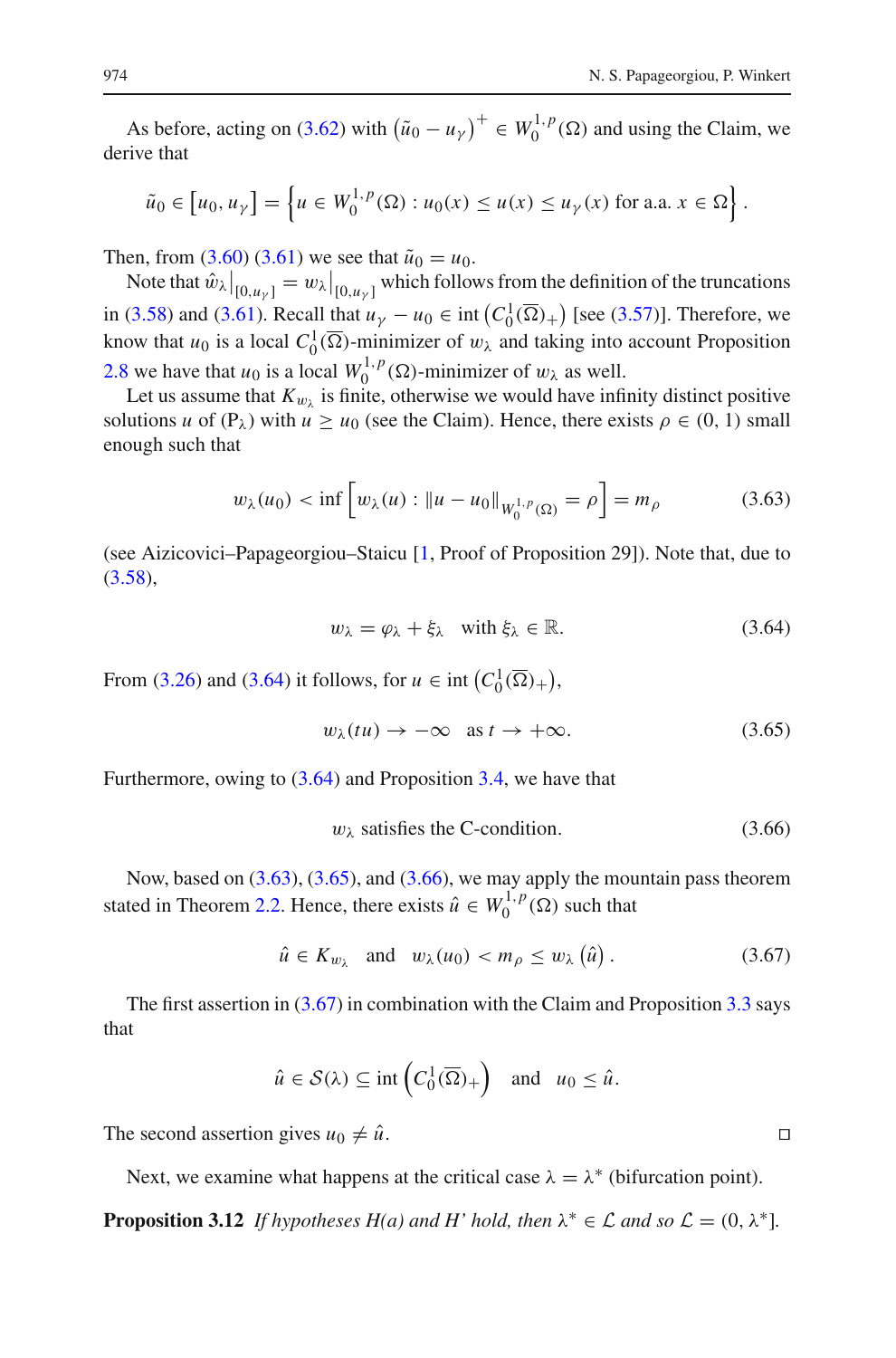*Proof* Let  $(\lambda_n)_{n>1} \subseteq L$  be a sequence such that  $\lambda_n \nearrow \lambda^*$  as  $n \to \infty$ . Then we can find  $u_n \in S(\lambda_n)$  such that

<span id="page-30-1"></span><span id="page-30-0"></span>
$$
\varphi_{\lambda_n}(u_n) < 0 \quad \text{for all } n \ge 1. \tag{3.68}
$$

Since  $u_n \in S(\lambda_n)$ , there holds

$$
A(u_n) = N_{f_{\lambda_n}}(u_n) \quad \text{for all } n \ge 1.
$$
 (3.69)

From  $(3.68)$  and  $(3.69)$ , as in the proof of Proposition [3.9,](#page-24-2) we obtain that

$$
(u_n)_{n\geq 1} \subseteq W_0^{1,p}(\Omega)
$$
 is bounded.

So, we may assume that

$$
u_n \rightharpoonup u_*
$$
 in  $W_0^{1,p}(\Omega)$  and  $u_n \rightharpoonup u_*$  in  $L^{r(\lambda^*)}(\Omega)$ . (3.70)

Acting on [\(3.69\)](#page-30-1) with  $u_n - u_* \in W_0^{1,p}(\Omega)$ , passing to the limit as  $n \to \infty$ , and using [\(3.70\)](#page-30-2) (recall that  $r(\lambda^*) \ge r(\lambda_n)$  for all  $n \ge 1$ , see H'(ii)), we obtain

<span id="page-30-2"></span>
$$
\lim_{n\to\infty}\langle A(u_n),u_n-u_*\rangle=0,
$$

which by the  $(S)$ <sub>+</sub>-property of the operator *A* (see Proposition [2.7\)](#page-5-1) results in

<span id="page-30-3"></span>
$$
u_n \to u_* \text{ in } W_0^{1,p}(\Omega). \tag{3.71}
$$

So, if we pass in [\(3.69\)](#page-30-1) to the limit as  $n \to \infty$  and apply [\(3.71\)](#page-30-3), we get

$$
A(u_*)=N_{f_{\lambda^*}}(u_*)\,.
$$

Additionally, Propositions [3.7](#page-19-2) and [3.8](#page-23-2) imply that

$$
\tilde{u}_{\lambda_1} \leq \tilde{u}_{\lambda_n} \leq u_n \quad \text{for all } n \geq 1.
$$

Therefore,  $\tilde{u}_{\lambda_1} \leq u_*$ . From this we see that  $u_* \in S(\lambda^*)$  and so  $\lambda^* \in \mathcal{L}$ , that is  $\mathcal{L} = (0, \lambda^*]$  $\mathcal{L} = (0, \lambda^*].$ .

<span id="page-30-4"></span>Next, we show the existence of a smallest positive solution to problem  $(P_{\lambda})$  for every  $\lambda \in \mathcal{L} = (0, \lambda^*)$ 

**Proposition 3.13** *Let hypotheses H(a) and H' be satisfied and let*  $\lambda \in \mathcal{L} = (0, \lambda^*]$ *. Then, problem*  $(P_{\lambda})$  *admits a smallest positive solution*  $\overline{u}_{\lambda} \in S(\lambda) \subseteq \text{int}(C_0^1(\overline{\Omega})_+)$ *and the map*  $\lambda \to \overline{u}_{\lambda}$  *from*  $(0, \infty)$  *into*  $C_0^1(\overline{\Omega})_+ \setminus \{0\}$  *is increasing, that is, if*  $\lambda < \gamma$ *, then*  $\overline{u}_{\gamma} - \overline{u}_{\lambda} \in \text{int}\left(C_0^1(\overline{\Omega})_+\right)$ .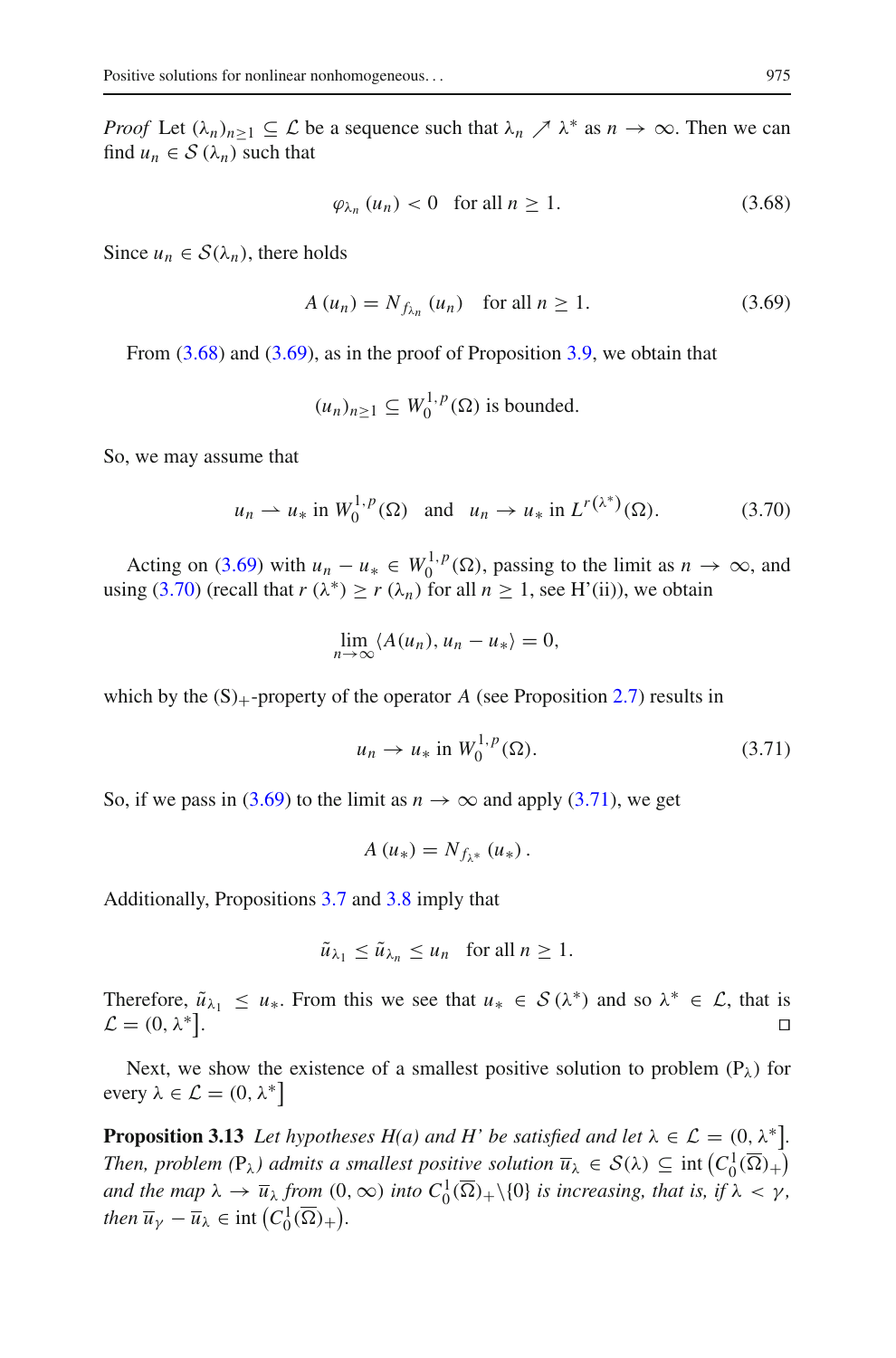*Proof* As done in Filippakis–Kristály–Papageorgiou [\[10\]](#page-33-1), due to the monotonicity of the operator *A* (see Proposition [2.7\)](#page-5-1), we can check that  $S(\lambda)$  is downward directed, that is, if  $u, \hat{u} \in S(\lambda)$ , then there exists  $\tilde{u} \in S(\lambda)$  such that  $\tilde{u} \le u$  and  $\tilde{u} \le \hat{u}$ . Since we are looking for the smallest positive solution of problem  $(P_\lambda)$ , we may assume, without loss of generality, that there exists  $M_8 > 0$  such that

$$
||u||_{\infty} \le M_8 \quad \text{for all } u \in \mathcal{S}(\lambda). \tag{3.72}
$$

From Dunford–Schwartz [\[9](#page-33-21), p. 336] we know that there exists a sequence  $(u_n)_{n>1}$  $\subseteq$  *S*( $\lambda$ ) such that

<span id="page-31-1"></span><span id="page-31-0"></span>
$$
\inf \mathcal{S}(\lambda) = \inf_{n \ge 1} u_n.
$$

Moreover, since  $u_n \in S(\lambda)$ , we have

$$
A(u_n) = N_{f_\lambda}(u_n) \quad \text{for all } n \ge 1.
$$
 (3.73)

From  $(3.72)$  and  $(3.73)$  it follows that

$$
(u_n)_{n\geq 1} \subseteq W_0^{1,p}(\Omega)
$$
 is bounded.

Then, as in the proof of Proposition [3.12,](#page-29-5) by applying Proposition [2.7,](#page-5-1) we have (for a subsequence if necessary) that

$$
u_n \to \overline{u}_\lambda
$$
 in  $W_0^{1,p}(\Omega)$  as  $n \to \infty$ .

Hence, [\(3.73\)](#page-31-1) implies

$$
A(\overline{u}_{\lambda}) = N_{f_{\lambda}}(\overline{u}_{\lambda}) \text{ for all } n \ge 1.
$$

Moreover, due to Proposition [3.8,](#page-23-2)  $\tilde{u}_{\lambda} \leq u_n$  for all  $n \geq 1$ , hence  $\tilde{u}_{\lambda} \leq \overline{u}_{\lambda}$  and so  $\overline{u}_{\lambda} \in \mathcal{S}(\lambda)$ . Evidently,  $\overline{u}_{\lambda} = \inf \mathcal{S}(\lambda)$ .

Finally, if  $\gamma \in (\lambda, \lambda^*]$ , then, as in the proof of Proposition [3.11,](#page-26-1) we can prove the existence of

$$
\overline{u}_{\lambda} \in \mathcal{S}(\lambda)
$$
 such that  $\overline{u}_{\lambda} \in \text{int}_{C_0^1(\overline{\Omega})} [0, \overline{u}_{\gamma}].$ 

Thus,  $\overline{u}_{\gamma} - \overline{u}_{\lambda} \in \text{int}\left(C_0^1(\overline{\Omega})_+\right)$ . De la provincia de la provincia de la provincia de la provincia de la provincia de la provincia de la provin<br>La provincia de la provincia de la provincia de la provincia de la provincia de la provincia de la provincia d

We can also prove a continuity property of the map  $\lambda \to \bar{u}_{\lambda}$  from  $(0, \lambda^*)$  into  $C_0^1(\overline{\Omega}).$ 

**Proposition 3.14** *If hypotheses H(a) and H' hold, then*  $\lambda \to \overline{u}_{\lambda}$  *from*  $(0, \lambda^*]$  *into*  $C_0^1(\overline{\Omega})$  *is left continuous.*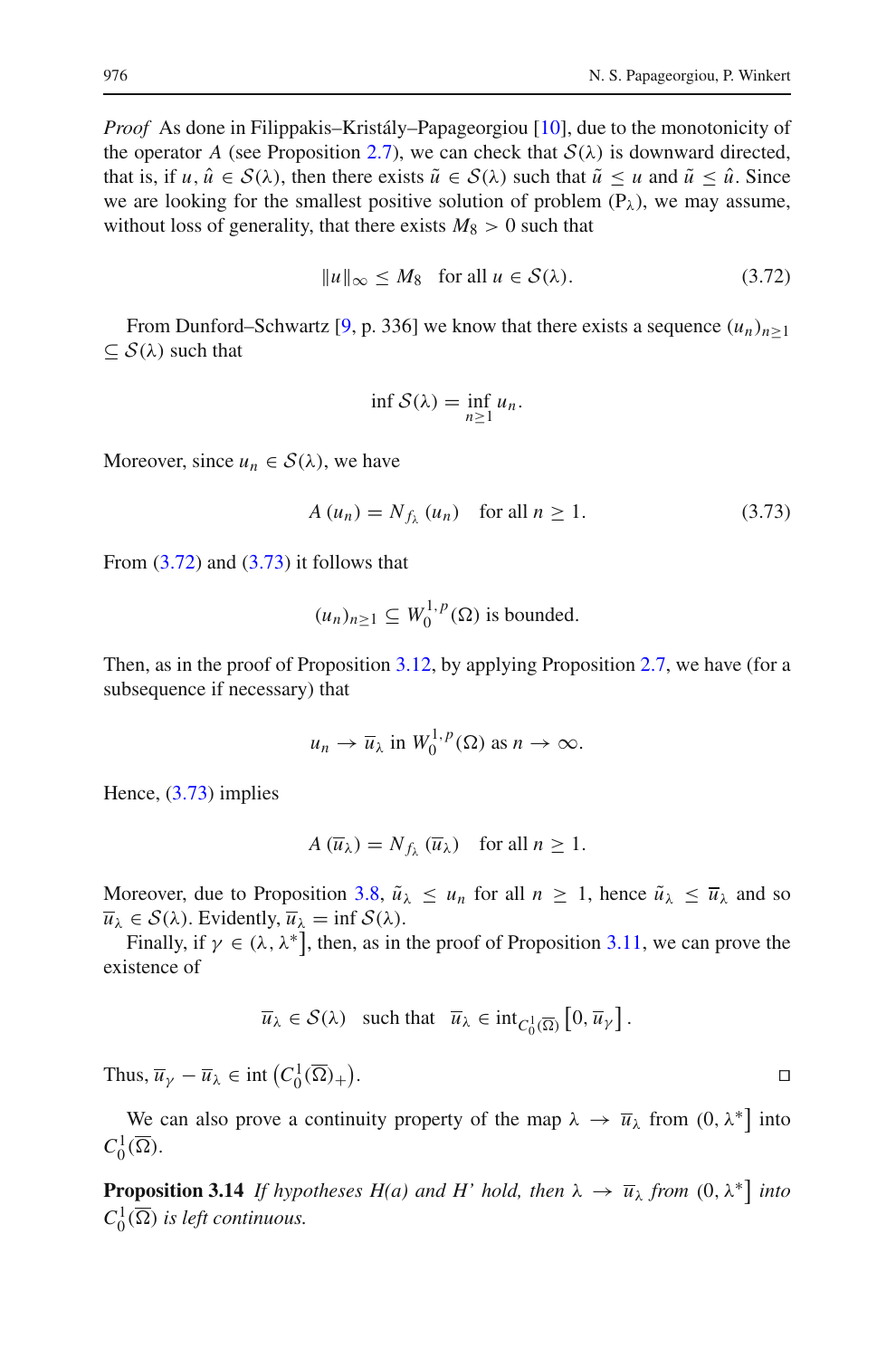*Proof* Let  $(\lambda_n)_{n>1} \subseteq \mathcal{L}$  be a sequence such that  $\lambda_n \nearrow \lambda$  as  $n \to \infty$ . By means of Proposition [3.13](#page-30-4) we know that  $(\overline{u}_{\lambda_n})_{n\geq 1}$  is increasing and  $\overline{u}_{\lambda_n} \leq \overline{u}_{\lambda}$  for all  $n \geq 1$ . We have

$$
A\left(\overline{u}_{\lambda_n}\right) = N_{f_{\lambda_n}}\left(\overline{u}_{\lambda_n}\right) \text{ for all } n \ge 1,
$$

that is

$$
-\operatorname{div} a\left(\nabla \overline{u}_{\lambda_n}\right) = f\left(x, \overline{u}_{\lambda_n}, \lambda_n\right) \qquad \text{in } \Omega, u = 0 \qquad \text{on } \partial \Omega.
$$

The regularity results of Lieberman [\[22\]](#page-33-9) imply the existence of  $\alpha \in (0, 1)$  and  $M_9 > 0$  such that

$$
\overline{u}_{\lambda_n} \in C_0^{1,\alpha}(\overline{\Omega})
$$
 and  $\|\overline{u}_{\lambda_n}\|_{C_0^{1,\alpha}(\overline{\Omega})} \le M_9$  for all  $n \ge 1$ .

Exploiting the compact embedding of  $C_0^{1,\alpha}(\overline{\Omega})$  into  $C_0^1(\overline{\Omega})$  gives, due to the monotonicity of the sequence  $(\overline{u}_{\lambda_n})_{n\geq 1}$ ,

$$
\overline{u}_{\lambda_n} \nearrow \tilde{u}^* \text{ in } C_0^1(\overline{\Omega}), \quad \tilde{u}^* \in \mathcal{S}(\lambda^*).
$$
 (3.74)

Suppose that  $\tilde{u}^*$  is not the minimal positive solution of problem (P<sub> $\lambda$ </sub>). Then we can find  $x_0 \in \Omega$  such that

<span id="page-32-0"></span>
$$
\overline{u}_{\lambda}(x_0) < \tilde{u}^*(x_0).
$$

Moreover, taking into account [\(3.74\)](#page-32-0), we find a number  $n_0 \geq 1$  such that

$$
\overline{u}_{\lambda}(x_0) < \overline{u}_{\lambda_n}(x_0) \quad \text{for all } n \ge n_0,
$$

which is a contradiction to Proposition [3.13.](#page-30-4) Hence,  $\tilde{u}^* = \overline{u}_{\lambda}$  and we have proved the desired continuity of  $\lambda \to \overline{u}_{\lambda}$ . desired continuity of  $\lambda \to \overline{u}_{\lambda}$ .

Summarizing the situation for problem  $(P_{\lambda})$ , we can state the following bifurcation-type theorem.

**Theorem 3.15** *If hypotheses H(a) and H' hold, then there exists*  $\lambda^* > 0$  *such that* (i) *for all*  $\lambda \in (0, \lambda^*)$ *, problem*  $(P_{\lambda})$  *admits at least two positive solutions* 

$$
u_0, \hat{u} \in \text{int}\left(C_0^1(\overline{\Omega})_+\right), \quad u_0 \leq \hat{u}, \quad u_0 \neq \hat{u};
$$

(ii) *for*  $\lambda = \lambda^*$ *, problem* ( $P_{\lambda}$ *) has at least one positive solution* 

$$
u_* \in \mathrm{int}\left(C_0^1(\overline{\Omega})_+\right);
$$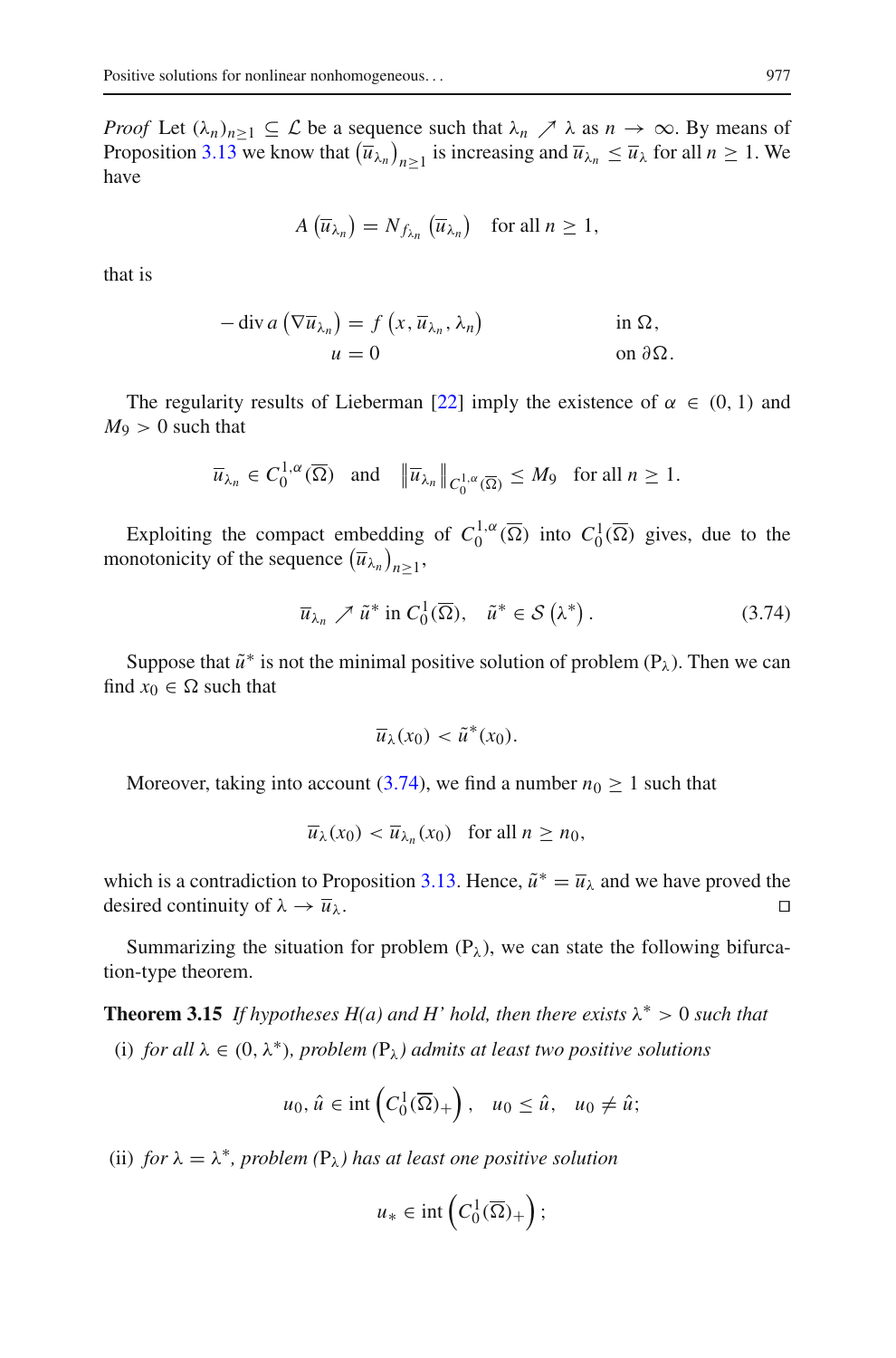(iii) *for all*  $\lambda > \lambda^*$ *, problem* ( $P_\lambda$ *) has no positive solution.* 

*Furthermore, for every* λ ∈ (0, λ∗ *, problem (*Pλ*) has a smallest positive solution*  $\overline{u}_{\lambda} \in \text{int}\left(C_0^1(\overline{\Omega})_+\right)$  and the map  $\lambda \to \overline{u}_{\lambda}$  from  $(0, \lambda^*]$  into  $C_0^1(\overline{\Omega})$  is

- *increasing, that is, if*  $\lambda < \gamma$ *, then*  $\overline{u}_{\gamma} \overline{u}_{\lambda} \in \text{int}(C_0^1(\overline{\Omega})_+)$ ;
- $\lambda \to \overline{u}_{\lambda}$  *is left continuous, that is, if*  $\lambda_n \nearrow \lambda$ *, then*  $\overline{u}_{\lambda_n} \to \overline{u}_{\lambda}$  *in*  $C_0^1(\overline{\Omega})$ *.*

### <span id="page-33-20"></span>**References**

- 1. Aizicovici, S., Papageorgiou, N.S., Staicu, V.: Degree theory for operators of monotone type and nonlinear elliptic equations with inequality constraints. Mem. Am. Math. Soc. **196**(915) (2008)
- <span id="page-33-0"></span>2. Ambrosetti, A., Brezis, H., Cerami, G.: Combined effects of concave and convex nonlinearities in some elliptic problems. J. Funct. Anal. **122**(2), 519–543 (1994)
- <span id="page-33-7"></span>3. Ambrosetti, A., Rabinowitz, P.H.: Dual variational methods in critical point theory and applications. J. Funct. Anal. **14**, 349–381 (1973)
- <span id="page-33-14"></span>4. Arcoya, D., Ruiz, D.: The Ambrosetti-Prodi problem for the *p* -Laplacian operator. Commun. Partial Differ. Equ. **31**(4–6), 849–865 (2006)
- <span id="page-33-10"></span>5. Cherfils, L., Il'yasov, Y.: On the stationary solutions of generalized reaction diffusion equations with *p*&*q*-Laplacian. Commun. Pure Appl. Anal. **4**(1), 9–22 (2005)
- <span id="page-33-16"></span>6. Cuesta, M., Takáˇc, P.: A strong comparison principle for positive solutions of degenerate elliptic equations. Differ. Integral Equ. **13**(4–6), 721–746 (2000)
- <span id="page-33-17"></span>7. Damascelli, L.: Comparison theorems for some quasilinear degenerate elliptic operators and applications to symmetry and monotonicity results. Ann. Inst. H. Poincaré Anal. Non Linéaire **15**(4), 493–516 (1998)
- <span id="page-33-19"></span>8. Díaz, J.I., Saá, J.E.: Existence et unicité de solutions positives pour certaines équations elliptiques quasilinéaires. C. R. Acad. Sci. Paris Sér. I Math. **305**(12), 521–524 (1987)
- 9. Dunford, N., Schwartz, J.T.: Linear operators I. Wiley-Interscience, New York (1958)
- <span id="page-33-21"></span><span id="page-33-1"></span>10. Filippakis, M., Kristály, A., Papageorgiou, N.S.: Existence of five nonzero solutions with exact sign for a *p*-Laplacian equation. Discrete Contin. Dyn. Syst. **24**(2), 405–440 (2009)
- <span id="page-33-11"></span>11. Fuchs, M., Gongbao, L.: Variational inequalities for energy functionals with nonstandard growth conditions. Abstr. Appl. Anal. **3**(1–2), 41–64 (1998)
- <span id="page-33-4"></span>12. García Azorero, J.P., Peral Alonso, I., Manfredi, J.J.: Sobolev versus Hölder local minimizers and global multiplicity for some quasilinear elliptic equations. Commun. Contemp. Math. **2**(3), 385–404 (2000)
- <span id="page-33-8"></span>13. Gasiński, L., Papageorgiou, N.S.: Nonlinear analysis. Chapman & Hall/CRC, Boca Raton (2006)
- <span id="page-33-12"></span>14. Gasiński, L., Papageorgiou, N.S.: Existence and multiplicity of solutions for Neumann p-Laplaciantype equations. Adv. Nonlinear Stud. **8**(4), 843–870 (2008)
- <span id="page-33-13"></span>15. Gasiński, L., Papageorgiou, N.S.: Multiple solutions for nonlinear coercive problems with a nonhomogeneous differential operator and a nonsmooth potential. Set Valued Var. Anal. **20**(3), 417–443 (2012)
- <span id="page-33-2"></span>16. Gasiński, L., Papageorgiou, N.S.: Nonlinear elliptic equations with singular terms and combined nonlinearities. Ann. Henri Poincaré **13**(3), 481–512 (2012)
- <span id="page-33-3"></span>17. Gasiński, L., Papageorgiou, N.S.: Multiple solutions for nonlinear Dirichlet problems with concave terms. Math. Scand. **113**(2), 206–247 (2013)
- <span id="page-33-5"></span>18. Guo, Z., Zhang, Z.:  $W^{1,p}$  versus  $C^1$  local minimizers and multiplicity results for quasilinear elliptic equations. J. Math. Anal. Appl. **286**(1), 32–50 (2003)
- <span id="page-33-6"></span>19. Hu, S., Papageorgiou, N.S.: Multiplicity of solutions for parametric*p*-Laplacian equations with nonlinearity concave near the origin. Tohoku Math. J. (2) **62**(1), 137–162 (2010)
- <span id="page-33-15"></span>20. Ladyzhenskaya, O.A., Ural'tseva, N.N.: Linear and quasilinear elliptic equations. Academic Press, New York (1968)
- <span id="page-33-18"></span>21. Leoni, G.: A first course in Sobolev spaces. Graduate studies in mathematics, vol. 105. Amer. Math. Soc, Providence (2009)
- <span id="page-33-9"></span>22. Lieberman, G.M.: The natural generalization of the natural conditions of Ladyzhenskaya and Ural' tseva for elliptic equations. Commun. Partial Differ. Equ. **16**(2–3), 311–361 (1991)